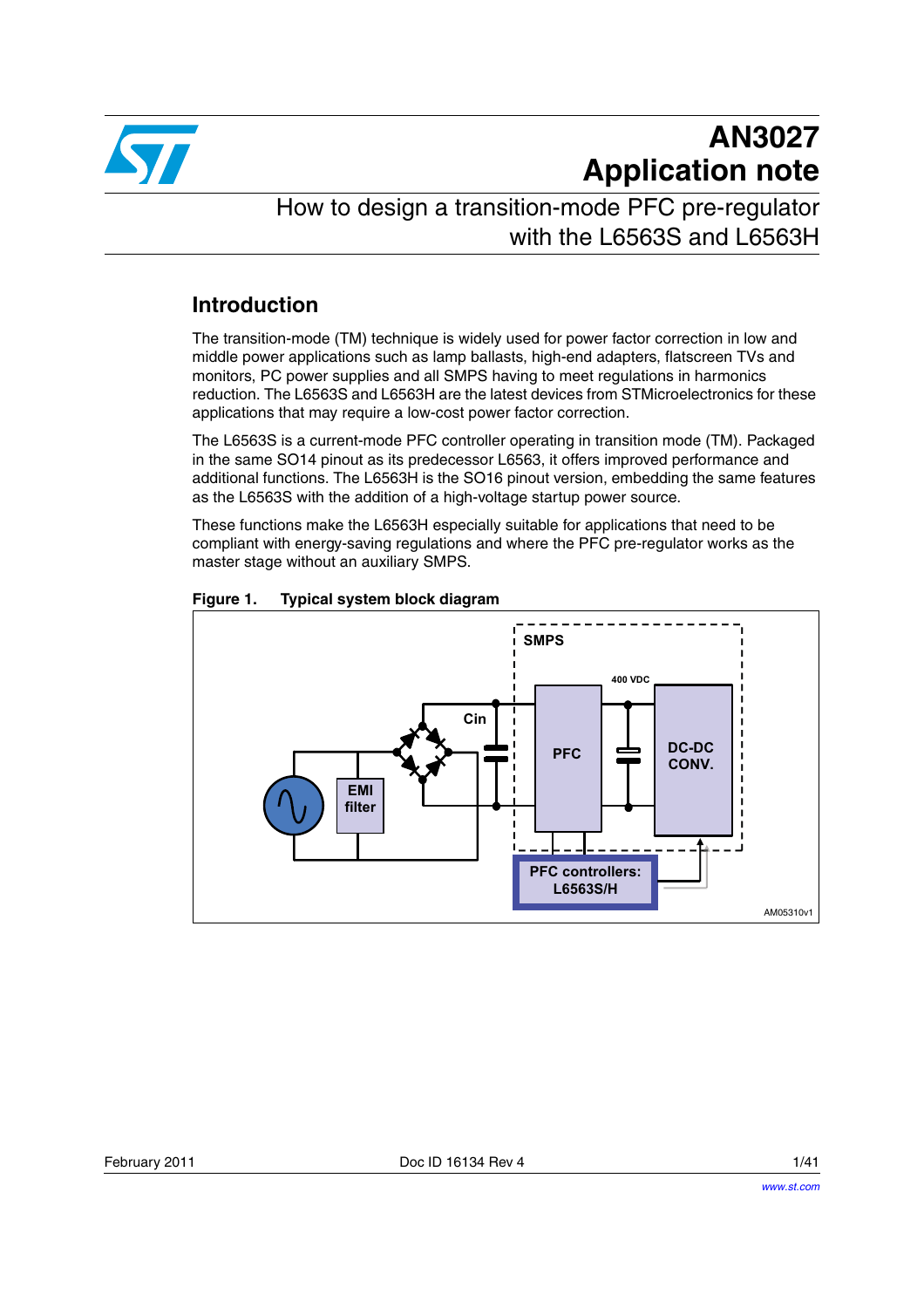# **Contents**

| $\mathbf{1}$   |                                                          | Introduction to power factor correction  4 |                                                              |  |  |
|----------------|----------------------------------------------------------|--------------------------------------------|--------------------------------------------------------------|--|--|
| $\mathbf 2$    |                                                          |                                            |                                                              |  |  |
| 3              |                                                          |                                            |                                                              |  |  |
|                | 3.1                                                      |                                            |                                                              |  |  |
|                | 3.2                                                      |                                            |                                                              |  |  |
|                | 3.3                                                      |                                            |                                                              |  |  |
|                |                                                          | 3.3.1                                      |                                                              |  |  |
|                |                                                          | 3.3.2                                      |                                                              |  |  |
|                |                                                          | 3.3.3                                      |                                                              |  |  |
|                |                                                          | 3.3.4                                      |                                                              |  |  |
|                |                                                          | 3.3.5                                      | Power MOSFET selection and dissipation  14                   |  |  |
|                |                                                          | 3.3.6                                      |                                                              |  |  |
|                | 3.4                                                      |                                            |                                                              |  |  |
| 4              |                                                          |                                            | L6563H: high-voltage startup transition-mode PFC  31         |  |  |
| 5              |                                                          |                                            | Design example using the L6563S-TM PFC Excel spreadsheet  34 |  |  |
| 6              | EVL6563S-100W and EVL6563H-100W demonstration boards  37 |                                            |                                                              |  |  |
| $\overline{7}$ |                                                          |                                            |                                                              |  |  |
| 8              |                                                          |                                            |                                                              |  |  |

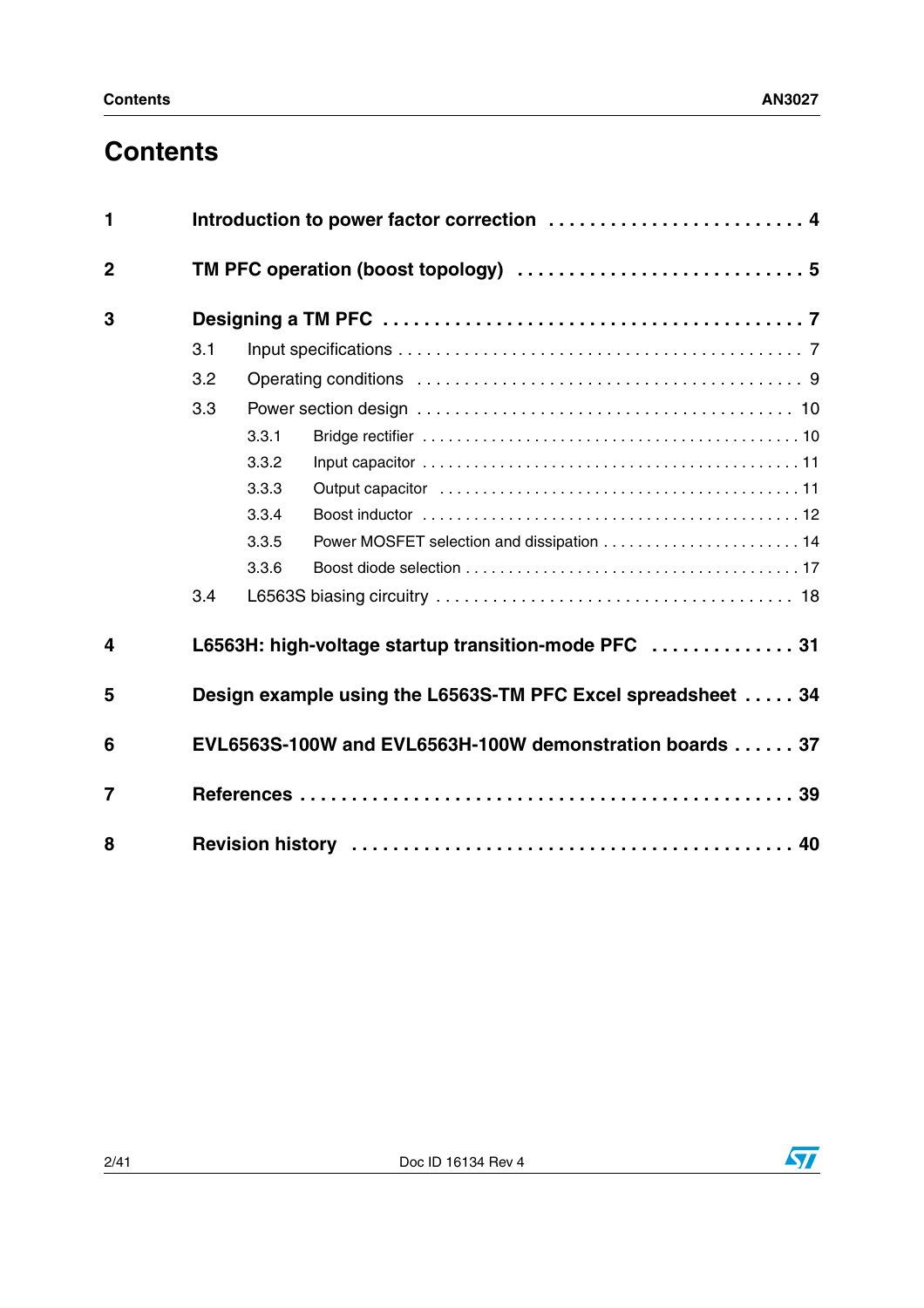# **List of figures**

| Figure 1.  |                                                                                    |
|------------|------------------------------------------------------------------------------------|
| Figure 2.  |                                                                                    |
| Figure 3.  |                                                                                    |
| Figure 4.  |                                                                                    |
| Figure 5.  |                                                                                    |
| Figure 6.  |                                                                                    |
| Figure 7.  | Conduction losses and total losses in the STF7NM50N MOSFET for the L6563S TM       |
|            |                                                                                    |
| Figure 8.  |                                                                                    |
| Figure 9.  |                                                                                    |
| Figure 10. |                                                                                    |
| Figure 11. |                                                                                    |
| Figure 12. |                                                                                    |
| Figure 13. | Mains detector and discharge resistor allow fast response to sudden line drops not |
|            |                                                                                    |
| Figure 14. |                                                                                    |
| Figure 15. |                                                                                    |
| Figure 16. |                                                                                    |
| Figure 17. |                                                                                    |
| Figure 18. |                                                                                    |
| Figure 19. |                                                                                    |
| Figure 20. | Timing diagram: normal power-up and power-down sequences 32                        |
| Figure 21. |                                                                                    |
| Figure 22. |                                                                                    |
| Figure 23. | Excel spreadsheet design specification input table 34                              |
| Figure 24. |                                                                                    |
| Figure 25. | TM PFC using the L6563S Excel spreadsheet schematic 35                             |
| Figure 26. |                                                                                    |
| Figure 27. | Excel spreadsheet BOM - 100 W TM PFC based on L6563S/H 36                          |
| Figure 28. | Wide-range 100 W demonstration board electrical circuit (EVL6564-100W) 37          |
| Figure 29. | Wide-range 100 W demonstration board electrical circuit (EVL6563H-100W). 38        |
|            |                                                                                    |

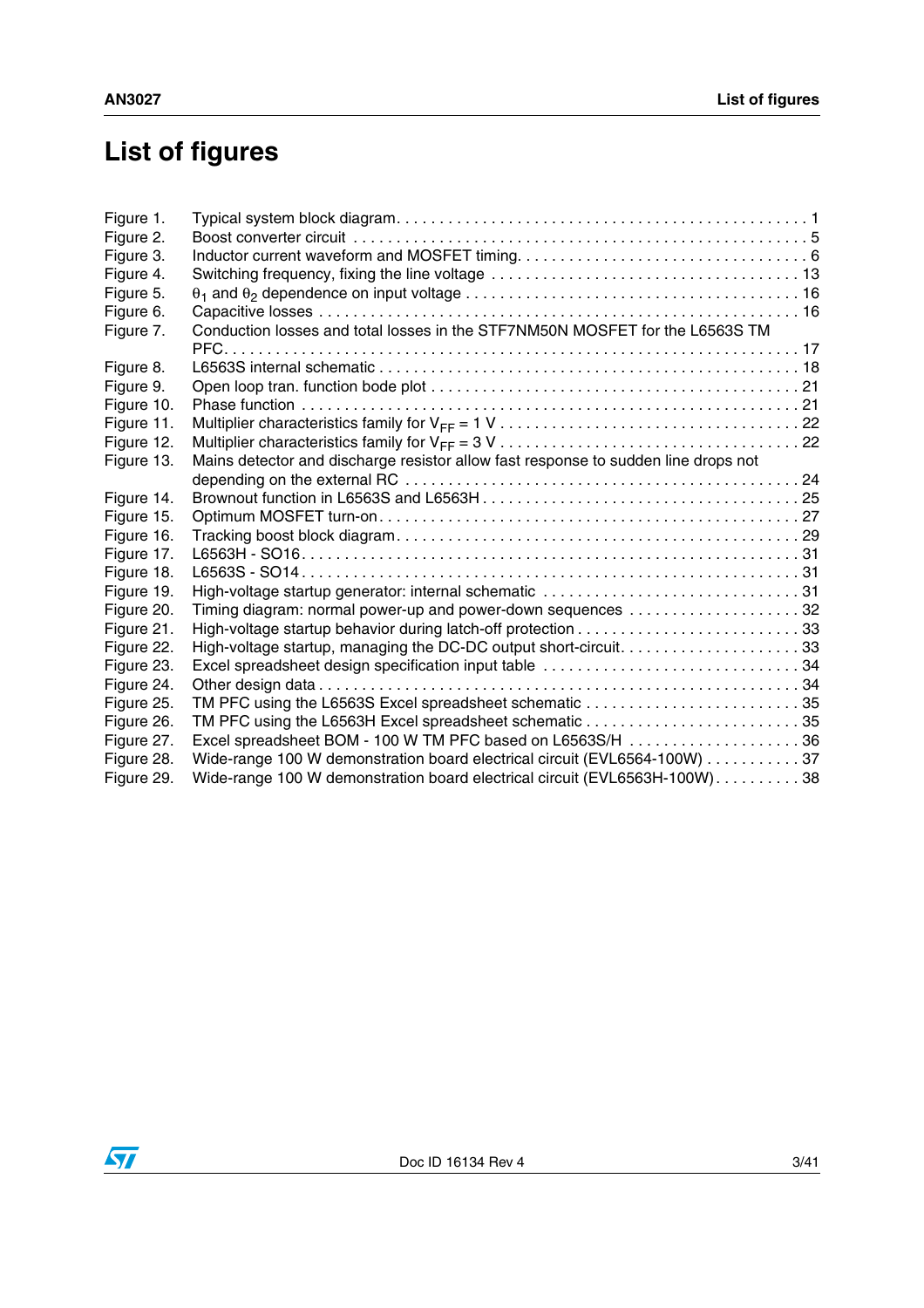# <span id="page-3-0"></span>**1 Introduction to power factor correction**

The front-end stage of conventional offline converters, typically consisting of a full-wave rectifier bridge with a capacitor filter, has an unregulated DC bus from the AC mains. The filter capacitor must be large enough to have a relatively low ripple superimposed on the DC level. This means that the instantaneous line voltage is below the voltage on the capacitor most of the time, thus the rectifiers conduct only for a small portion of each line half-cycle.

The current drawn from the mains is a series of narrow pulses whose amplitude is 5-10 times higher than the resulting DC value. Many drawbacks result, such as a much higher peak and RMS current down from the line, distortion of the AC line voltage, overcurrents in the neutral line of the three-phase systems and, consequently, a poor utilization of the power system's energy capability. This can be measured in terms of either total harmonic distortion (THD), as norms provide for, or power factor (PF), intended as the ratio between the real power (the one transferred to the output) and the apparent power (RMS line voltage multiplied by the RMS line current) drawn from the mains, which is more immediate. A traditional input stage with capacitive filter has a low PF (0.5-0.7) and a high THD (>100%).

By using switching techniques, a power factor corrector (PFC) preregulator, located between the rectifier bridge and the filter capacitor, allows drawing a quasi-sinusoidal current from the mains, in phase with the line voltage. The PF becomes very close to 1 (more than 0.99 is possible) and the previously mentioned drawbacks are eliminated. Theoretically, any switching topology can be used to achieve a high PF but, in practice, the boost topology has become the most popular thanks to the advantages it offers:

- Primarily because the circuit requires the fewest external parts (low-cost solution)
- The boost inductor located between the bridge and the switch causes the input di/dt to be low, thus minimizing the noise generated at the input and, therefore, the requirements on the input EMI filter
- The switch is source-grounded, therefore easy to drive

However, boost topology requires the DC output voltage to be higher than the maximum expected line peak voltage (400 VDC is a typical value for 230 V or wide-range mains applications). In addition, there is no insulation between the input and output, thus any line voltage surge is passed on to the output. Two methods of controlling a PFC pre-regulator are currently widely used: the fixed-frequency, average current mode PWM (FF PWM) and the transition mode (TM) PWM (fixed on-time, variable frequency). The first method needs complex control that requires a sophisticated controller IC (ST's L4981, with the variant of the frequency modulation offered by the L4981) and a considerable component count. The second one requires a simpler control (implemented by ST's L6563S), much fewer external parts and is therefore much more economical. With the first method the boost inductor works in continuous conduction mode, while TM makes the inductor work on the boundary between continuous and discontinuous mode, by definition. For a given throughput power, TM operation involves higher peak currents. This, also consistent with cost considerations, implies its use in a lower power range (typically up to 250 W), while the former is recommended for higher power levels. To conclude, FF PWM is not the only alternative when CCM operation is desired. FF PWM modulates both switch-on and switch-off times (their sum is constant by definition), and a given converter operates in either CCM or DCM depending on the input voltage and the load conditions. Exactly the same result can be achieved if the on-time only is modulated and the off-time is kept constant, in which case, however, the switching frequency is no longer fixed. This is referred to as "fixed-off-time" (FOT) control. Peak-current-mode control can still be used. In this application note transition mode is studied in depth.

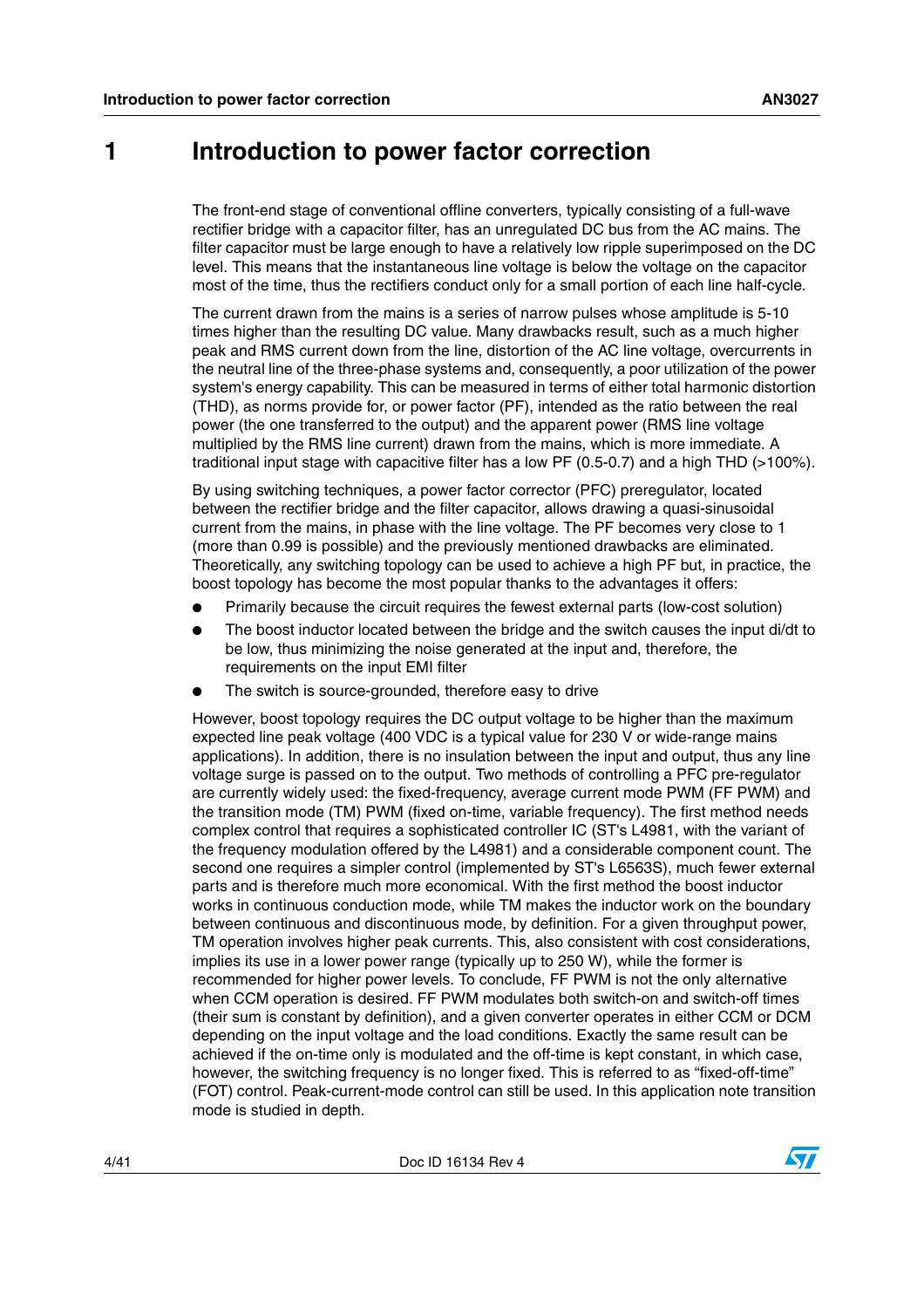# <span id="page-4-0"></span>**2 TM PFC operation (boost topology)**

The operation of the PFC transition mode controlled boost converter can be summarized in the following description.

The AC mains voltage is rectified by a bridge and the rectified voltage is delivered to the boost converter. This, using a switching technique, boosts the rectified input voltage to a regulated DC output voltage (Vo).

The boost converter consists of a boost inductor (L), a controlled power switch (Q), a catch diode (D), an output capacitor (Co) and, obviously, a control circuit (see figure below). The goal is to shape the input current in a sinusoidal fashion, in phase with the input sinusoidal voltage. To do this, the L6563S uses the transition mode technique.

<span id="page-4-1"></span>**Figure 2. Boost converter circuit**



The error amplifier compares a partition of the output voltage of the boost converter with an internal reference, generating an error signal proportional to the difference between them. If the bandwidth of the error amplifier is narrow enough (below 20 Hz), the error signal is a DC value over a given half-cycle.

The error signal is fed into the multiplier block and multiplied by a partition of the rectified mains voltage. The result is a rectified sinusoid whose peak amplitude depends on the mains peak voltage and the value of the error signal.

The output of the multiplier is in turn fed into the (+) input of the current comparator, thus it represents a sinusoidal reference for PWM. In fact, when the voltage on the current sense pin (instantaneous inductor current multiplied by the sense resistor) equals the value on the (+) of the current comparator, the conduction of the MOSFET is terminated. As a consequence, the peak inductor current is enveloped by a rectified sinusoid. As demonstrated in *[Section 3.3.4](#page-11-0)*, TM control causes a constant on-time operation over each line half-cycle.

After the MOSFET has been turned off, the boost inductor discharges its energy into the load until its current goes to zero. The boost inductor has now run out of energy, the drain node is floating and the inductor resonates with the total capacitance of the drain. The drain voltage drops rapidly below the instantaneous line voltage and the signal on ZCD drives the MOSFET on again and another conversion cycle starts.

This low voltage across the MOSFET at turn-on reduces both the switching losses and the total drain capacitance energy that is dissipated inside the MOSFET.

The resulting inductor current and the timing intervals of the MOSFET are shown in *[Figure 3](#page-5-0)*, where it is also shown that, by geometric relationships, the average input current

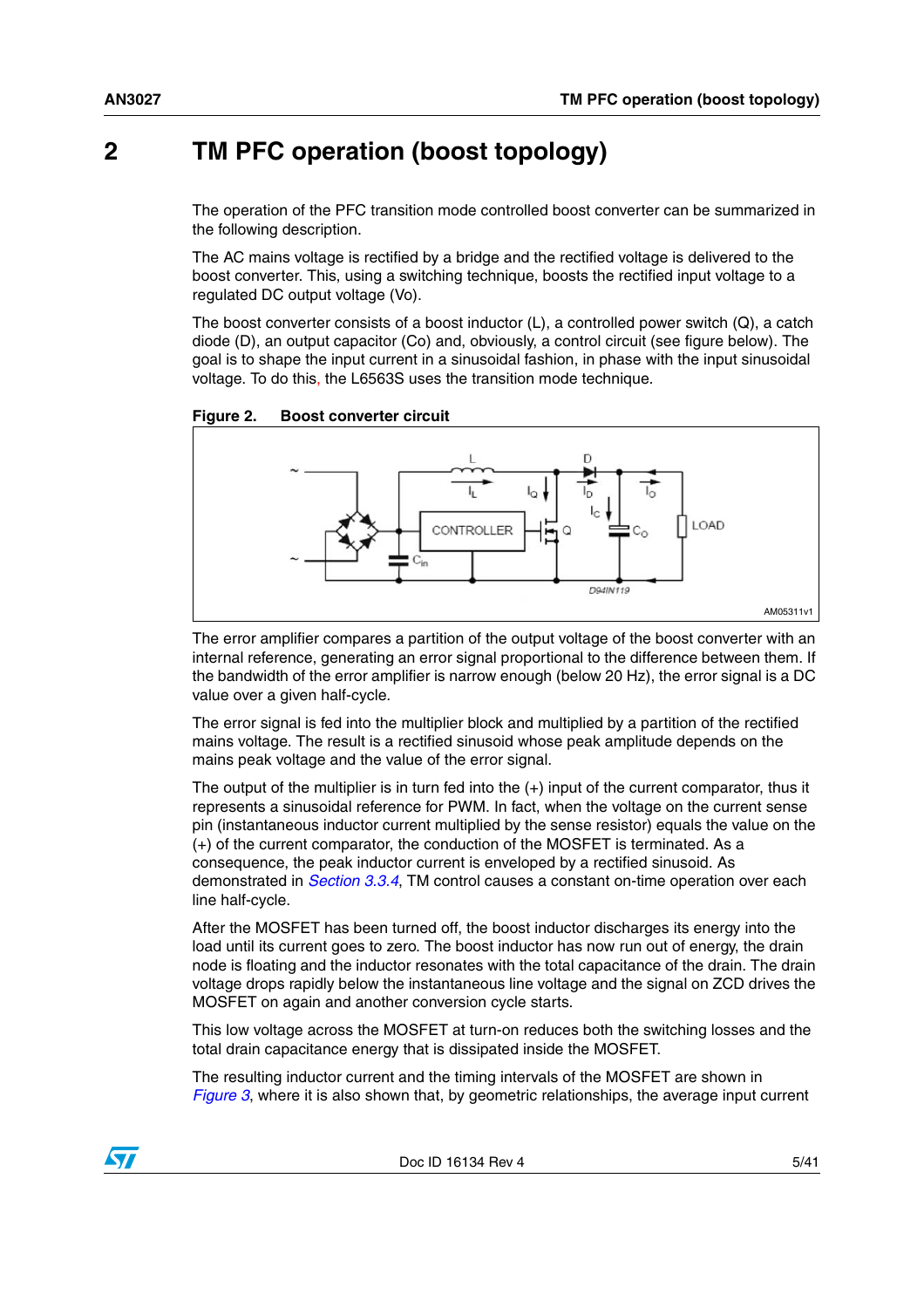(the one which is drawn from the mains) is just one-half of the peak inductor current waveform.



<span id="page-5-0"></span>

The system operates not exactly on, but very close to, the boundary between continuous and discontinuous current mode and that is why this system is called a transition mode PFC. Besides the simplicity and the few external parts required, this system minimizes the inductor size due to the low inductance value needed. On the other hand, the high current ripple on the inductor involves high RMS current and high noise on the rectified main bus, which needs a heavier EMI filter to be rejected. These drawbacks limit the use of the TM PFC to lower power range applications.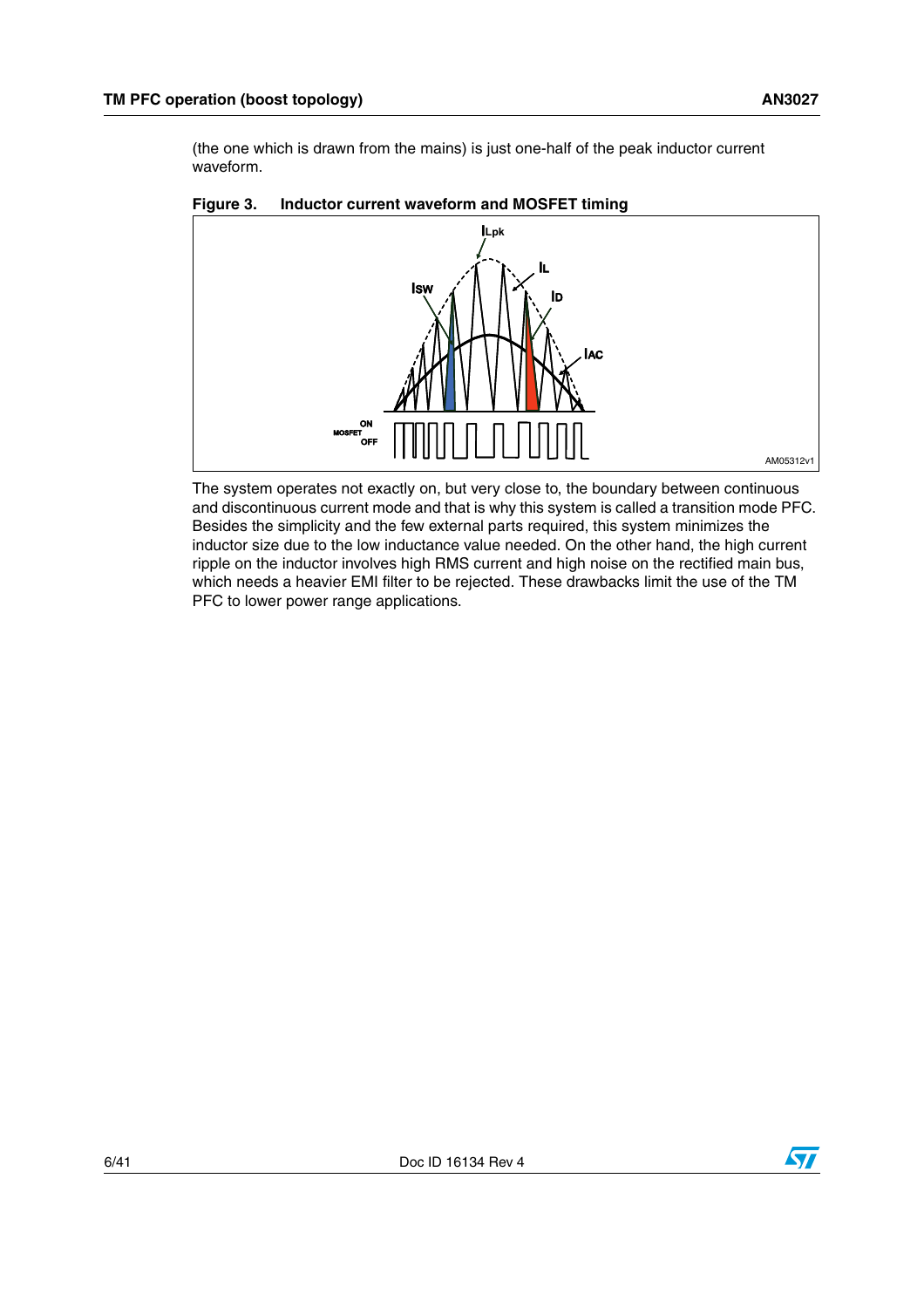# <span id="page-6-0"></span>**3 Designing a TM PFC**

The following section describes a design flowchart of a 100 W transition mode PFC, using the L6563S. The same design procedure and formulas proposed can also be applied for dimensioning a similar 100 W transition mode PFC, using the L6563H.

# <span id="page-6-1"></span>**3.1 Input specifications**

This section details the specifications of the operating conditions of the circuit that are needed for the calculations given in *[Section 3.2](#page-8-0)*. In this example an L6563S, wide input range mains PFC circuit has been considered. Some design criteria are also given.

- <span id="page-6-4"></span> $\bullet$  Mains voltage range (Vac rms):  $\rm VAC_{min} = 90Vac$  VAC $_{max} = 265Vac$ (1)
- Minimum mains frequency (2) f<sub>MAINS</sub> = 47 Hz
- <span id="page-6-3"></span>Rated output power (W): (3)  $P_{\text{out}} = 100 \text{ W}$

Because the PFC is a boost topology, the regulated output voltage depends mainly on the maximum AC input voltage. In fact, for correct operation the output voltage must be always higher than the input and thus, because  $V_{in}$  max is 265.1.414 = 374.7 Vpk, the output has been set at 400 Vdc as typical value. If the input voltage is higher, as is typical in ballast applications, the output voltage must be set higher accordingly. As a rule of thumb, the output voltage must be set 6/7% higher than the maximum input voltage peak.

<span id="page-6-2"></span>Regulated DC output voltage (Vdc): (4)  $V_{\text{out}} = 400 \text{ V}$ 

The target efficiency and PF are set here at minimum input voltage and maximum load. They are used for the calculations of the operating conditions of the PFC in *[Section 3.2](#page-8-0)*. Of course at high input voltage, the efficiency is higher.

- Expected efficiency (%): (5)  $r = 94%$
- Expected power factor: (6)  $PF = 0.99$

Because of the narrow loop voltage bandwidth, the PFC output can face overvoltages at startup or in the case of load transients. To prevent excessive output voltage that can overstress the output components and the load, in the L6563S a pin of the device (PFC\_OK, pin #7) has been dedicated to monitor the output voltage with a separate resistor divider, selected so that the voltage at the pin reaches 2.5 V if the output voltage exceeds a preset

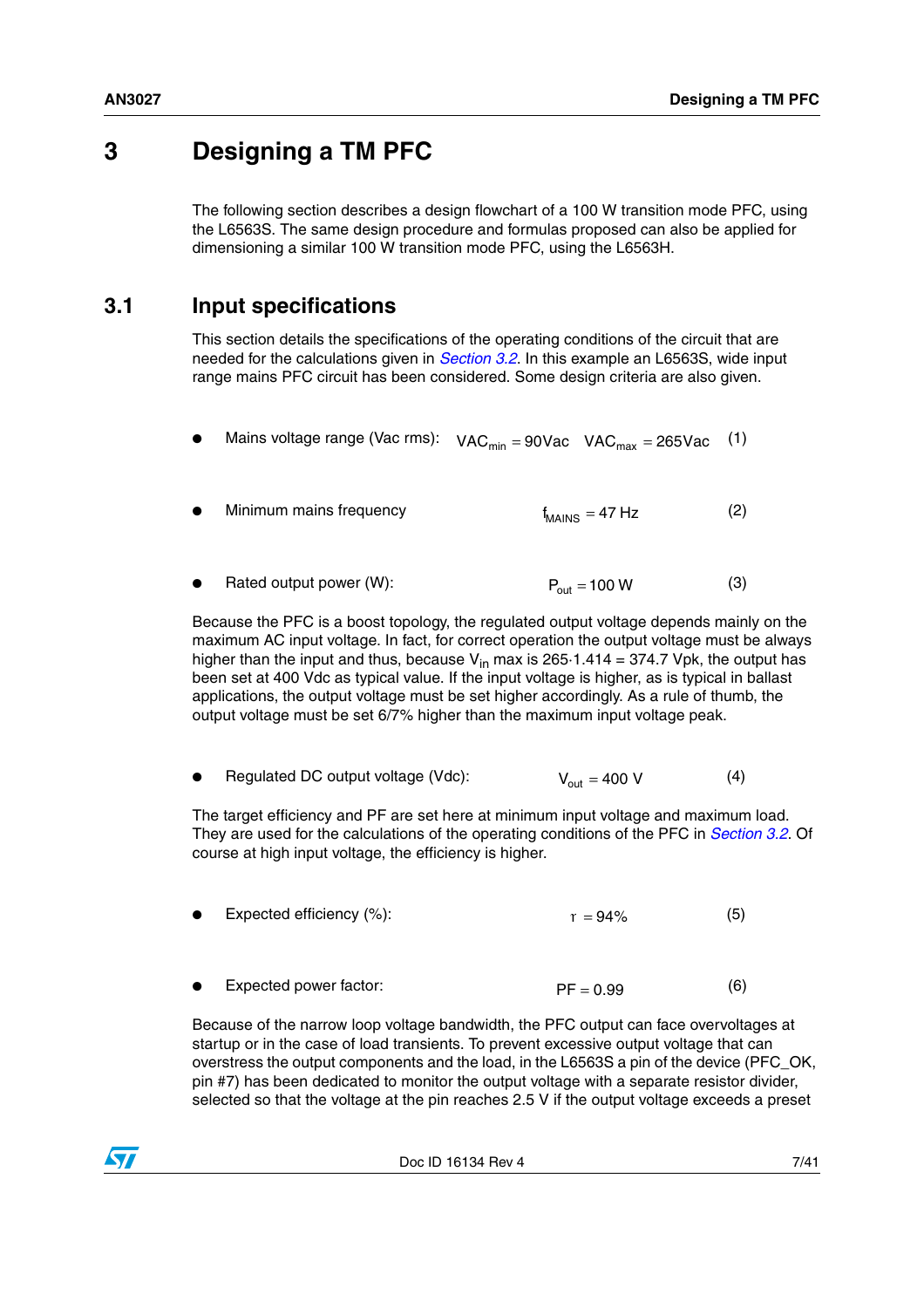value ( $V_{OVP}$ ), usually larger than the maximum  $V_{out}$  that can be expected, also including worst-case load/line transients.

<span id="page-7-0"></span>Maximum output voltage (Vdc): (7)  $V_{OVD} = 430 V$ 

The mains frequency generates a  $2f_{MAINS}$  voltage ripple on the output voltage at full load. The ripple amplitude determines the current flowing into the output capacitor and the ESR. Additionally, a request for a certain hold-up capability can be sent to the PFC if mains dips occur in which case the output capacitor also must be dimensioned, taking into account the required minimum voltage value ( $V_{\text{out min}}$ ) after the hold-up time ( $t_{\text{Hold}}$ ) has elapsed.

- Maximum output low-frequency ripple: (8)  $\Delta V_{\text{out}} = 20 V$
- Minimum output voltage after line drop (Vdc): (9)  $V_{\text{out min}} = 300 \text{ V}$

• Hold-up capability (ms): 
$$
t_{\text{Hold}} = 10 \text{ ms}
$$
 (10)

The PFC minimum switching frequency is the one of the main parameters used to dimension the boost inductor. Here we consider the switching frequency at low mains on the top of the sinusoid and at full load conditions. As a rule of thumb, it must be higher than the audio bandwidth in order to avoid audible noise and additionally it must not interfere with the L6563S minimum internal startup period, given in the datasheet. On the other hand, if the minimum frequency is set too high, the circuit shows excessive losses at a higher input voltage and probably skips switching cycles not only at light load. The typical minimum frequency range is 20 - 50 kHz for wide range operation.

Minimum switching frequency (kHz): (11) f<sub>swmin</sub> = 40 kHz

In order to properly select the power components of the PFC and dimension the heatsinks in case they are needed, the maximum operating ambient temperature around the PFC circuitry must be known. Please note that this is not the maximum external operating temperature of the entire system, but it is the local temperature at which the PFC components are working.

|  | Maximum ambient temperature $(°C)$ : | $T_{\text{ambx}} = 50^{\circ}C$ | (12) |
|--|--------------------------------------|---------------------------------|------|
|--|--------------------------------------|---------------------------------|------|

<span id="page-7-1"></span>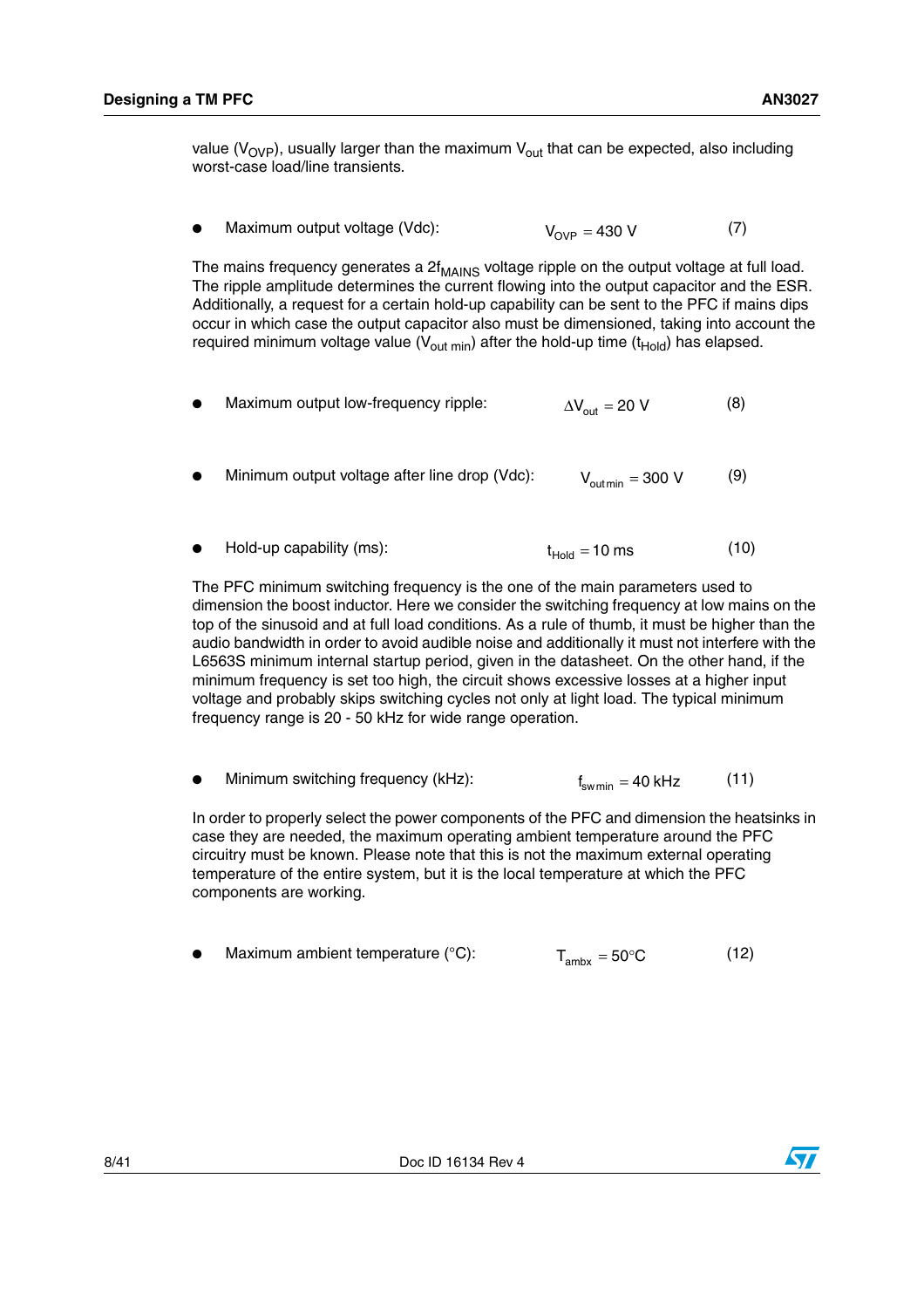# <span id="page-8-0"></span>**3.2 Operating conditions**

The first step is to define the main parameters of the circuit, using the specifications given in *[Section 3.1](#page-6-1)*.

Rated DC output current:

## <span id="page-8-5"></span>**Equation 1**

$$
I_{\text{out}} = \frac{P_{\text{out}}}{V_{\text{out}}} \qquad I_{\text{out}} = \frac{100 \text{ W}}{400 \text{ V}} = 0.25 \text{ A}
$$

Maximum input power:

## **Equation 2**

$$
P_{in} = \frac{P_{out}}{\eta} \qquad P_{in} = \frac{100 \text{ W}}{94} \cdot 100 = 106.38 \text{ W}
$$

RMS input current:

### <span id="page-8-1"></span>**Equation 3**

$$
I_{in} = \frac{P_{in}}{VAC_{min} \cdot PF} \qquad I_{in} = \frac{106.38 \text{ W}}{90 \text{Vac} \cdot 0.99} = 1.19 \text{ A}
$$

Peak inductor current:

## <span id="page-8-4"></span>**Equation 4**

$$
IL_{pk} = 2 \cdot \sqrt{2} \cdot I_{in}
$$
  $IL_{pk} = 2 \cdot \sqrt{2} \cdot 1.19$  A = 3.38 A

As shown in *[Figure 3](#page-5-0)*, the inductor current is a triangle shape at the switching frequency, and the peak of the triangle is twice its average value. The average value of the inductor current is exactly the peak of the input sine wave current, and therefore it can be easily calculated as its RMS value can be obtained from *[Equation 3](#page-8-1)*. In order to provide a complete inductor specification for the inductor manufacturer, we must also provide the RMS and the AC current that can be calculated using *[Equation 5](#page-8-2)* and *[Equation 6](#page-8-3)*.

RMS inductor current:

## <span id="page-8-2"></span>**Equation 5**

$$
IL_{rms} = \frac{2}{\sqrt{3}} \cdot I_{in} \quad IL_{rms} = \frac{2}{\sqrt{3}} \cdot 1.19 \text{ A} = 1.38 \text{ A}
$$

AC inductor current:

## <span id="page-8-3"></span>**Equation 6**

$$
IL_{ac} = \sqrt{IL_{rms}^2 - I_{in}^2} \qquad IL_{ac} = \sqrt{(1.38)^2 - (1.19 \text{ A})^2} = 0.69 \text{ A}
$$

The current flowing in the inductor can be split in two parts, depending on the conduction instant. During the on-time, the current increases from zero up the peak value and circulates into the switch, while during the following off-time the current decreases from its peak down to zero and circulates into the diode. Therefore these two components have a current with a triangular wave, with the same peak value equal to that of the inductor. Thus, it is also possible to calculate the RMS current flowing into the switch and into the diode, needed to calculate the losses of these two elements.

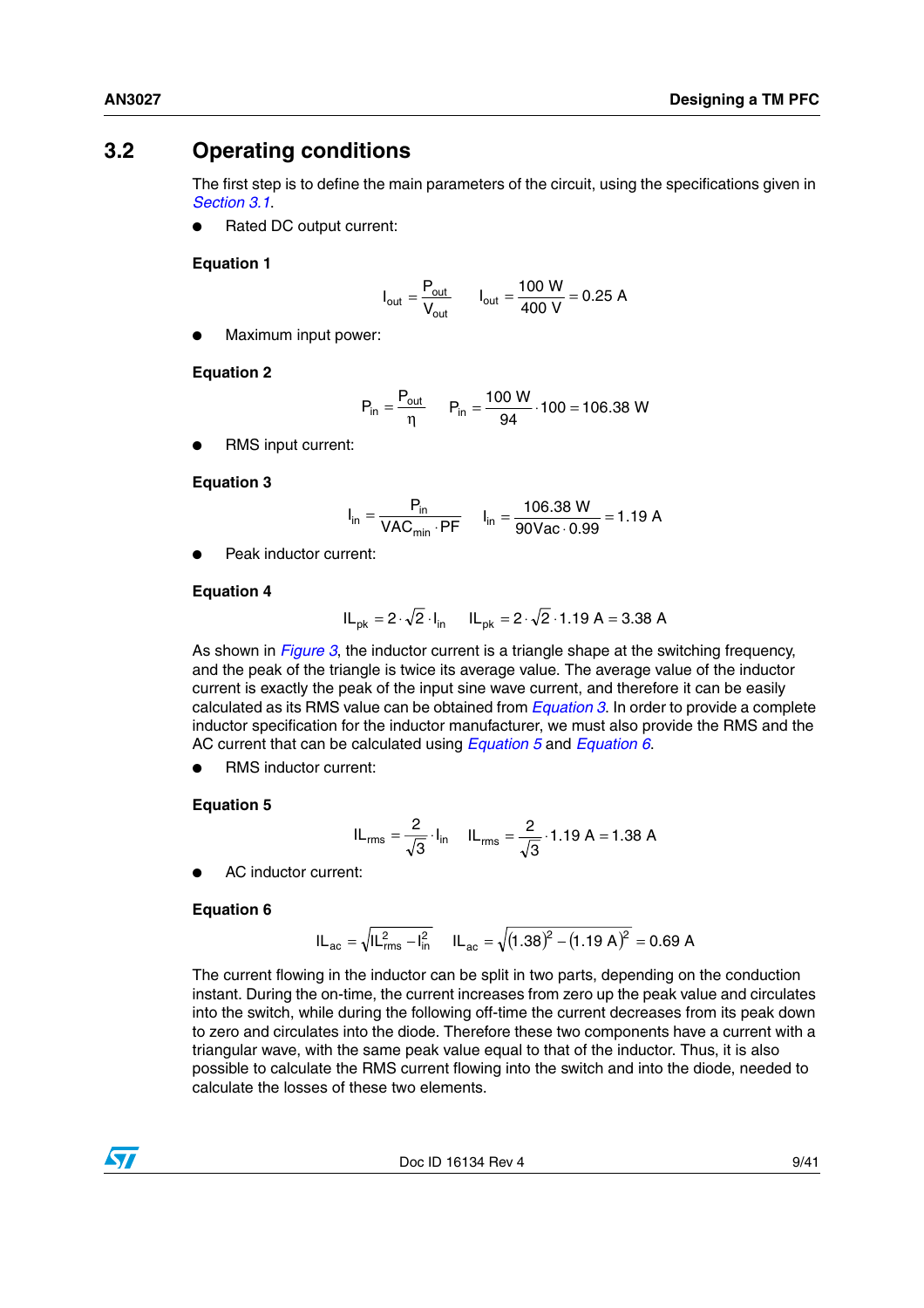**RMS** switch current:

# <span id="page-9-5"></span>**Equation 7**

$$
ISW_{rms} = IL_{pk} \cdot \sqrt{\frac{1}{6} - \frac{4 \cdot \sqrt{2}}{9\pi} \cdot \frac{VAC_{min}}{V_{out}}} \qquad ISW_{rms} = 3.38 \text{ A} \cdot \sqrt{\frac{1}{6} - \frac{4 \cdot \sqrt{2}}{9\pi} \cdot \frac{90 \text{Vac}}{400 \text{ V}}} = 1.18 \text{ A}
$$

RMS diode current:

<span id="page-9-6"></span>**Equation 8**

$$
ID_{rms} = IL_{pk} \cdot \sqrt{\frac{4 \cdot \sqrt{2}}{9\pi} \cdot \frac{VAC_{min}}{V_{out}}} \qquad ID_{rms} = 3.38 A \cdot \sqrt{\frac{4 \cdot \sqrt{2}}{9\pi} \cdot \frac{90Vac}{400 V}} = 0.72 A
$$

# <span id="page-9-0"></span>**3.3 Power section design**

# <span id="page-9-1"></span>**3.3.1 Bridge rectifier**

The input rectifier bridge can use standard slow recovery, low-cost devices. Typically a 600 V device is selected in order to have good margin against mains surges. An NTC resistor limiting the current at turn-on is required to avoid excessive stress to the diode bridge.

The rectifier bridge power dissipation can be calculated using *[Equation 9](#page-9-2)*, *[Equation 10](#page-9-3)*, *[Equation 11](#page-9-4)*. The threshold voltage and dynamic resistance of a single diode of the bridge can be found in the datasheet of the device.

### <span id="page-9-2"></span>**Equation 9**

$$
\bar{l}_{nrms} = \frac{\sqrt{2} \cdot l_{in}}{2} = \frac{\sqrt{2} \cdot 1.19 \text{ A}}{2} = 0.84 \text{ A}
$$

<span id="page-9-3"></span>**Equation 10**

$$
\bar{l}_{n\_{avg}} = \frac{\sqrt{2} \cdot l_{in}}{\pi} = \frac{\sqrt{2} \cdot 1.19 \text{ A}}{\pi} = 0.54 \text{ A}
$$

The power dissipated on the bridge GBU4J is:

# <span id="page-9-4"></span>**Equation 11**

$$
P_{bridge} = 4 \cdot R_{diode} \cdot \bar{1}^{2} \text{inrms} + 4 \cdot V_{th} \cdot \bar{I}_{n\_avg}
$$
  

$$
P_{bridge} = 4 \cdot 0.04 \ \Omega \cdot (0.84 \ A)^{2} + 4 \cdot 0.7 \ V \cdot 0.54 \ A = 1.62 \ W
$$

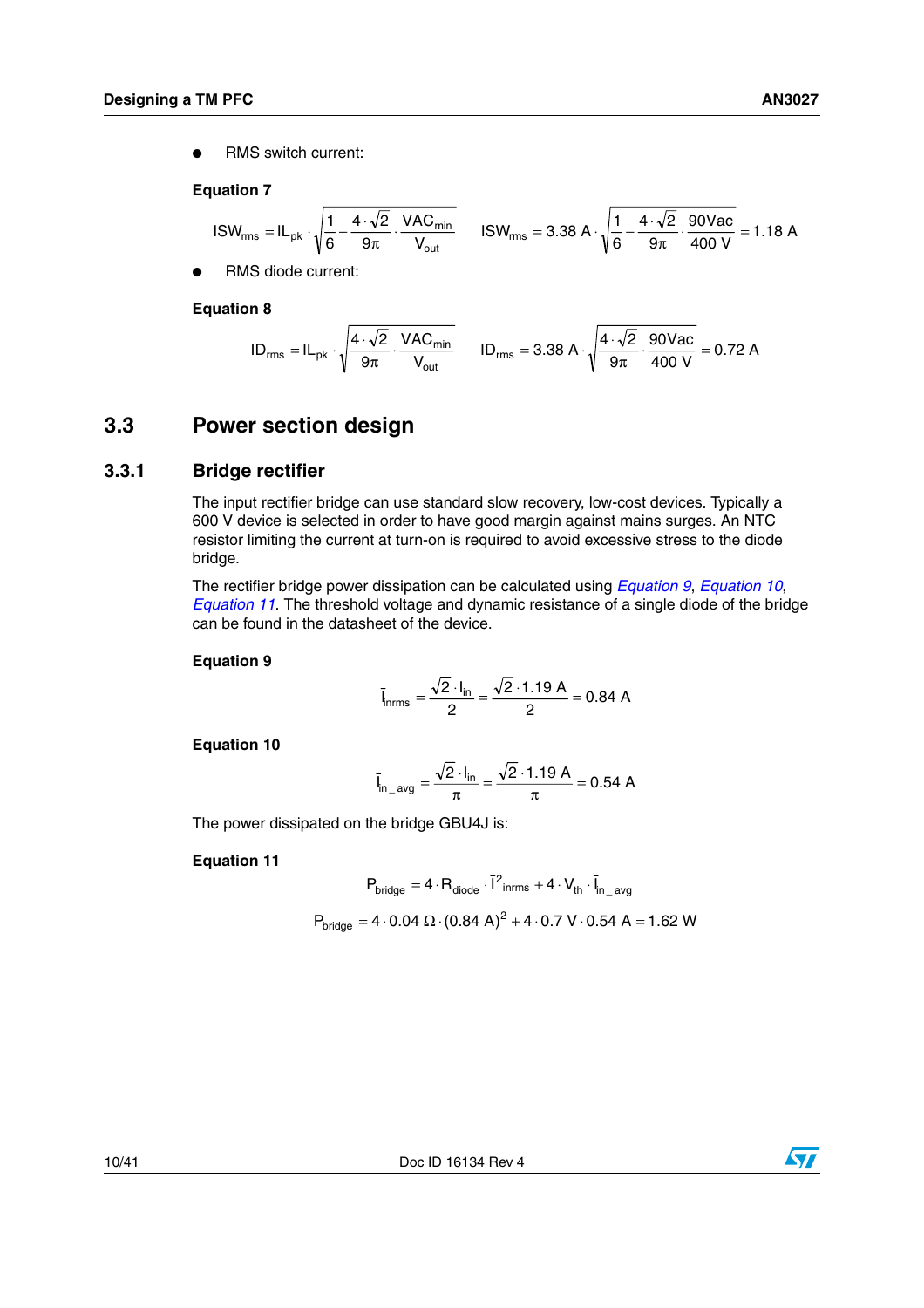# <span id="page-10-0"></span>**3.3.2 Input capacitor**

The input high-frequency filter capacitor  $(C_{in})$  has to attenuate the switching noise due to the high-frequency inductor current ripple (twice the average line current, *[Figure 3](#page-5-0)*).

The worst conditions occur on the peak of the minimum rated input voltage. The maximum high-frequency voltage ripple across Cin is usually imposed between 5% and 20% of the minimum rated input voltage. This is expressed by a coefficient  $r (= 0.05, 0.2)$  as an input design parameter:

Ripple voltage coefficient  $(\%)$ :  $r = 0.15$  (13)

# **Equation 12**

$$
C_{in} = \frac{I_{in}}{2\pi \cdot f_{swmin} \cdot r \cdot VAC_{min}} \qquad C_{in} = \frac{1.19A}{2\pi \cdot 40 \text{ kHz} \cdot 0.15 \cdot 90 \text{Vac}} = 0.359 \text{ }\mu\text{F}
$$

In real conditions the input capacitance is designed to take the EMI filter into account and to have a tolerance on the component of about 5% -10% (typ. for polyester capacitors).

A commercial capacitor of  $C_{in} = 0.47 \mu F$  has been selected. Of course a bigger capacitor benefits the EMI but hurts the THD, especially at high mains. Therefore a compromise must be found between these two parameters. A good quality film capacitor for this component must be selected in order to have an effective filter.

# <span id="page-10-1"></span>**3.3.3 Output capacitor**

The selection of the output bulk capacitor (Co) depends on the DC output voltage *[\(4\)](#page-6-2)*, the allowed maximum output voltage *[\(7\)](#page-7-0)* and the converter output power *[\(3\)](#page-6-3)*.

The 100/120 Hz (twice the mains frequency) voltage ripple (∆Vout = peak-to-peak ripple value) is a function of the capacitor impedance and the peak capacitor current:

## **Equation 13**

$$
\Delta V_{\text{out}} = 2 \cdot I_{\text{out}} \cdot \sqrt{\frac{1}{(2 \pi \cdot 2f_1 \cdot C_{\text{O}})^2} + \text{ESR}^2}
$$

With a low ESR capacitor the capacitive reactance is dominant, therefore:

## <span id="page-10-2"></span>**Equation 14**

$$
C_O \geq \frac{I_{out}}{2\pi \cdot f_l \cdot \Delta V_{out}} = \frac{P_{out}}{2\pi \cdot f_{MAINS} \cdot V_{out} \cdot \Delta V_{out}} \qquad C_O \geq \frac{100W}{2\pi \cdot 47\ Hz \cdot 400\ V \cdot 20\ V} = 42.5\ \mu F
$$

∆Vout is usually selected in the range of 1.5% of the output voltage. Although ESR usually does not affect the output ripple, it should be taken into account for calculating the power losses. The total RMS capacitor ripple current, including mains frequency and switching frequency components, is:

## **Equation 15**

$$
I_{\text{Crms}} = \sqrt{ID^2_{\text{rms}} - I_{\text{out}}^2} \qquad I_{\text{Crms}} = \sqrt{(0.72 \text{ A})^2 - (0.25 \text{ A})^2} = 0.67 \text{ A}
$$

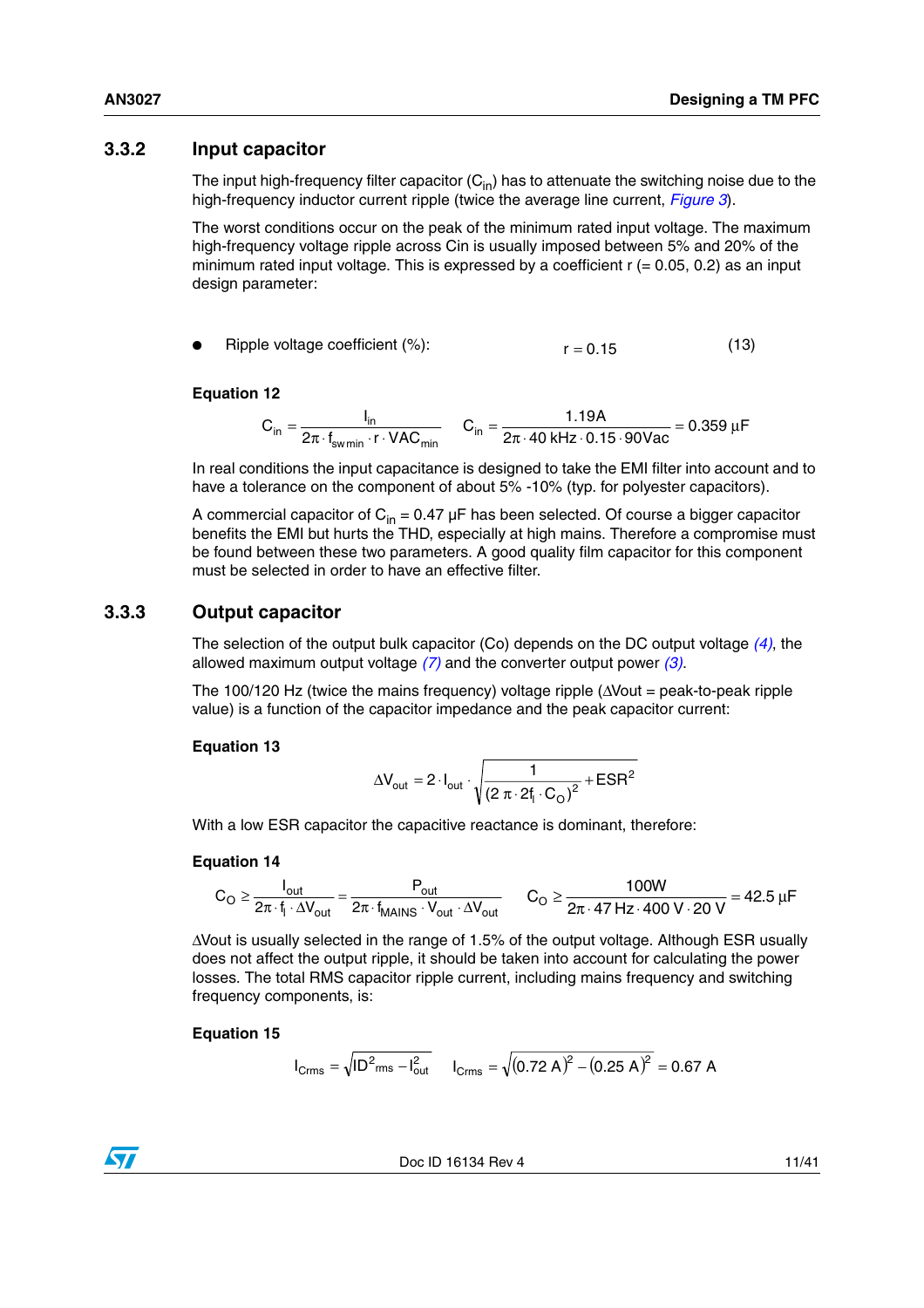If the PFC stage has to guarantee a specified hold-up time, the selection criterion of the capacitance changes. Co has to deliver the output power for a certain time  $(t_{\text{Hold}})$  with a specified maximum dropout voltage  $(V_{\text{out min}})$  that is the minimum output voltage value (which takes load regulation and output ripple into account). It is also the minimum output operating voltage threshold before triggering the "power fail" detection and consequent stopping of the downstream system supplied by the PFC.

### **Equation 16**

$$
C_{O} = \frac{2 \cdot P_{out} \cdot t_{\text{Hold}}}{\left(V_{out} - \Delta V_{out}\right)^{2} - V_{out,min}^{2}} \quad C_{O} = \frac{2 \cdot 100 \text{ W} \cdot 10 \text{ ms}}{(400 \text{ V} - 20 \text{ V})^{2} - (300 \text{ V})^{2}} = 36.7 \text{ }\mu\text{F}
$$

A 20% tolerance on the electrolytic capacitors has to be taken into account for the right dimensioning. As shown in *[Equation 14](#page-10-2)*, for this application a capacitor  $C<sub>O</sub> = 47 \mu F (450 V)$ has been selected in order to maintain a hold-up capability of 14 ms. The actual output voltage ripple with this capacitor is also calculated. In detail:

### **Equation 17**

$$
t_{\text{hold}} = \frac{C_{\text{O}} \cdot \left[ \left( V_{\text{out}} - \Delta V_{\text{out}} \right)^2 - V_{\text{out}}^2 \right]}{2 \cdot P_{\text{out}}} \qquad t_{\text{hold}} = \frac{47 \,\mu\text{F} \cdot \left[ (400 \,\text{V} - 20 \,\text{V})^2 - (300 \,\text{V})^2 \right]}{2 \cdot 100 \,\text{W}} = 14.78 \,\text{ms}
$$

As expected the ripple variation on the output is:

### **Equation 18**

$$
\Delta V_{out} = \frac{I_{out}}{2 \cdot \pi \cdot f_1 \cdot C_O} \qquad \Delta V_{out} = \frac{0.25A}{2 \cdot \pi \cdot 47 Hz \cdot 47 \mu F} = 18.02 V
$$

# <span id="page-11-0"></span>**3.3.4 Boost inductor**

The boost inductor determines the operating frequency of the converter, thus it is usually calculated so that the minimum switching frequency is greater than the maximum frequency of the L6563S internal startup (150 µs typ.), to ensure correct TM operation. Assuming unity PF:

### <span id="page-11-1"></span>**Equation 19**

$$
t_{on}(VAC, \vartheta) = \frac{L \cdot IL_{pk} \cdot sin(\vartheta)}{\sqrt{2} \cdot VAC \cdot sin(\vartheta)} = \frac{L \cdot IL_{pk}}{\sqrt{2} \cdot VAC}
$$

*[Equation 19](#page-11-1)* demonstrates that the on-time doesn't depend on the mains phase angle, but it is constant over the entire mains cycle.

### **Equation 20**

$$
t_{off}(VAC, \vartheta) = \frac{L \cdot IL_{pk} \cdot sin(\vartheta)}{V_{out} - \sqrt{2} \cdot VAC \cdot sin(\vartheta)}
$$

 $t_{on}$  and  $t_{off}$  represent respectively the on-time and the off-time of the power MOSFET. IL<sub>pk</sub> is the maximum peak inductor current in a line cycle and θ is the instantaneous line phase of the interval [0,Π]). Note that the on-time is constant over a line cycle.

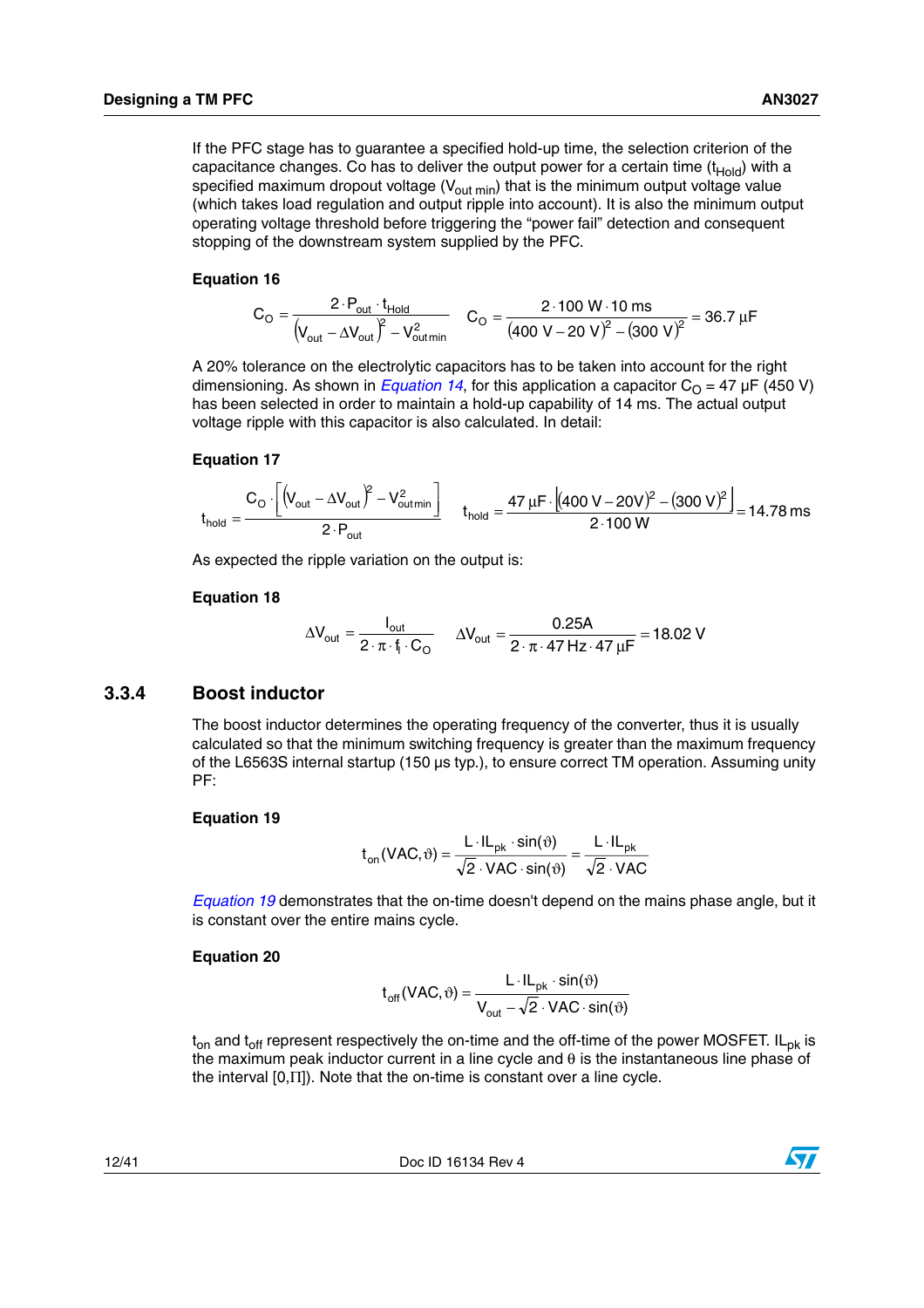As previously stated, IL<sub>pk</sub> is twice the line-frequency peak current *[Equation 4](#page-8-4)*, which is related to the input power and the input mains voltage. Substituting this relationship in the expressions of  $t_{on}$  and  $t_{off}$ , after some algebra it is possible to find the instantaneous switching frequency along a line cycle:

### **Equation 21**

$$
f_{sw}(\text{VAC}, \theta) = \frac{1}{T_{on} + T_{off}} = \frac{1}{2 \cdot L \cdot P_{in}} \cdot \frac{\text{VAC}^2 \cdot (V_{out} - \sqrt{2} \cdot \text{VAC} \cdot \sin(\theta))}{V_{out}}
$$

The switching frequency is minimum at the top of the sinusoid  $(\theta = \Pi / 2 \implies \sin \theta = 1)$ , maximum at the zero crossings of the line voltage ( $\theta = 1$  or  $\Pi == > \sin \theta = 0$ ), where  $t_{off} = 0$ .

The absolute minimum frequency f<sub>swmin</sub> can occur at either the maximum VAC<sub>max</sub> or the minimum mains voltage VAC $_{\sf min}$ , thus the inductor value is defined by the formula:

#### <span id="page-12-2"></span>**Equation 22**

$$
L(VAC) = \frac{VAC^2 \cdot (V_{out} - \sqrt{2} \cdot VAC)}{2 \cdot f_{swmin} \cdot P_{in} \cdot V_{out}}
$$

After calculating the values of the inductor at low mains and at high mains  $L(VAC_{max})$ , L(VAC<sub>min</sub>) *[Equation 23](#page-12-1)*, the lowest value must be used. It becomes the maximum inductance value for the PFC dimensioning.

### <span id="page-12-1"></span>**Equation 23**

$$
L(VAC_{min}) = \frac{(90\text{Vac})^2 \cdot (400 \text{ V} - \sqrt{2} \cdot 90\text{Vac})}{2 \cdot 40 \text{ kHz} \cdot 106.38 \text{ W} \cdot 400 \text{ V}} = 0.642 \text{ mH}
$$

$$
L(VAC_{max}) = \frac{(265\text{Vac})^2 \cdot (400 \text{ V} - \sqrt{2} \cdot 265\text{Vac})}{2 \cdot 40 \text{ kHz} \cdot 106.38 \text{ W} \cdot 400 \text{ V}} = 0.515 \text{ mH}
$$

For this application a 0.52 mH boost inductance has been selected.

### <span id="page-12-0"></span>**Figure 4. Switching frequency, fixing the line voltage**



The figure above shows the switching frequency versus the θ angle calculated with *[Equation](#page-12-2)  [22](#page-12-2)*, a 0.52 mH boost inductance and fixing the line voltage at minimum and maximum

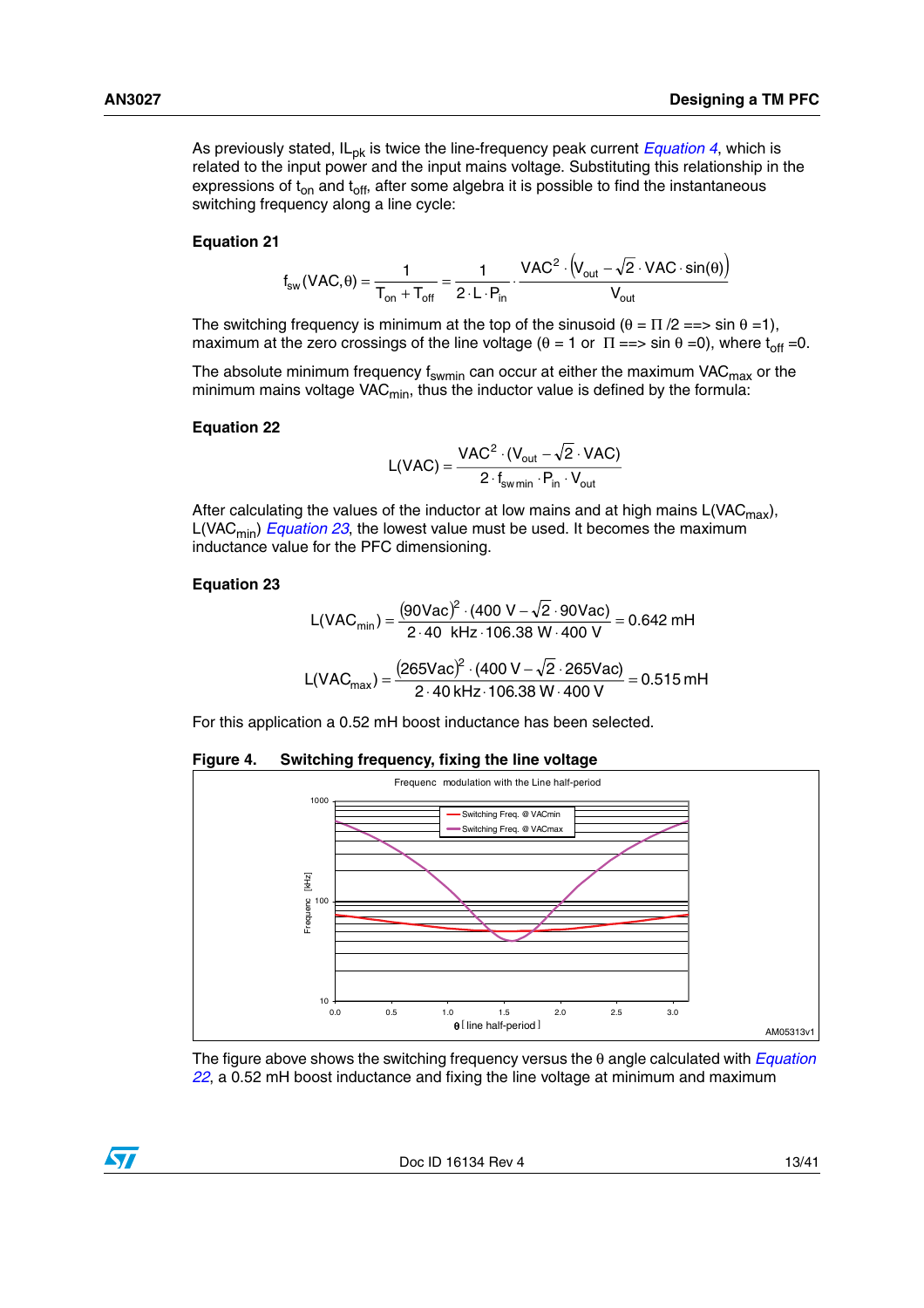values. The minimum switching frequency can be recalculated for the selected inductance value, inverting the formula in *[Equation 22](#page-12-2)* to the following:

### **Equation 24**

$$
f_{\text{swmin}}(\text{VAC}) = \frac{\text{VAC}^2 \cdot (\text{V}_{\text{out}} - \sqrt{2} \cdot \text{VAC})}{2 \cdot L \cdot P_{\text{in}} \cdot V_{\text{out}}}
$$

From the comparison of  $f_{swmin}(VAC_{min})$  and  $f_{swmin}(VAC_{max})$  with L = 0.52 mH as the actual, the calculated minimum switching frequency is 40.13 kHz, as expected.

The core size is determined, assuming a peak flux density  $Bx \approx 0.25T$  (depending on the ferrite grade selected and relevant specific losses) and calculating the maximum current according to *[Equation 45](#page-20-2)* as a function of the maximum clamping voltage of the current sense pin and sense resistor value.

DC and AC copper losses and ferrite losses must also be calculated to determine the maximum temperature rise of the inductor.

# <span id="page-13-0"></span>**3.3.5 Power MOSFET selection and dissipation**

The selection of the MOSFET concerns mainly its  $R_{DS(00)}$ , which depends on the output power *[\(3\)](#page-6-3)*, since the breakdown voltage is fixed just by the output voltage *[\(4\)](#page-6-2)*, plus the overvoltage admitted *[\(7\)](#page-7-0)* and a safety margin (20%). Thus, a voltage rating of 500 V  $(1.2 \cdot$  Vout = 480 V) is selected. Regarding its current rating as a rule of thumb, we can select a device having ~ 3 times the RMS switch current (see *[Equation 7](#page-9-5)*), but the power dissipation calculation gives the final confirmation that the selected device is the right one for the circuit. The heatsink dimensions must also be considered. In this L6563S TM PFC application, an STF7NM50 MOSFET has been selected. The MOSFET' s power dissipation depends on conduction, switching and capacitive losses.

The conduction losses at maximum load and minimum input voltage are calculated by:

### <span id="page-13-1"></span>**Equation 25**

$$
P_{\text{cond}}(\text{VAC}) = R_{DS(\text{on})} \cdot (\text{ISW}_{\text{rms}}(\text{VAC}))^2
$$

Because normally in datasheets the  $R_{DS(on)}$  is given at ambient temperature (25 °C) to calculate correctly the conduction losses at 100°C (typical MOSFET junction operating temperature) a factor of 1.75 to 2 should be taken into account. The correct factor can be found in the device datasheet.

Now, the conduction losses referred to a 1  $\Omega$  R<sub>DS(on)</sub> at ambient temperature as a function of Pin and VAC can be calculated, combining *[Equation 25](#page-13-1)* and *[Equation 7](#page-9-5)*:

### <span id="page-13-3"></span>**Equation 26**

$$
P'_{cond}(VAC) = 2 \cdot (ISW_{rms}(VAC))^2 = 2 \cdot \left(\frac{P_{in}}{\sqrt{2} \cdot VAC \cdot PF} \cdot \sqrt{2 - \frac{16}{3\pi} \cdot \frac{\sqrt{2} \cdot VAC}{V_{out}}}\right)^2
$$

The switching losses in the MOSFET occur only at turn-off because of TM operation and can be basically expressed by:

### <span id="page-13-2"></span>**Equation 27**

$$
P_{switch}(VAC) = V_{MOS} \cdot I_{MOS} \cdot t_{fall} \cdot f_{sw}(VAC)
$$

14/41 Doc ID 16134 Rev 4

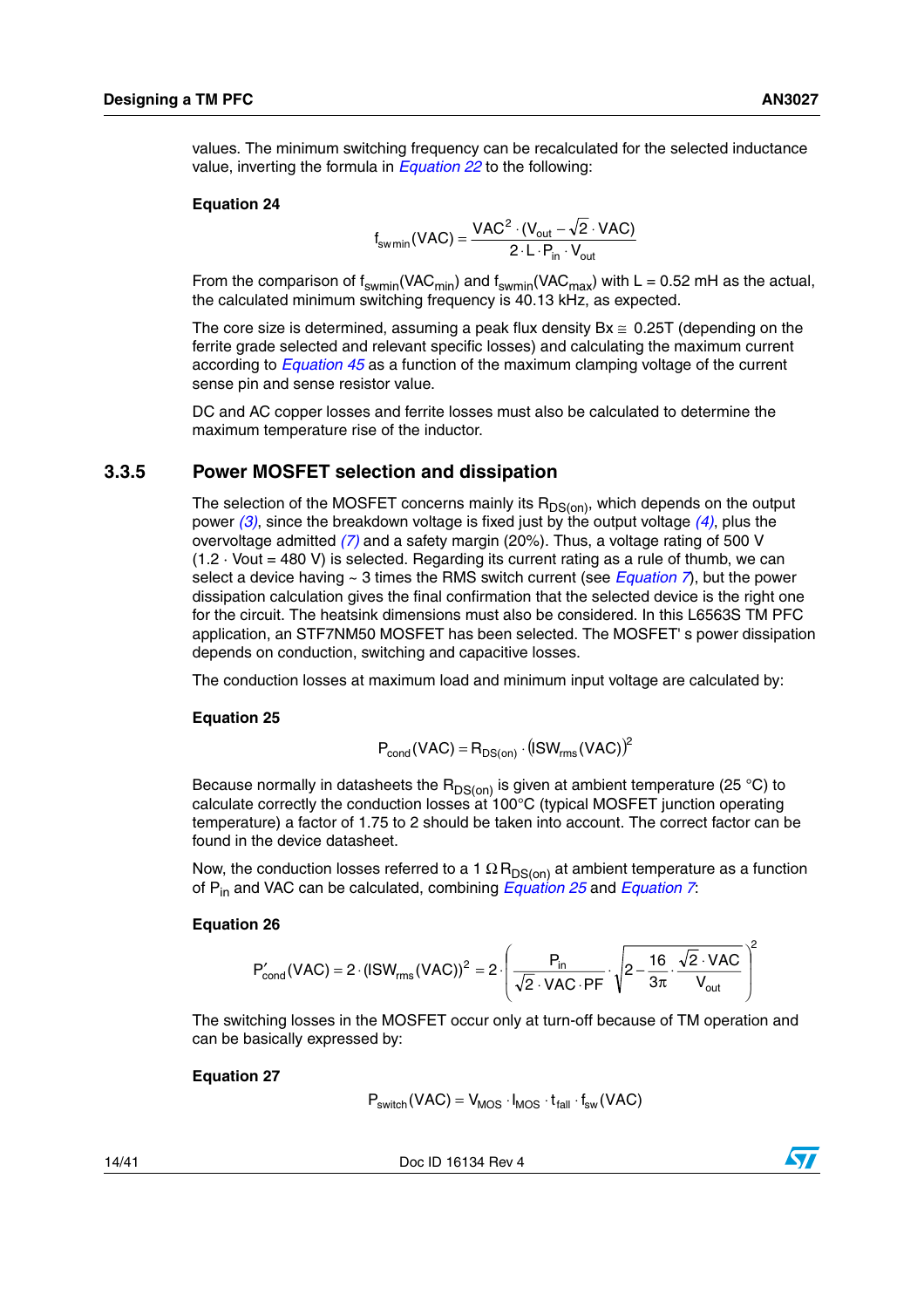*[Equation 27](#page-13-2)* represents the crossing between the MOSFET current that decreases linearly during the fall time and the voltage on the MOSFET drain that increases. In fact during the fall time, the current of the boost inductor flows into the parasitic capacitance of the MOSFET, charging it. For this reason, switching losses depend also on the total drain capacitance. Because the switching frequency depends on the input line voltage and the phase angle on the sinusoidal waveform, it can be demonstrated that from *[Equation 27](#page-13-2)* the switching losses per 1 µs of current fall time and 1 nF of total drain capacitance can be written as:

# <span id="page-14-1"></span>**Equation 28**

$$
P'_{switch}(VAC) = IL_{pk} \cdot V_{out} \cdot \frac{1}{\pi} \int_{0}^{\pi} (\sin \vartheta)^2 \cdot f_{sw}(VAC, \theta) \cdot d\vartheta
$$

On the power MOSFET datasheet  $t_{fall}$  at turn-off can be found.

At turn-on the losses are due to the discharge of the total drain capacitance inside the power MOSFET itself. In general, the capacitive losses are given by:

# <span id="page-14-0"></span>**Equation 29**

$$
P_{cap}(VAC) = \frac{1}{2} \cdot C_d \cdot V^2 \text{mos} \cdot f_{sw}(VAC)
$$

Where  $C_d$  is the total drain capacitance including the MOSFET and the other parasitic capacitances like inductor etc. at the drain node.  $V_{MOS}$  is the drain voltage at MOSFET turnon.

Taking into account the frequency variation with the input line voltage and the phase angle similar to *[Equation 29](#page-14-0)*, a detailed description of the capacitive losses per 1 nF of total drain capacitance can be calculated as:

## <span id="page-14-2"></span>**Equation 30**

$$
P'_{cap}(VAC) = \frac{1}{2} \cdot \frac{1}{\pi} \int_{\vartheta_1}^{\vartheta_2} \left(2\sqrt{2}VAC - V_{out}\right)^2 f_{sw}(VAC, \vartheta) d\vartheta
$$

 $\theta_1$  and  $\theta_2$  depend on the input voltage and they are defined below.

# **Equation 31**

$$
\vartheta_1 = \arcsin\left(\frac{V_{\text{out}}}{2\sqrt{2}VAC}\right)
$$

**Equation 32**

$$
\vartheta_2 = \pi - \vartheta_1
$$

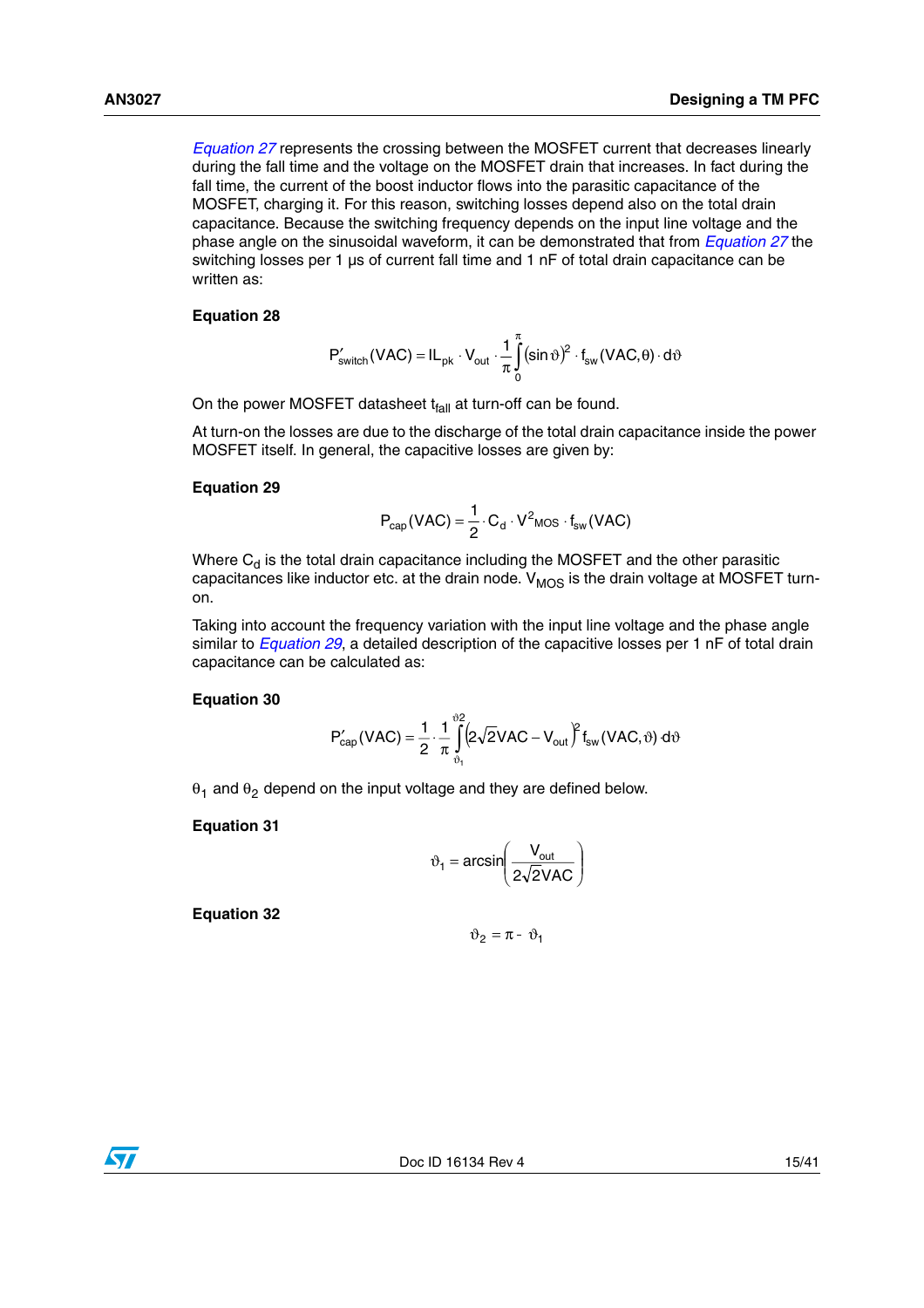

<span id="page-15-0"></span>Figure 5.  $\theta_1$  and  $\theta_2$  dependence on input

<span id="page-15-1"></span>

The dependence on the input voltage is shown in *[Figure 5](#page-15-0)*. On the right, *[Figure 6](#page-15-1)* represents the drain voltage waveform: the MOSFET turn-on occurs just on the valley because the inductor has depleted its energy and therefore can resonate with the drain capacitance. Details are in the section concerning the ZCD pin description. It is clear that for an input voltage theoretically lower than half of the output voltage, the resonance ideally should reach zero, achieving zero-voltage operation, therefore there are no losses relevant to this edge. For input voltage corresponding to a positive value of the valley, capacitive losses are generated. However, the MOSFET turn-on always occurs at the minimum voltage of the resonance and therefore the losses are minimized.

In practice it is possible to estimate the total switching and capacitive losses by solving the integral of the switching frequency depending on  $sin(θ)$  on the half-line cycle.

The total losses of the input mains voltage are the sum of the three previous loss functions *[Equation 26](#page-13-3)*, *[Equation 28](#page-14-1)* and *[Equation 30](#page-14-2)* respectively multiplied for the MOSFET parameters:

# <span id="page-15-2"></span>**Equation 33**

$$
P_{loss}(VAC) = R_{DS(on)} \cdot P_{cond}'(VAC) + \frac{t_{fall}^2}{C_d} \cdot P_{sw}'(VAC) + C_d \cdot P_{cap}'(VAC)
$$

*[Figure 7](#page-16-1)* shows the trend of the total losses from *[Equation 33](#page-15-2)* on the line voltage for the selected MOSFET STF7NM50N. Capacitive losses are dominant at high mains voltage and the major contribution came from the conduction losses at low and medium mains voltage.

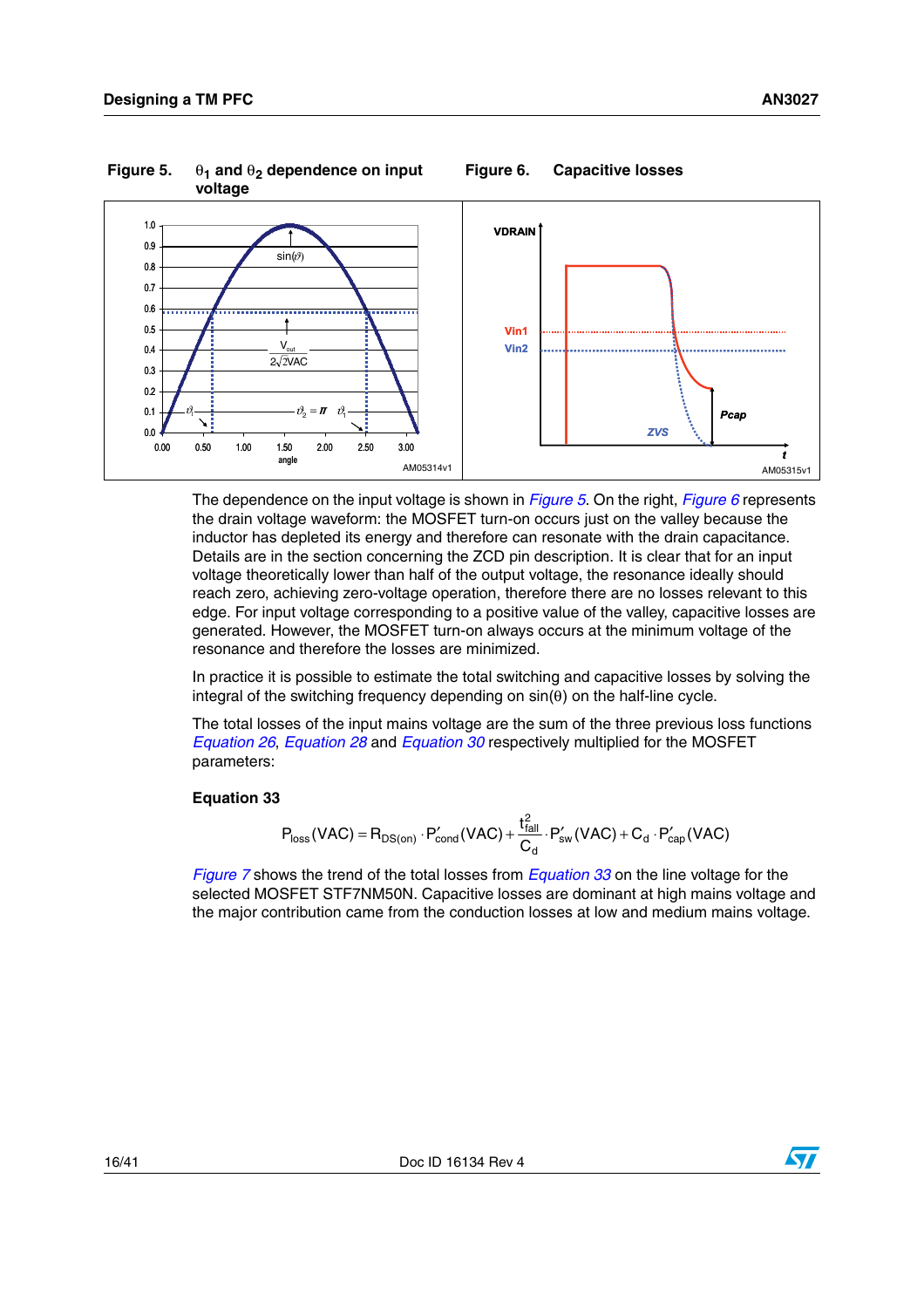## <span id="page-16-1"></span>**Figure 7. Conduction losses and total losses in the STF7NM50N MOSFET for the L6563S TM PFC**



From *[Equation 33](#page-15-2)* using the data relevant to the MOSFET selected, and calculating the losses at VAC<sub>min</sub> and VAC<sub>max</sub>, we observe that the maximum total loss occurs at VAC<sub>min</sub> and is 2.61 W. From this number and the maximum ambient temperature *[\(12\)](#page-7-1)*, the total maximum thermal resistance required to keep the junction temperature below 125°C is:

## <span id="page-16-2"></span>**Equation 34**

$$
R_{\text{th}} = \frac{125 \text{ °C} - T_{\text{ambx}}}{P_{\text{loss}}(VAC)} \qquad R_{\text{th}} = \frac{125 \text{ °C} - 50 \text{ °C}}{2.58 \text{ W}} = 29 \frac{\text{ °C}}{\text{W}}
$$

If the result of *[Equation 34](#page-16-2)* is lower than the junction-ambient thermal resistance given in the MOSFET datasheet for the selected device package, a heatsink must be used.

For the STF7NM50N the junction - ambient thermal resistance is 62 °C/W, so a heatsink has been used.

# <span id="page-16-0"></span>**3.3.6 Boost diode selection**

Following a similar criterion as that used for the MOSFET, the output rectifier can be selected. A minimum breakdown voltage of 1.2 $\cdot$ (Vout +  $\Delta V_{\text{OVP}}$ ) and current rating higher than 3·Iout from *[Equation 1](#page-8-5)* can be chosen for a rough initial selection of the rectifier. The correct choice is then confirmed by the thermal calculation. If the diode junction temperature operates within 125°C, the device has been selected correctly, otherwise a bigger device must be selected.

In this 100 W application an STTH2L06, (600 V, 2 A) has been selected.

The rectifier AVG *[Equation 1](#page-8-5)* and RMS *[Equation 8](#page-9-6)* current values and the parameter V<sub>th</sub> (rectifier threshold voltage) and  $R_d$  (dynamic resistance) given in the datasheet allow calculating the rectifier losses.

From the STTH2L06 datasheet, V<sub>th</sub> is 0.89 V, R<sub>d</sub> is 0.08  $\Omega$ .

# <span id="page-16-3"></span>**Equation 35**

 $\sqrt{}$ 

 $\mathsf{P}_{\mathsf{diode}} = \mathsf{V}_{\mathsf{th}} \cdot \mathsf{I}_{\mathsf{out}} + \mathsf{R}_{\mathsf{d}} \cdot \mathsf{ID}^2$ rms  $\mathsf{P}_{\mathsf{diode}} = 0.89 \ \mathsf{V} \cdot 0.25 \ \mathsf{A} + 0.08 \ \Omega \cdot (0.72 \ \mathsf{A})^2 = 0.26 \ \mathsf{W}$ 

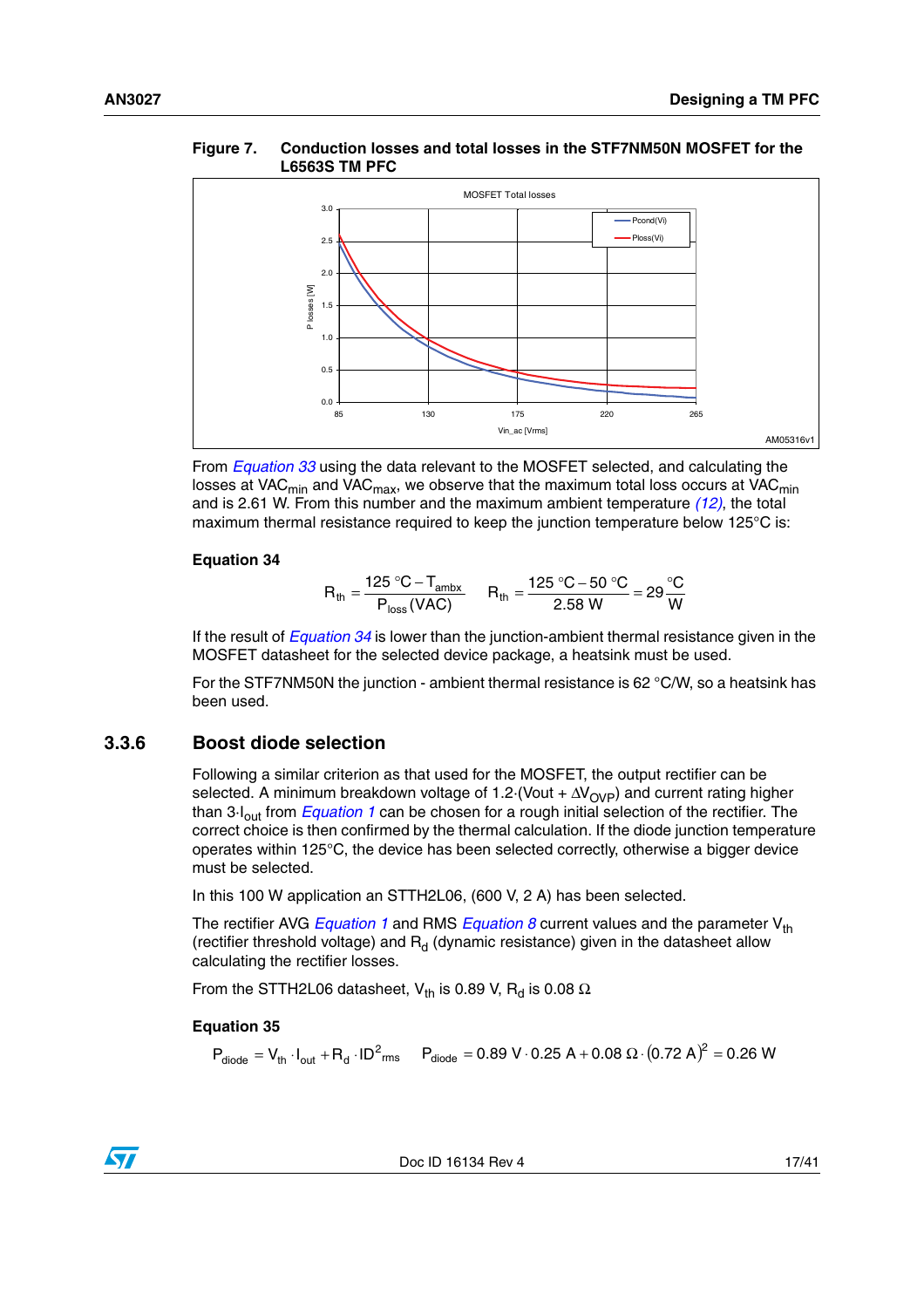From *[\(12\)](#page-7-1)* and *[Equation 35](#page-16-3)* the maximum thermal resistance to keep the junction temperature below 125 °C is:

### **Equation 36**

$$
R_{\text{th}} = \frac{125 \text{ °C} - T_{\text{ambx}}}{P_{\text{diode}}} \qquad R_{\text{th}} = \frac{125 \text{ °C} - 50 \text{ °C}}{0.26 \text{ W}} = 28468 \frac{\text{ °C}}{\text{W}}
$$

Because the calculated  $R_{th}$  is lower than the STTH2L06 thermal resistance junctionambient, a heatsink is not needed to properly dissipate the heat.

# <span id="page-17-0"></span>**3.4 L6563S biasing circuitry**

In this section we describe the dimensioning of the power components as well as the biasing circuitry for the L6563S. For reference, the internal schematic of the L6563S is represented below in *[Figure 8](#page-17-1)*. For more details on the internal functions please refer to the datasheet.



<span id="page-17-1"></span>**Figure 8. L6563S internal schematic**

Pin 1 (INV): This pin is connected both to the inverting input of the E/A and to the OVP circuitry. A resistive divider has to be connected between the boost regulated output voltage and this pin. The internal reference on the E/A non-inverting input is 2.5 V (typ.). The PFC output voltage (Vout) is set at its nominal value by the resistor ratio of the feedback output divider.  $R_{\text{outH}}$  and  $R_{\text{outH}}$  are then selected considering the nominal output voltage [\(4\)](#page-6-2) and

18/41 Doc ID 16134 Rev 4

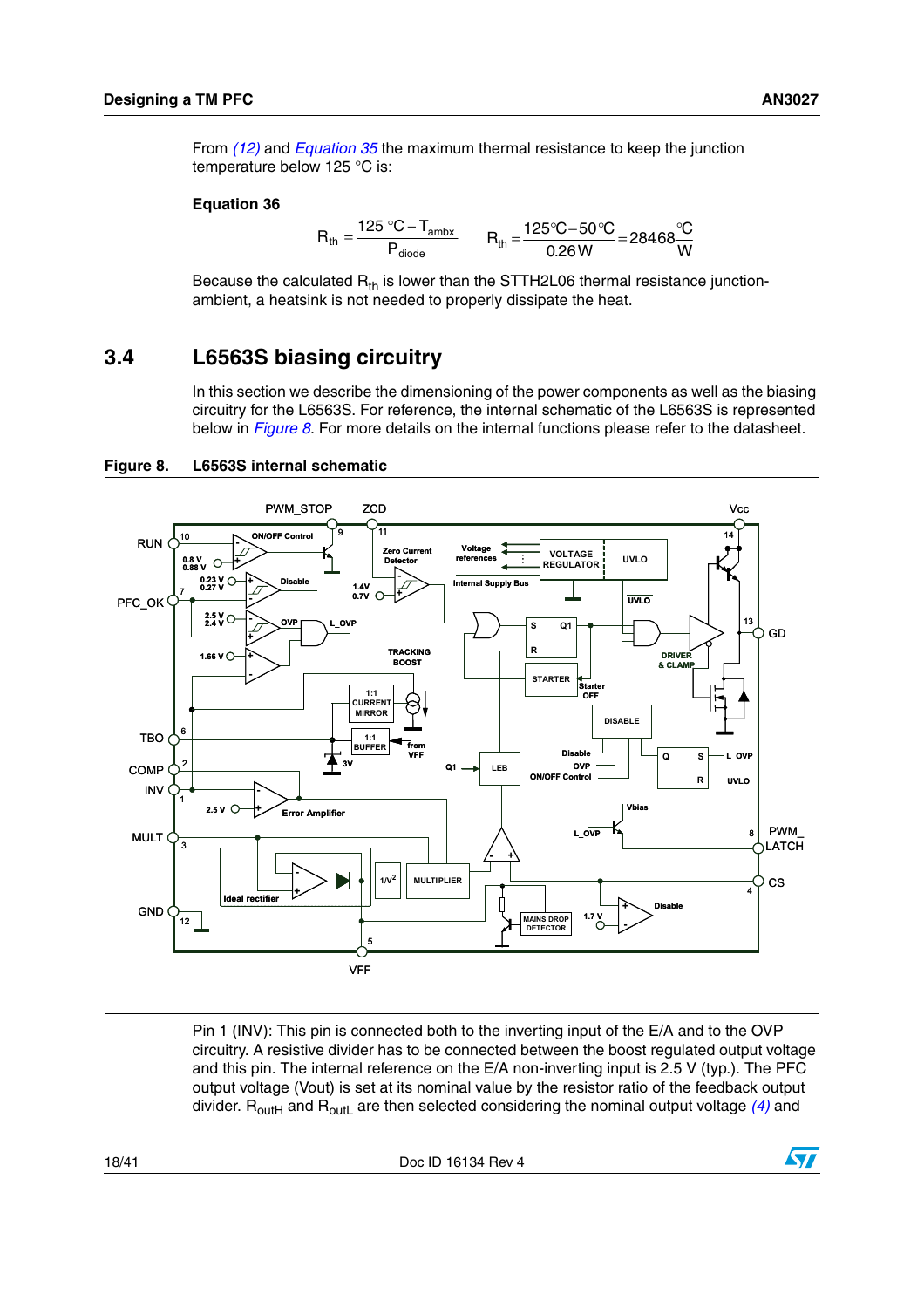the desired output power dissipated on the output divider. For example, considering a power dissipation of 50 mW:

#### **Equation 37**

$$
R_{\text{outH}} = \frac{(V_{\text{OUT}} - 2.5V)^2}{50 \text{ mW}} \qquad R_{\text{outH}} = \frac{(400 \text{ V} - 2.5 \text{ V})^2}{50 \text{ mW}} = 3.160 \text{ M}\Omega
$$

With the commercial resistor selected,  $R_{\text{outH}} = 3 \text{ M}\Omega$ .

#### **Equation 38**

$$
\frac{R_{\text{outH}}}{R_{\text{outL}}} = \frac{V_{\text{out}}}{2.5 \text{ V}} - 1 \quad \frac{R_{\text{outH}}}{R_{\text{outL}}} = \frac{400 \text{ V}}{2.5 \text{ V}} - 1 = 159
$$

### **Equation 39**

$$
R_{\text{outL}} = \frac{R_{\text{outH}}}{159} \quad R_{\text{outL}} = \frac{3 \text{ M}\Omega}{159} = 18.8 \text{ k}\Omega
$$

The R<sub>outL</sub> = 62 kΩ resistor in parallel to 27 kΩ has been selected for giving a total resistance close to the calculated value. Please note that for  $R_{\text{outH}}$  a resistor with a suitable voltage rating (>400 V) is needed, or more resistors in series have to be used.

Please note also that the maximum value of the resistor divider is limited by the L6563S INV pin input bias current given in the datasheet. To guarantee correct output voltage regulation, the current flowing in the resistor divider must be significantly higher than the current flowing into the pin.

Pin 7 (PFC\_OK - feedback failure protection): the PFC\_OK pin has been dedicated to monitor the output voltage with a separate resistor divider. This divider is selected so that the voltage at the pin reaches 2.5 V if the output voltage exceeds a preset value  $V_{OVP}$   $(7)$ , usually larger than the maximum Vout that can be expected, also including worst-case load/line transients. For a maximum output voltage Vout max of 430 V and imaging a 50 µA current flowing into the divider:

#### **Equation 40**

$$
R_L = \frac{V_{REF\_PFC\_OK}}{I_{divider}} \qquad R_L = \frac{2.5 \text{ V}}{50 \text{ }\mu\text{A}} = 50 \text{ k}\Omega
$$

By selecting a commercial resistor of 51 k $\Omega$ :

### **Equation 41**

$$
R_H = R_L \cdot \left(\frac{V_{OUT\_MAX}}{V_{REF\_PFC\_OK}} - 1\right) \qquad R_H = 51 \, k\Omega \cdot \left(\frac{430 \, V}{2.5 \, V} - 1\right) = 8.721 \, M\Omega
$$

Using two 3.3 MΩ resistors and one 2.2 MΩ resistor, a total output PFC\_OK high resistor of 8.8 MΩ has been obtained.

Notice that both feedback dividers connected to L6563S pin #1 (INV) and pin #7 (PFC\_OK) can be selected without any constraints. The unique criterion is that both dividers have to sink a current from the output bus which needs to be significantly higher than the current biasing the error amplifier and PFC\_OK comparator.

The OVP function described above is able to handle "normal" overvoltage conditions, i.e. those resulting from an abrupt load/line change or occurring at startup. In case the



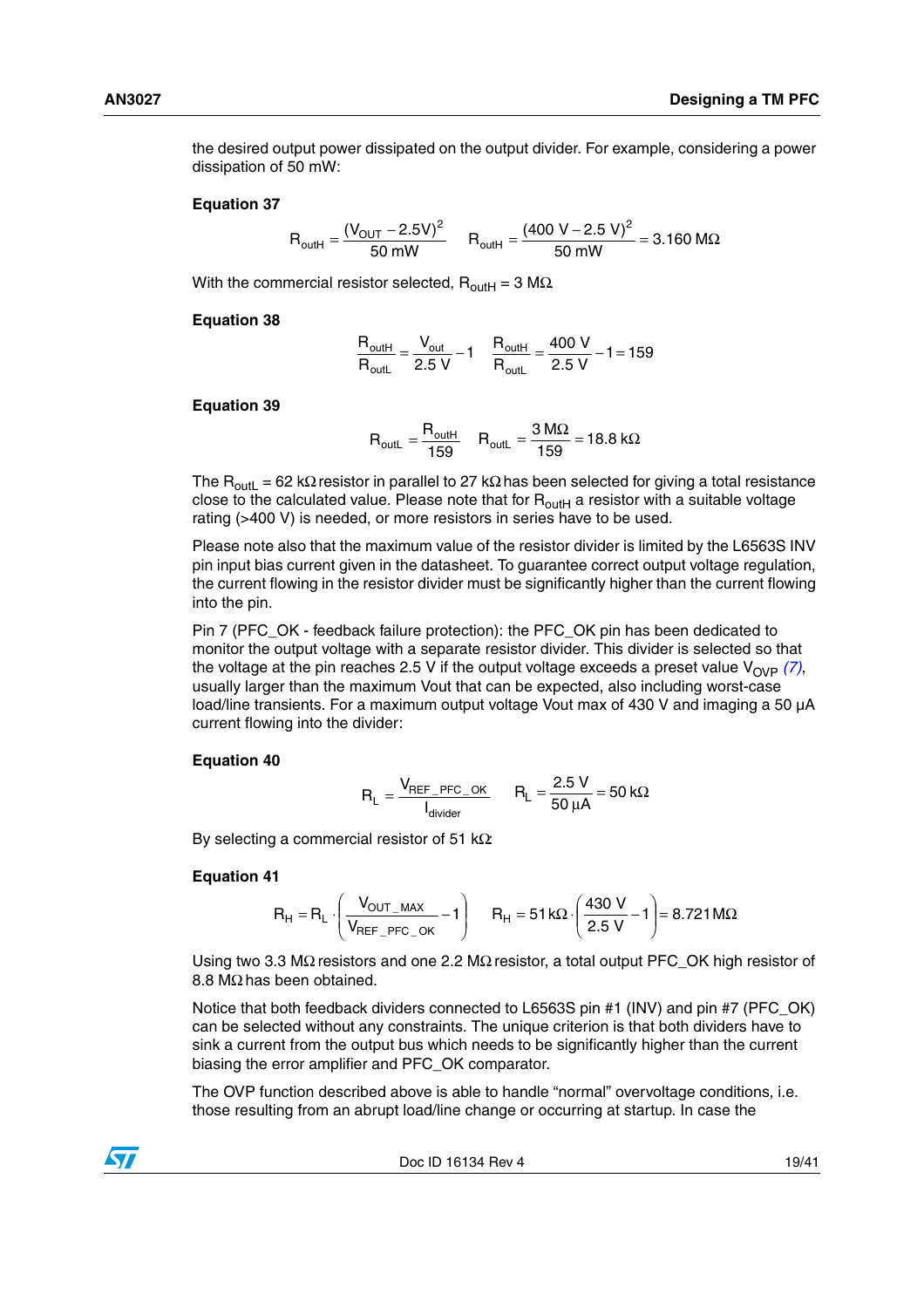overvoltage is generated by a feedback disconnection, for instance, when one of the upper resistors of the output divider fails open, an additional circuitry detects the voltage drop of pin INV. If the voltage on pin INV is lower than 1.66 V (Typ.) and at same time the OVP is active, a feedback failure is assumed. Thus, the gate drive activity is immediately stopped, the device is shut down, its quiescent consumption is reduced below 180 µA and the condition is latched as long as the supply voltage of the IC is above the UVLO threshold. To restart the system it is necessary to recycle the input power, so that the Vcc voltage of the L6563S goes below 6 V and that one of the PWM controller goes below its UVLO threshold. Note that this function offers a complete protection against not only feedback loop failures or erroneous settings, but also against a failure of the protection itself. Either resistor of the PFC OK divider failing short or open or a floating PFC OK pin results in shutting down of the IC and stopping the pre-regulator. Moreover, the pin PFC\_OK doubles its function as a non-latched IC disable. A voltage below 0.23 V shuts down the IC, reducing its consumption below 2 mA. To restart the IC simply let the voltage at the pin go above 0.27 V.

Pin 2 (COMP): This pin is the output of the E/A that is fed to one of the two inputs of the multiplier. A feedback compensation network is placed between this pin and INV (pin #1). It has to be designed with a narrow bandwidth in order to avoid that the system rejects the output voltage ripple (100 Hz) that would lead to a high distortion of the input current waveform.

A simple criterion to define the capacitance value is to set the bandwidth (BW) from 20 to 30 Hz. The compensation network can be just a capacitor, providing a low-frequency pole as well as a high DC gain. A more complex network, typically a type-II CRC network providing 2 poles and a zero, is more suitable for constant power loads like a downstream converter.

In case a single capacitor is used, it can be dimensioned using the following formulas:

### **Equation 42**

$$
BW = \frac{1}{2\pi \cdot (R_{\text{outH}} / / R_{\text{outL}}) \cdot C_{\text{Compensation}}}
$$

**Equation 43**

$$
C_{\text{Comparison}} = \frac{1}{2\pi \cdot (R_{\text{outH}} \text{ // } R_{\text{outL}}) \cdot BW}
$$

For a more complex compensation network calculation, please refer to [*[2](#page-38-1)*], [*[3](#page-38-2)*].

For this 100 W TM PFC, a CRC network providing two poles and a zero has been implemented here, using the following values:

$$
C_{\text{compP}} = 68 \text{ nF} \quad C_{\text{compS}} = 680 \text{ nF} \quad R_{\text{compS}} = 82 \text{ k}\Omega \tag{14}
$$

The relevant open loop transfer function and its phase function are shown in *[Figure 9](#page-20-0)* and *[Figure 10](#page-20-1)*.

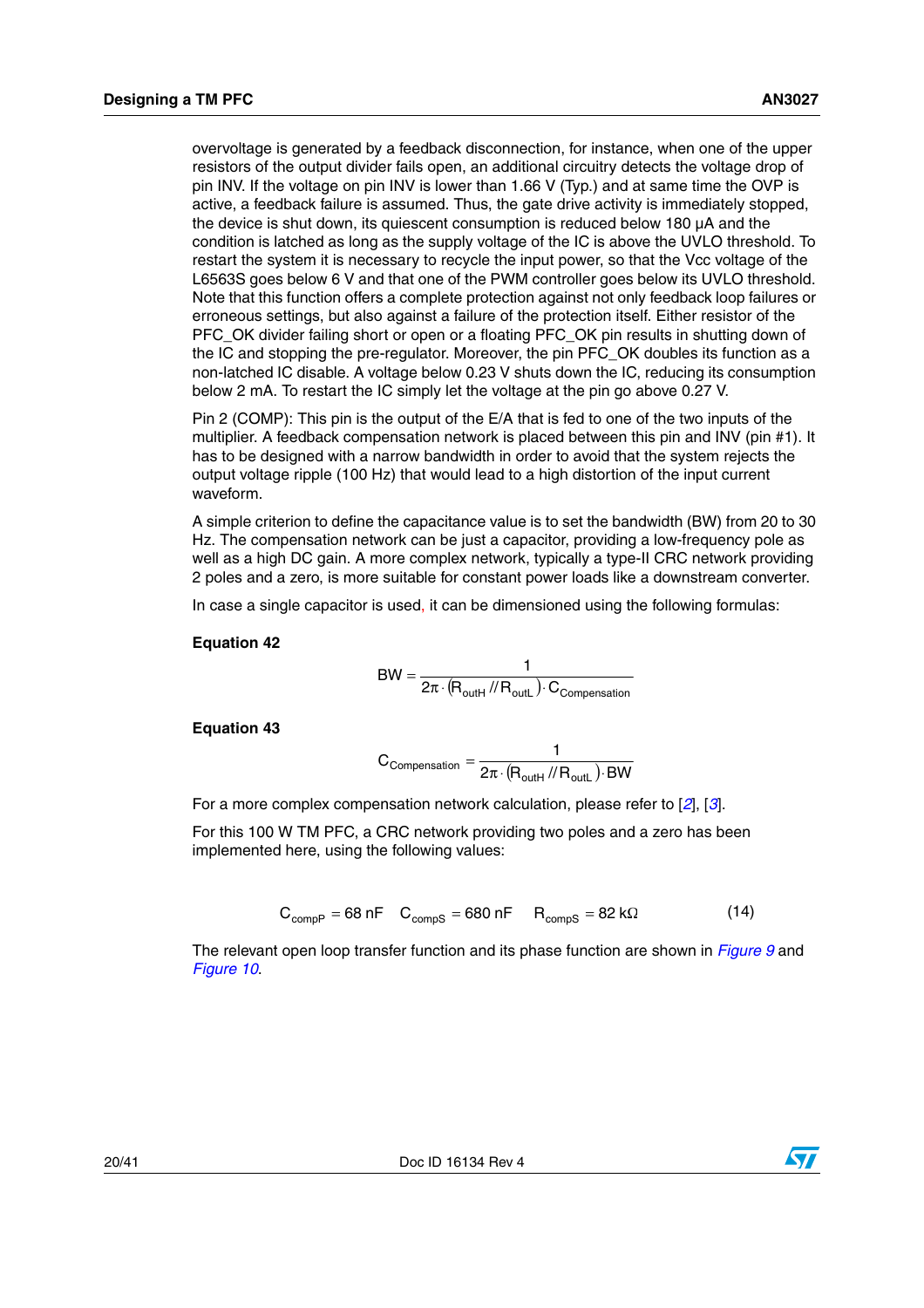

# <span id="page-20-1"></span><span id="page-20-0"></span>**Figure 9. Open loop tran. function bode plot Figure 10. Phase function**

The two bode plot charts refer to the PFC operating at 265Vac and full load. In this condition the crossover frequency is  $f_c = 11.55$  Hz, the phase margin is 55°. The third harmonic distortion introduced by the E/A 100 Hz residual ripple is below 3%.

Pin 4 (CS): The pin #4 is the inverting input of the current sense comparator. Through this pin, the L6563S reads the instantaneous inductor current, converted to a proportional voltage by an external sense resistor  $(R_s)$ . As this signal crosses the threshold set by the multiplier output, the PWM latch is reset and the power MOSFET is turned off. The MOSFET stays in an off-state until the PWM latch is set again by the ZCD signal. The pin is equipped with 150 ns leading-edge blanking for improved noise immunity.

The sense resistor value  $(R_s)$  can be calculated as follows. For the 100 W PFC it is:

# <span id="page-20-3"></span>**Equation 44**

$$
R_s < \frac{Vcs_{min}}{IL_{pk}} \hspace{0.5cm} R_s < \frac{1.0 \; V}{3.38 \; A} = 0.296 \; \Omega
$$

where:

- IL<sub>pk</sub> is the maximum peak current in the inductor, calculated as described in *[Equation 4](#page-8-4)*
- $Vcs<sub>min</sub> = 1.0 V$ , and is the minimum voltage admitted on the L6563S current sense (in the datasheet)

Because the internal current sense clamping sets the maximum current that can flow in the inductor, the maximum peak of the inductor current is calculated considering the maximum voltage  $Vcs<sub>max</sub>$  admitted on the L6563S (in the datasheet):

# <span id="page-20-2"></span>**Equation 45**

$$
IL_{\text{pkx}} = \frac{Vcs_{\text{max}}}{R_s} \qquad IL_{\text{pkx}} = \frac{1.16 \text{ V}}{0.27 \text{ }\Omega} = 4.30 \text{ A}
$$

The calculated  $IL_{\text{DKX}}$  is the threshold value after which the boost inductor saturates and it is used for calculating the inductor number of turns and air gap length. In case of boost inductor saturation, a second comparison level at 1.7 V detects the abnormal currents and, on this occurrence, activates a safety procedure that temporarily stops the converter and limits the stress of the power components.

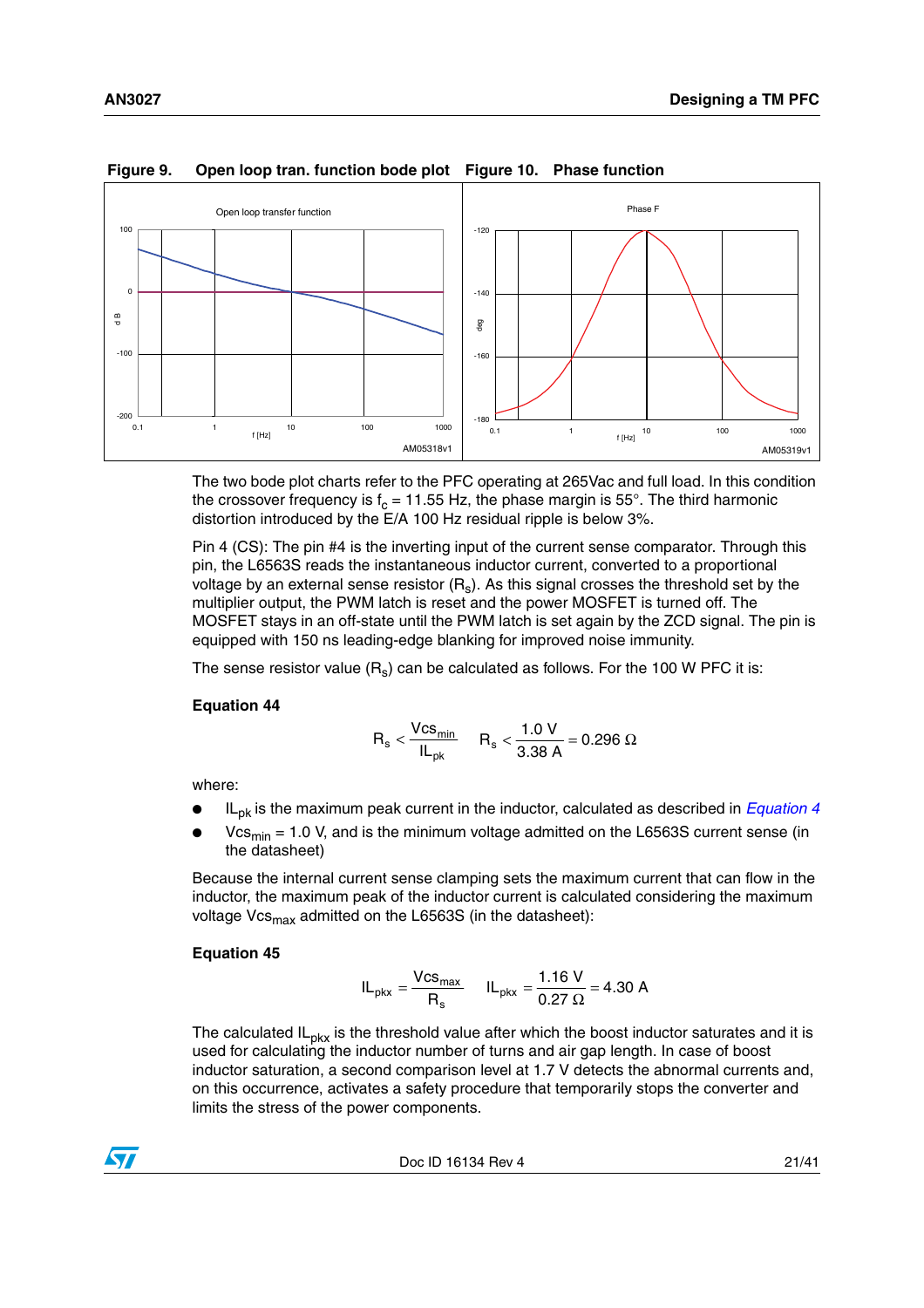The power dissipated in  $R_s$  is given by:

# **Equation 46**

 $P_s = R_s \cdot ISW_{rms}^2$   $P_s = 0.27 \Omega \cdot (1.18 \text{ A})^2 = 0.37 \text{ W}$ 

According to the result, two parallel resistors of 0.47  $\Omega$  and 0.68  $\Omega$  with 0.25 W of power have been selected.

Pin 3 (MULT): The MULT pin is the second multiplier input. It is connected, through a resistive divider, to the rectified mains to get a sinusoidal voltage reference. The multiplier can be described by the relationship:

## **Equation 47**

<span id="page-21-1"></span>
$$
V_{CS} = V_{CS\_OFFSET} + k_m \cdot \frac{(V_{COMP} - 2.5 \text{ V}) \cdot V_{MULT}}{V_{FF}^2}
$$

where:

- $V_{CS}$  (multiplier output) is the reference for the current sense ( $V_{CS}$  OFFSET is its offset)
- $k = 0.45$  (typ.) is the multiplier gain
- $V_{\text{COMP}}$  is the voltage on pin #2 (E/A output)
- $V_{\text{MUIT}}$  is the voltage on pin #3.
- $V_{FF}$  is the second input to the multiplier for the 1/ $V^2$  function. It compensates the control loop gain dependence on the mains voltage. The voltage at this pin is a DC level equal to the peak voltage on pin MULT (pin #3).

<span id="page-21-0"></span>**Figure 11. Multiplier characteristics family for Figure 12. Multiplier characteristics family for**   $V_{FF}$  = 1 V  $V_{FF} = 3 V$ 



A complete description is given by the diagrams of *[Figure 11](#page-21-0)* and *[Figure 12](#page-21-1)* which show the typical multiplier characteristics family. The linear operation of the multiplier is guaranteed

22/41 Doc ID 16134 Rev 4

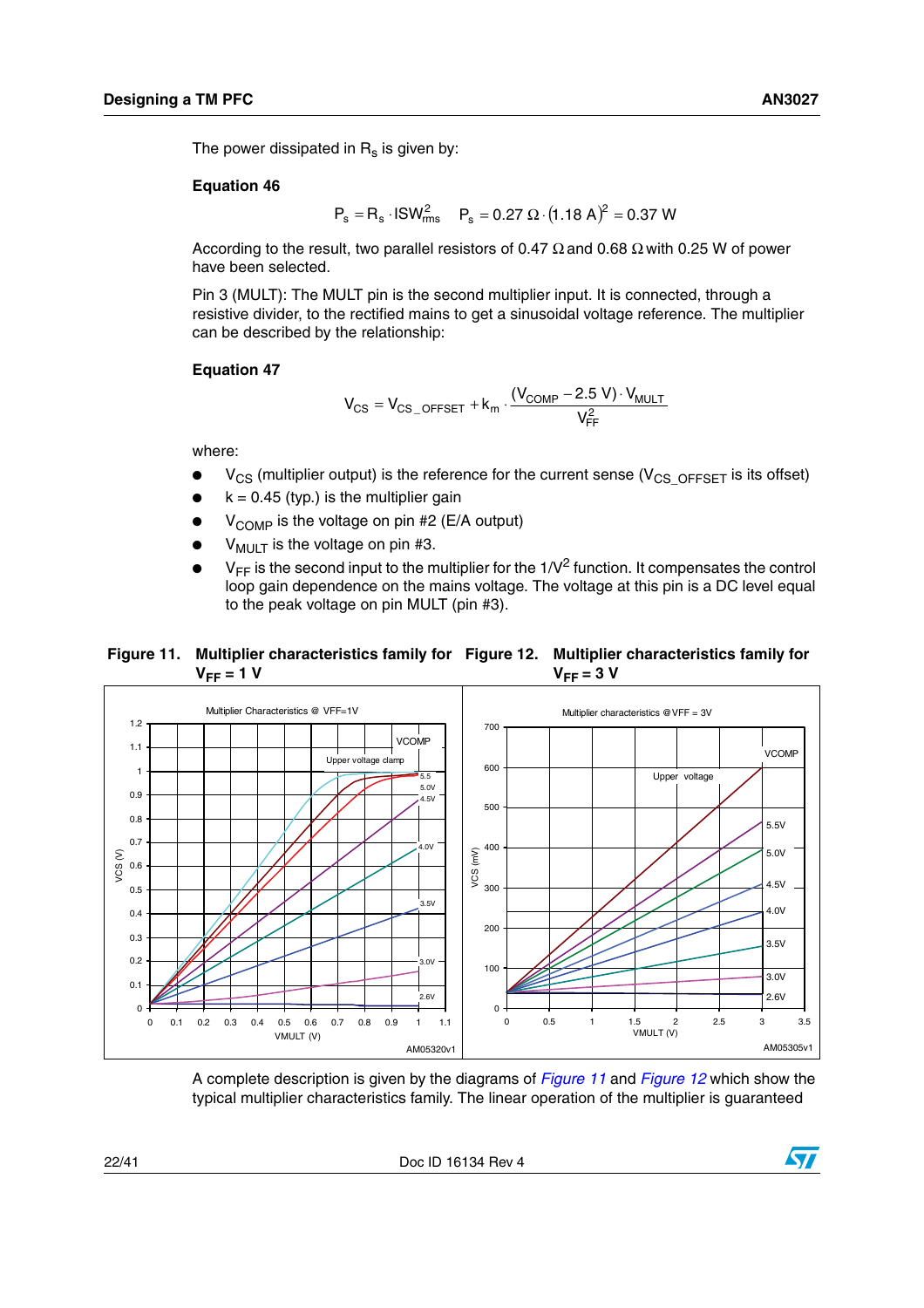within the range 0 to 3 V of  $V_{\text{MUIT}}$  and the range 0 to 1.16 V (typ.) of  $V_{\text{CS}}$ , while the minimum guaranteed value of the maximum slope of the characteristics family (typ.) is:

#### **Equation 48**

$$
\frac{dV_{CS}}{dV_{MULT}} = 1.66 \frac{V}{V}
$$

The voltage on the MULT pin is also used to derive the information from the RMS mains voltage for the  $V_{FF}$  compensation.

We suggest the following procedure to properly set the operating point of the multiplier. First, the maximum peak value for  $V_{MULT}$ , VMULT<sub>max</sub> is selected. This value, which occurs at maximum mains voltage, should be 3 V or nearly so in wide-range mains and less in case of single mains[.](#page-20-3) The sense resistor selected is  $R_s = 0.27 \Omega$  as given in *[Equation 44](#page-20-3)*. According to the L6563S datasheet and to the linearity setting of the pin, the maximum voltage accepted on the multiplier input is:

<span id="page-22-0"></span>
$$
VMULT_{max} = 3 V \tag{15}
$$

where IL<sub>pk</sub> and R<sub>s</sub> have been already calculated, 1.66 is the multiplier maximum slope given in the datasheet.

From *[\(15\)](#page-22-0)* the maximum required divider ratio is calculated as:

### **Equation 49**

$$
k_{p} = \frac{V_{MULTmax}}{\sqrt{2} \cdot VAC_{max}} = \frac{3.00 \text{ V}}{\sqrt{2} \cdot 265 \text{Vac}} = 8 \cdot 10^{-3}
$$

Supposing a 60 µA current flowing into the multiplier divider, the lower resistor value can be calculated:

### **Equation 50**

$$
R_{multL} = \frac{V_{MULTmax}}{60 \mu A} = \frac{3.00 \text{ V}}{60 \mu A} = 50 \text{ k}\Omega
$$

A commercial resistor of 51 kΩ for the lower resistor is selected. The upper resistor value can now be calculated as:

### **Equation 51**

$$
R_{\text{multi}} = \frac{1 - k_{p}}{k_{p}} R_{\text{multi}} = \frac{1 - 8 \cdot 10^{-3}}{8 \cdot 10^{-3}} 51 k\Omega = 6.319 M\Omega
$$

In this application example R<sub>multH</sub> = 6.6 MΩ and R<sub>multL</sub> = 51 kΩ have been selected. Please note that for  $R_{multi}$  a resistor with a suitable voltage rating (>400 V) is needed, or more resistors in series must be used.

The voltage on the multiplier pin with the selected component values is re-calculated at minimum line voltage (0.93 V) and at maximum line voltage (2.74 V). So the multiplier works correctly within its linear region.

Pin 5 (voltage feed-forward): The power stage gain of PFC pre-regulators varies with the square of the RMS input voltage as well as the crossover frequency  $f_c$  of the overall openloop gain because the gain has a single pole characteristic. This leads to large trade-offs in

Doc ID 16134 Rev 4 23/41

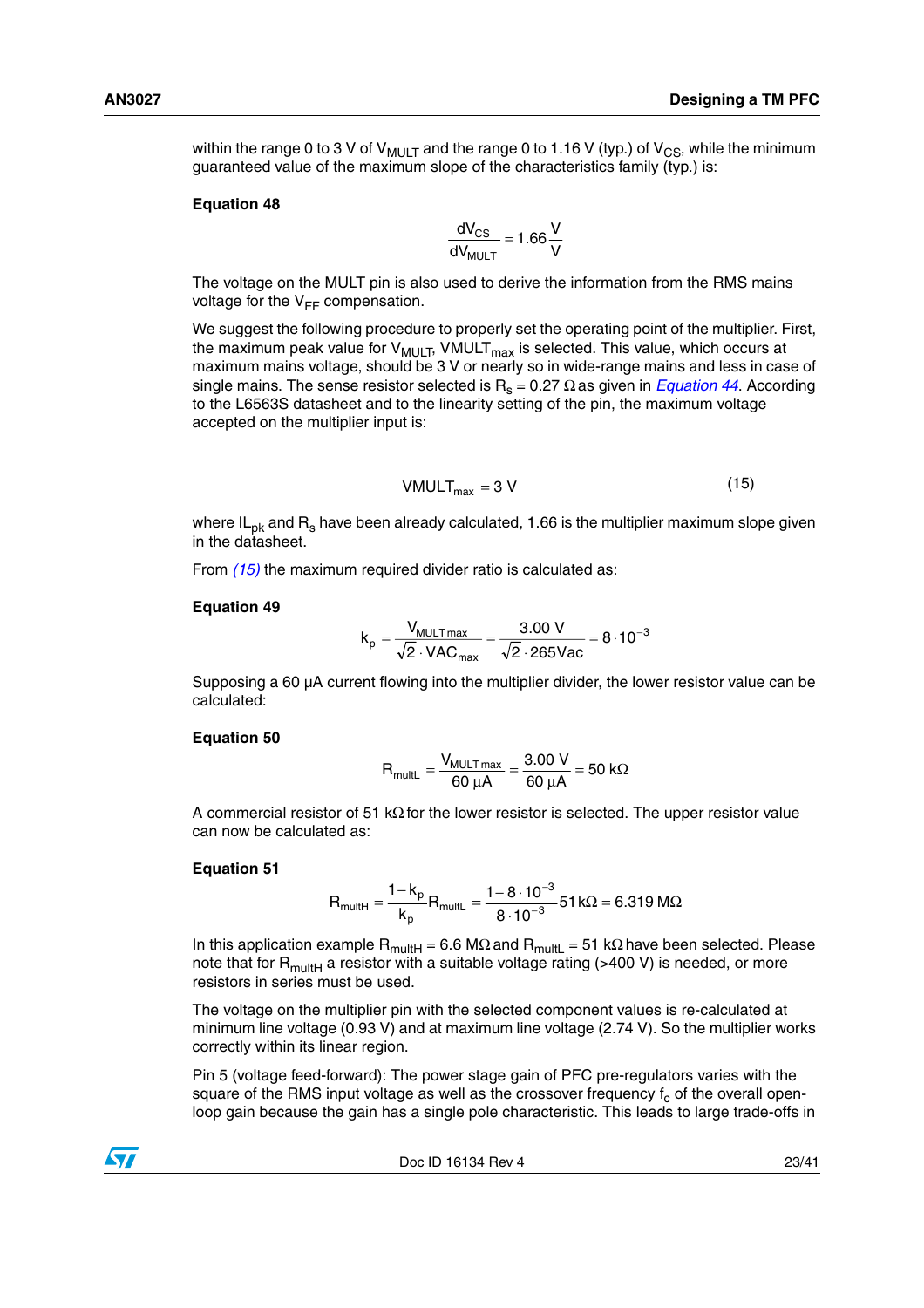the design. For example, setting the gain of the error amplifier to get  $f_c = 20$  Hz at 264 Vac means having  $f_c = 4$  Hz at 88 Vac, resulting in a sluggish control dynamics. Additionally, the slow control loop causes large transient current flow during rapid line or load changes that are limited by the dynamics of the multiplier output. This limit is considered when selecting the sense resistor to let the full load power pass under minimum line voltage conditions, with some margin. But a fixed current limit allows excessive power input at high line, whereas a fixed power limit requires the current limit to vary inversely with the line voltage. Voltage feed-forward can compensate for the gain variation with the line voltage and allow overcoming all of the above-mentioned issues. It consists of deriving a voltage proportional to the input RMS voltage, feeding this voltage into a square/divider circuit  $(1/V^2$  corrector) and providing the resulting signal to the multiplier that generates the current reference for the inner current control loop (*[Figure 13](#page-23-0)*). In this way a change of the line voltage causes an inversely proportional change of the half sine amplitude at the output of the multiplier (if the line voltage doubles, the amplitude of the multiplier output is halved and vice-versa) so that the current reference is adapted to the new operating conditions with (ideally) no need for invoking the slow dynamics of the error amplifier. Additionally, the loop gain is constant throughout the input voltage range, which improves significantly dynamic behavior at low line and simplifies loop design. Actually, deriving a voltage proportional to the RMS line voltage implies a form of integration, which has its own time constant. If it is too small the voltage generated is affected by a considerable amount of ripple at twice the mains frequency that causes distortion of the current reference (resulting in high THD and poor PF); if it is too large there is a considerable delay in setting the right amount of feedforward, resulting in excessive overshoot and undershoot of the pre-regulator's output voltage in response to large line voltage changes. Clearly a trade-off is required. The device implements voltage feed-forward with a technique that makes use of just two external parts and that limits the feed-forward time constant trade-off issue to only one direction.

<span id="page-23-0"></span>



A capacitor C<sub>FF</sub> and a resistor R<sub>FF</sub>, both connected from the V<sub>FF</sub> (pin #5) pin to ground, complete an internal peak-holding circuit that provides a DC voltage equal to the peak of the rectified sine wave applied on pin MULT (pin #3). In case the  $V_{FF}$  pin is connected directly to the RUN pin, the following values are suggested as a compromise between the response time in case of mains transients and input current distortion:

<span id="page-23-1"></span>
$$
C_{FF} = 1 \mu F \qquad R_{FF} = 1 M \Omega \tag{16}
$$

24/41 Doc ID 16134 Rev 4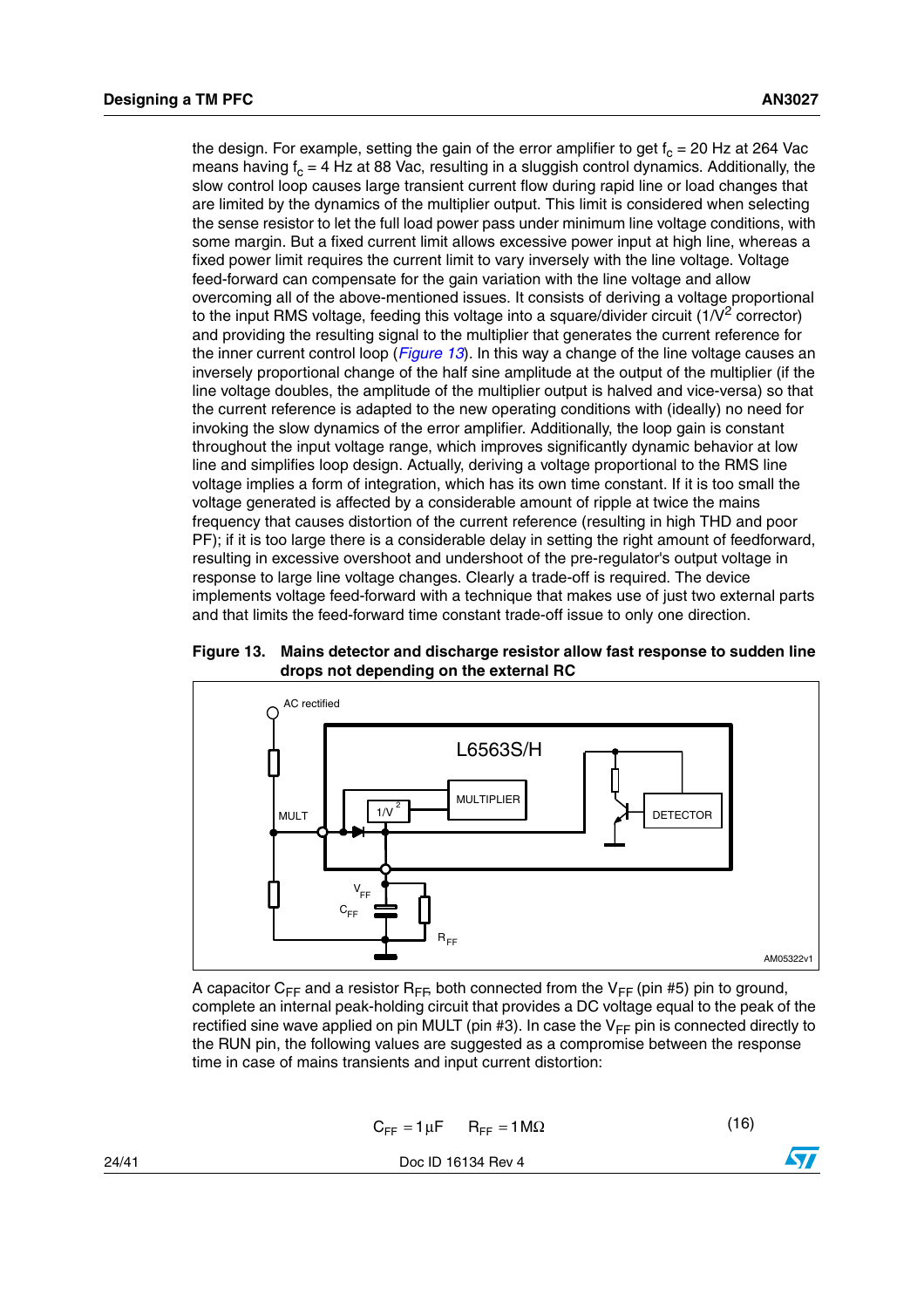In this way, in case of sudden line voltage rise,  $C_{FF}$  is rapidly charged through the low impedance of the internal diode and no appreciable overshoot is visible at the preregulator's output. In case of a line voltage drop, an internal "mains drop" detector enables a low impedance switch which suddenly discharges  $C_{FE}$  avoiding long settling time before reaching the new voltage level. Consequently an acceptably low steady-state ripple and low current distortion can be achieved without any considerable undershoot or overshoot on the preregulator's output like in systems with no feed-forward compensation.

Pin 10 (RUN): Remote ON/OFF control. A voltage below 0.8 V shuts down (does not latch) the IC and brings its consumption to a considerably lower level. PWM\_STOP is asserted low. The IC restarts as the voltage at the pin goes above 0.88 V.

The brownout function can be easily implemented by connecting the RUN pin through a divider to the  $V_{FF}$  pin as shown in the *[Figure 14](#page-24-0)*.



<span id="page-24-0"></span>**Figure 14. Brownout function in L6563S and L6563H**

The divider replaces the discharge resistor  $R_{FF}$  shown in *[Figure 13](#page-23-0)*. It should be selected in order to have a similar time constant of *[\(16\)](#page-23-1)* but also to obtain the PFC startup at minimum input mains voltage VAC<sub>min</sub> (in this design 90Vac) as specified in [\(1\)](#page-6-4).

Thus, we can set:

$$
C_{FF} = 1 \mu F \tag{17}
$$

Referring to *[Figure 14](#page-24-0)* and considering the peak of the minimum input mains voltage, the corresponding voltage on the  $V_{FF}$  pin is:

## **Equation 52**

$$
V_{FF@V_{STAT}} = \sqrt{2} \cdot V_{STAT} \cdot \frac{R_{multi}}{R_{multi} + R_{multi}} - \Delta V
$$

$$
V_{FF@V_{STAT}} = \sqrt{2} \cdot 90 \text{Vac} \cdot \frac{51 \text{k}\Omega}{51 \text{k}\Omega + 6.6 \text{ M}\Omega} - 20 \text{ mV} = 0.973 \text{ V}
$$

 $\Delta V$  is the voltage drop between the V<sub>FF</sub> and MULT pins.

Now, considering the RUN pin enable threshold (0.88 V is the typical value given in the datasheet), the RUN pin divider ratio can be calculated as follows:

Doc ID 16134 Rev 4 25/41

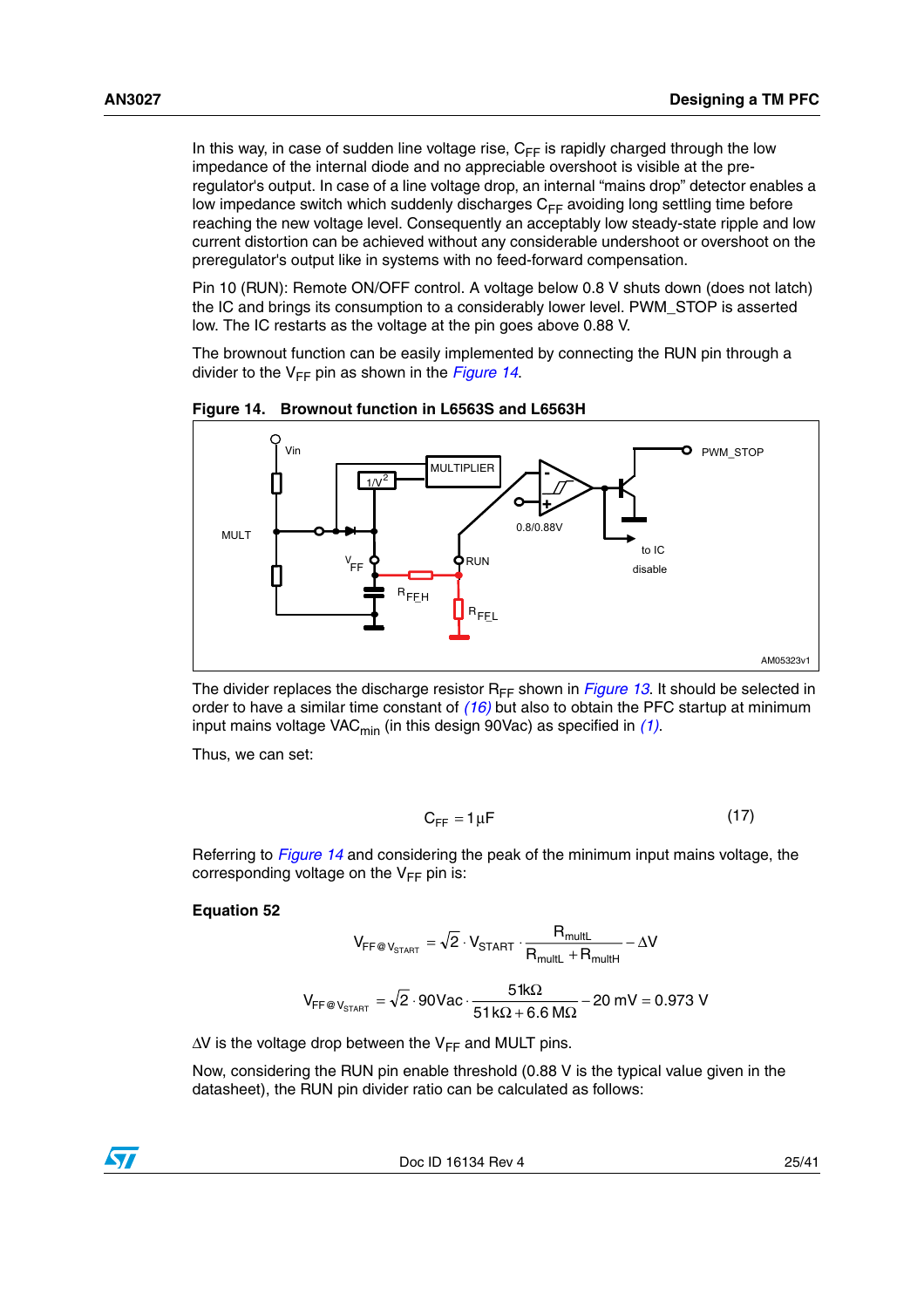## <span id="page-25-0"></span>**Equation 53**

$$
\frac{V_{RUN\_EN}}{V_{FF@V_{STAT}}} = \frac{R_{FF\_L}}{R_{FF\_L} + R_{FF\_H}} = 0.904
$$

Setting up R<sub>FF L</sub> = 1 MΩ, R<sub>FF H</sub> can be calculated from *[Equation 53](#page-25-0)*.

### <span id="page-25-1"></span>**Equation 54**

$$
R_{FF\_H}=\left(\frac{V_{FF\text{C}}V_{\text{STAT}}}{V_{RUN\_EN}}-1\right)\cdot R_{FF\_L} \qquad R_{FF\_H}=\left(\frac{0.973\text{ V}}{0.88\text{ V}}-1\right)\cdot 1\text{ M}\Omega=105\text{ k}\Omega
$$

The result of *[Equation 54](#page-25-1)* is based on typical values and doesn't take into account the  $V_{\text{RINEN}}$  threshold and the resistor tolerances. In order to have the startup at minimum mains voltage as set in *[\(1\)](#page-6-4)* and guarantee against variation of parameters, the mentioned tolerances should be taken into account, making calculations to consider the worst cases.

In this case, taking into account the resistors and threshold tolerances, 1 M $\Omega$  and 56 k $\Omega$ have been calculated, thus the actual divider ratio is 0.946. Then the following check can be done:

### **Equation 55**

$$
V_{FF\_ENABLE} = V_{RUN\_EN} \cdot \frac{R_{FF\_L} + R_{FF\_H}}{R_{FF\_L}} \qquad V_{FF\_ENABLE} = 0.88 \text{ V} \cdot \frac{1 M \Omega + 56 \text{ k}\Omega}{1 M \Omega} = 0.923 \text{ V}
$$

**Equation 56**

$$
V_{in\_START} = \left(\frac{V_{FF\_EN} + 20mV}{\sqrt{2}}\right) \cdot \frac{R_{multl} + R_{mult}}{R_{multl}}
$$

$$
V_{in\_START} = \left(\frac{0.923 V + 20 mV}{\sqrt{2}}\right) \cdot \frac{6.6 M\Omega + 51 k\Omega}{51 k\Omega} = 87 Vac
$$

### **Equation 57**

 $\mathsf{FF\_L}$  $F_{\text{FF\_DISABLE}} = V_{\text{RUN\_DIS}} \cdot \frac{P_{\text{FF\_L}} + P_{\text{FF\_H}}}{P_{\text{FF\_L}}}$  $V_{FF\_DISABLE} = V_{RUN\_DIS} \cdot \frac{R_{FF\_L} + R_{FF\_H}}{R_{FF\_L}}$   $V_{FF\_DISABLE} = 0.80 \text{ V} \cdot \frac{1 \text{ M}\Omega + 56 \text{ k}\Omega}{1 \text{ M}\Omega} = 0.844 \text{ V}$ 

### **Equation 58**

$$
V_{in\_STOP} = \left(\frac{V_{FF\_DIS} + 20 \text{ mV}}{\sqrt{2}}\right) \cdot \frac{R_{multi} + R_{multi}}{R_{multi}}
$$

$$
V_{in\_STOP} = \left(\frac{0.844 \text{ V} + 20 \text{ mV}}{\sqrt{2}}\right) \cdot \frac{6.6 \text{ M}\Omega + 51 \text{ k}\Omega}{51 \text{ k}\Omega} = 79.9 \text{Vac}
$$

Pin 11 (ZCD): The pin #11 is the input of the zero-current detector circuit. In transition-mode PFC the ZCD pin is connected, through a limiting resistor, to the auxiliary winding of the boost inductor. The ZCD circuit is negative-going edge triggered. When the voltage on the pin falls below 0.7 V, it sets the PWM latch and thus the MOSFET is turned on. To do so the circuit must first be armed. Prior to falling below 0.7 V, the voltage on pin #5 must experience a positive-going edge exceeding 1.4 V (due to the MOSFET's turn-off). The maximum mainto-auxiliary winding turn ratio, nmax, has to ensure that the voltage delivered to the pin

26/41 Doc ID 16134 Rev 4

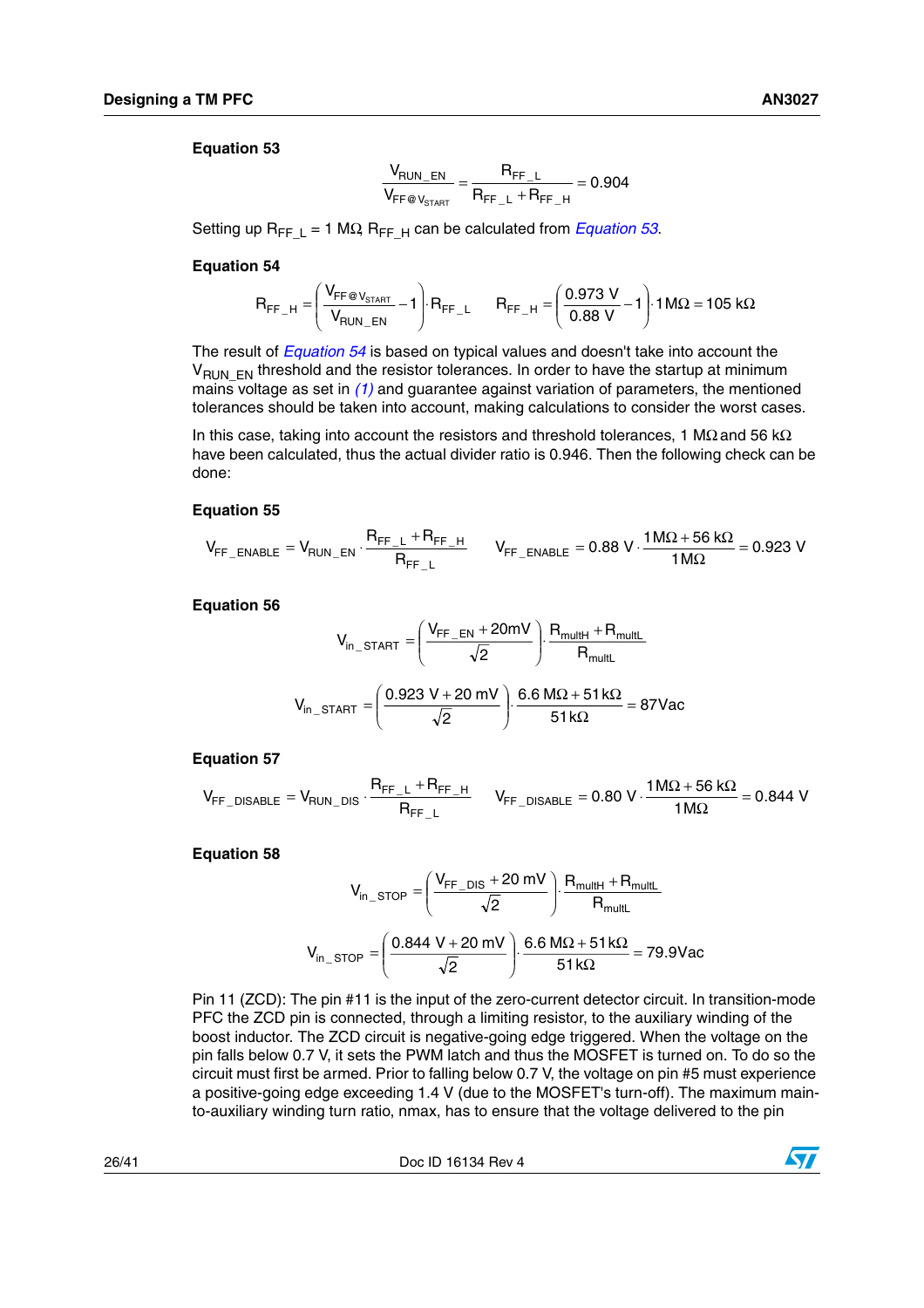during the MOSFET's off-time is sufficient to arm the ZCD circuit. A safe margin of 15% is added.

### **Equation 59**

nmax = 
$$
\frac{n_{\text{primary}}}{n_{\text{auxiliary}}} = \frac{V_{\text{out}} - \sqrt{2} \cdot \text{VAC}_{\text{max}}}{1.4 \text{ V} \cdot 1.15}
$$
 nmax =  $\frac{400 \text{ V} - \sqrt{2} \cdot 265 \text{Vac}}{1.4 \text{ V} \cdot 1.15}$  = 15.71

If the winding is also used for supplying the IC, the above criterion may not be compatible with the Vcc voltage range. To solve this incompatibility the self-supply network shown in the schematic of *[Figure 28](#page-36-1)*, *[Figure 29](#page-37-0)* can be used.

The minimum value of the limiting resistor can be found considering the maximum voltage across the auxiliary winding with a selected turn ratio of 10 and assuming 0.6 mA current through the pin.

### **Equation 60**

$$
R_1 = \frac{\frac{V_{out}}{n_{aux}} - V_{ZCDH}}{0.6 \text{ mA}} \qquad R_1 = \frac{\frac{400 \text{ V}}{10} - 5.7 \text{ V}}{0.6 \text{ mA}} = 57.16 \text{ k}\Omega
$$

### **Equation 61**

$$
R_2 = \frac{\frac{\sqrt{2} \cdot \text{VAC}_{\text{max}}}{n_{\text{aux}}} - V_{\text{ZCDL}}}{0.6 \text{ mA}} \qquad R_2 = \frac{\frac{\sqrt{2} \cdot 265 \text{Vac}}{10} - 0 \text{ V}}{0.6 \text{ mA}} = 62.4 \text{ k}\Omega
$$

 $V_{ZCDH}$  = 5.7 V and  $V_{ZCDL}$  = 0 V are the upper and lower ZCD clamp voltages of the L6563S.

Considering the higher value between the two calculated, an  $R_{ZCD}$  = 68 k $\Omega$  has been selected as the limiting resistor.

The actual value can then be fine-tuned in order to make the turn-on of the MOSFET occur just on the valley of the drain voltage (which is resonating because the boost inductor has run out of energy, (*[Figure 15](#page-26-0)*).This minimizes the power dissipation at turn-on.

### <span id="page-26-0"></span>**Figure 15. Optimum MOSFET turn-on**



Pin 6 (TBO): In some applications it may be advantageous to regulate the output voltage of the PFC preregulator so that it tracks the RMS input voltage rather than at a fixed value like in conventional boost pre-regulators. This is commonly referred to as a "tracking boost" or "follower boost" approach.

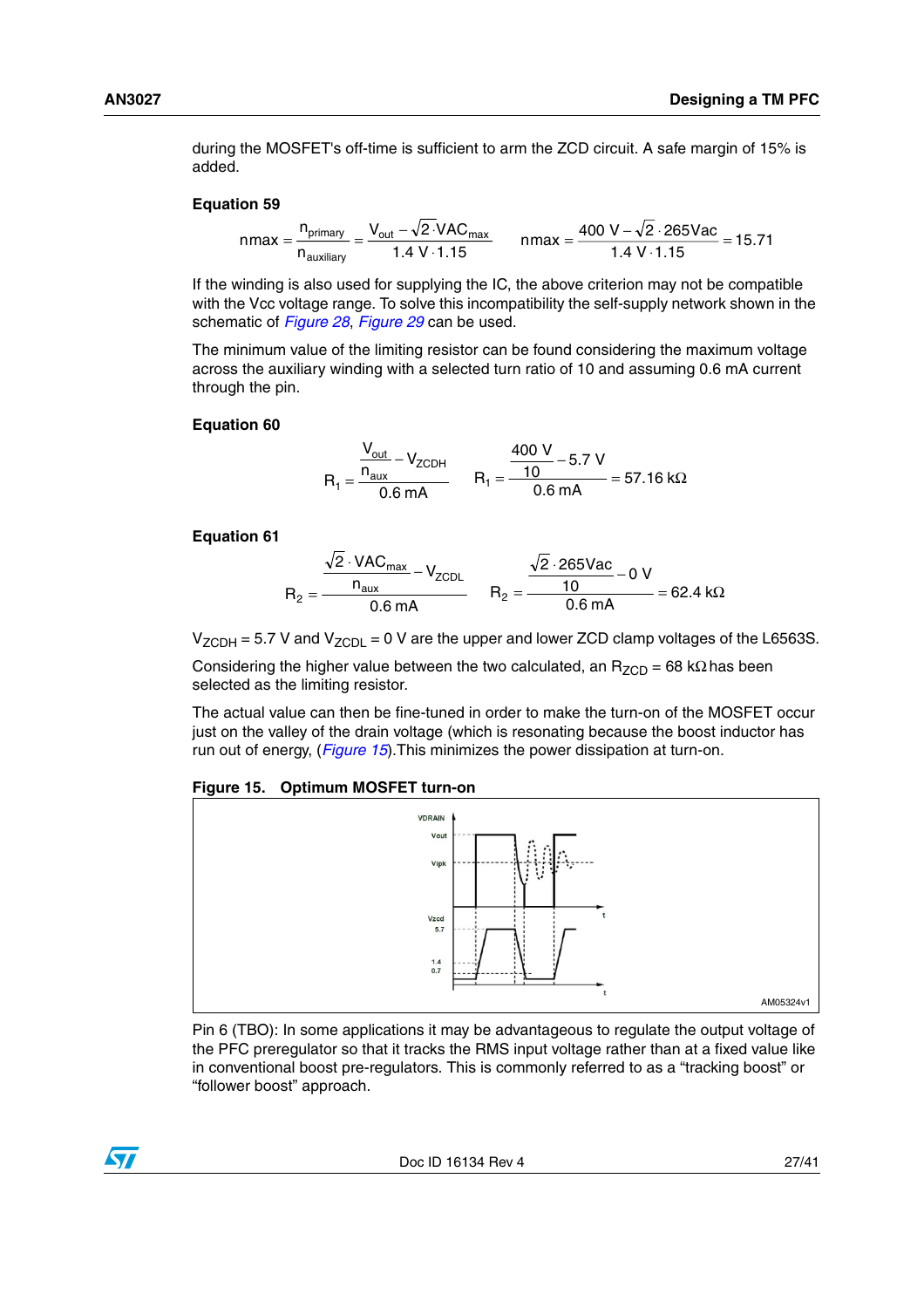With this IC the function can be implemented by connecting a resistor  $(R_T)$  between the TBO pin and ground. The TBO pin presents a DC level equal to the peak of the MULT pin voltage and is then representative of the mains RMS voltage. The resistor defines a current, equal to  $V(TBO)/R_T$ , that is internally 1:1 mirrored and sunk from pin INV (pin #1) input of the error amplifier. In this way, when the mains voltage increases, the voltage at TBO pin increases as well which increases the current flowing through the resistor connected between TBO and GND. Then a larger current is sunk by the INV pin and the output voltage of the PFC preregulator is forced to go higher. Obviously, the output voltage moves in the opposite direction if the input voltage decreases. To avoid undesired output voltage rise should the mains voltage exceed the maximum specified value, the voltage at the TBO pin is clamped at 3 V. By properly selecting the multiplier bias it is possible to set the maximum input voltage above which input-to-output tracking ends and the output voltage becomes constant. If this function is not used, leave the pin open: the device regulates a fixed output voltage.

Starting from the following data:

| Minimum specified input RMS voltage                        | $V_{\text{in1}}$       | (18) |
|------------------------------------------------------------|------------------------|------|
| Maximum specified input RMS voltage                        | $V_{in2}$              | (19) |
| Regulated output voltage at $V_{in} = V_{in1}$             | $V_{01}$               | (20) |
| Regulated output voltage at $V_{in} = V_{in2}$             | $V_{02}$               | (21) |
| Absolute maximum limit for the<br>regulated output voltage | $V_{ox}$               | (22) |
| Maximum output voltage (Vdc) - (7)                         | <b>V<sub>OVP</sub></b> | (23) |

To set the output voltage at the desired values use the following design procedure:

1. Determine the input RMS voltage  $V_{\text{inCLAMP}}$  that produces  $V_0 = V_{\text{ox}}$ :

## **Equation 62**

$$
V_{inCLAMP} = \frac{V_{OX} - V_{O1}}{V_{O2} - V_{O1}} \cdot V_{in2} - \frac{V_{OX} - V_{O2}}{V_{O2} - V_{O1}} \cdot V_{in1}
$$

and choose a value V<sub>inx</sub> such that V<sub>in2</sub> = V<sub>inx</sub> < V<sub>inCLAMP</sub> This results in a limitation of the output voltage range below V<sub>ox</sub> (it equals V<sub>ox</sub> if one chooses V<sub>inx</sub> = V<sub>inCLAMP</sub>)

2. Determine the divider ratio of the MULT pin (pin #3) bias:

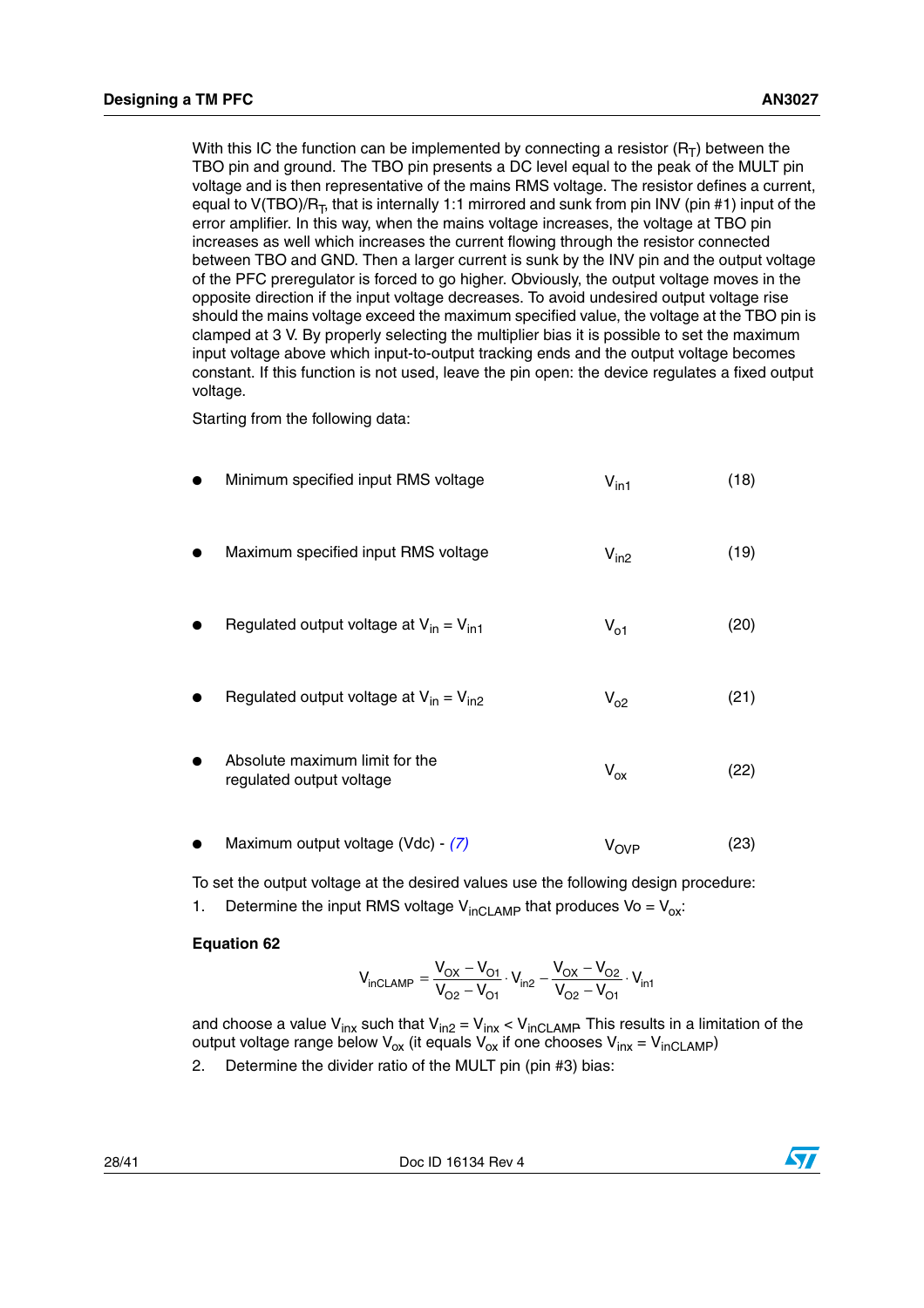# **Equation 63**

$$
k = \frac{3}{\sqrt{2} \cdot V_{inx}}
$$

and check that at minimum mains voltage  $V_{in1}$  the peak voltage on pin #3 is greater than 0.9 V.

3. Determine  $R_{\text{outH}}$ , the upper resistor of the output divider, for instance 3 M $\Omega$ .

$$
R_{\text{outH}} \tag{24}
$$

4. Calculate the lower resistor  $R_{\text{out}}$  of the output divider and the adjustment resistor  $R_{\text{T}}$ :

### **Equation 64**

$$
R_{\text{outL}} = 2.5 \text{ V} \cdot R_{\text{outH}} \frac{V_{\text{in2}} - V_{\text{in1}}}{(V_{\text{O1}} - 2.5 \text{ V}) \cdot V_{\text{in2}} - (V_{\text{O2}} - 2.5 \text{ V}) \cdot V_{\text{in1}}}
$$

# **Equation 65**

$$
R_T = k \cdot \sqrt{2} \cdot R_{\text{outH}} \cdot \frac{V_{\text{in2}} - V_{\text{in1}}}{V_{O2} - V_{O1}}
$$

5. Check that the maximum current sourced by the TBO pin (pin #6) does not exceed the maximum specified (0.25 mA):

## **Equation 66**

$$
I_{\text{TBOmax}} = \frac{3}{R_{\text{T}}}
$$

The circuit illustrated in *[Figure 16](#page-28-0)* shows the internal block diagram of the tracking boost function.

# <span id="page-28-0"></span>**Figure 16. Tracking boost block diagram**



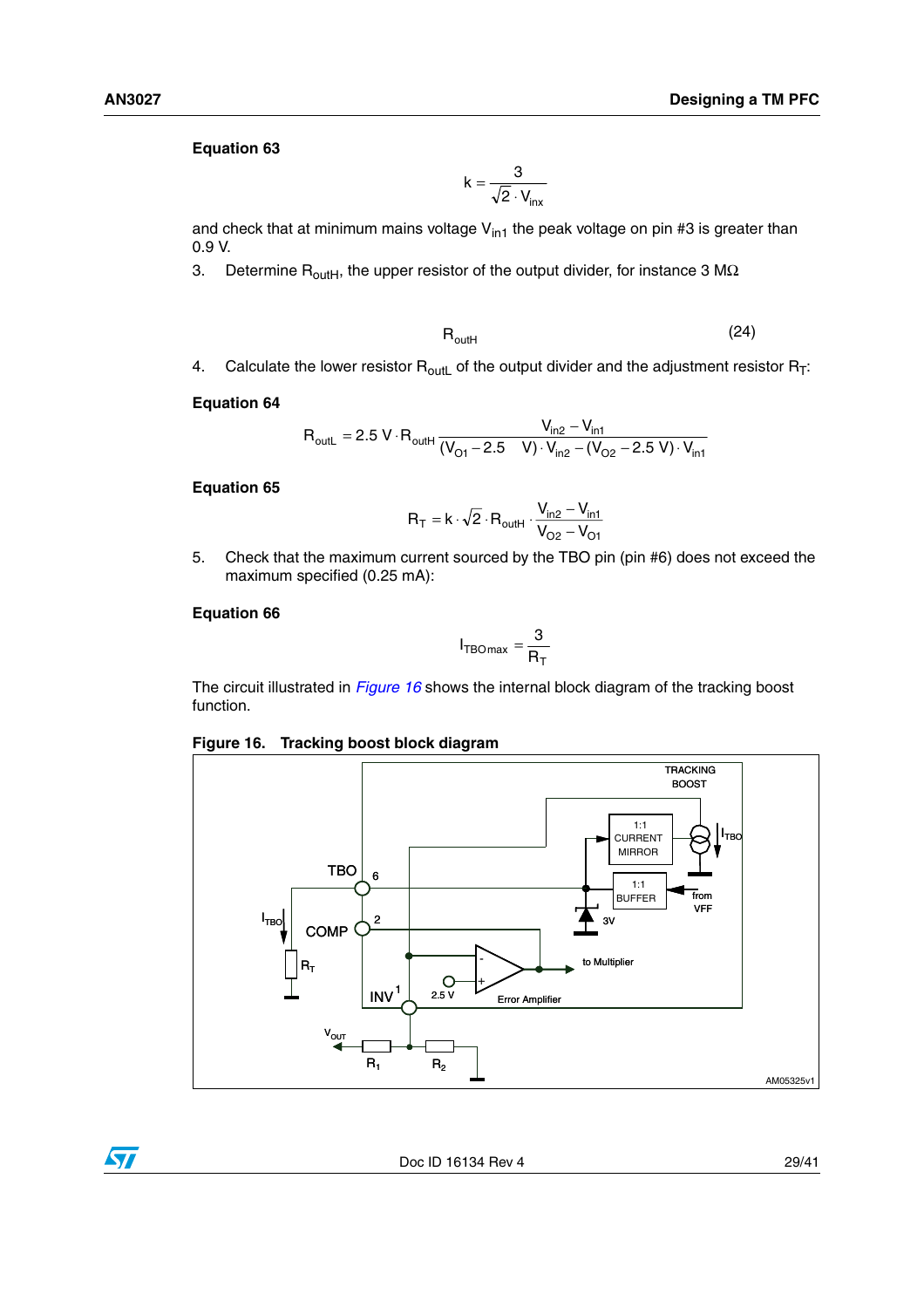Note that in this design example of the 100 W board PFC, the tracking boost function has not been used because the PFC has to supply a stable 400 V output voltage over the entire input mains.

Pin 8 (PWM\_LATCH): Output pin for fault signaling. During normal operation this pin features high impedance. If a feedback failure is detected (PFC\_OK > 2.5 V and INV+40 mV < PFC\_OK) the pin is asserted high. Normally, this pin is used to stop the operation of the DC-DC converter supplied by the PFC pre-regulator by invoking a latched disable of its PWM controller. If not used, the pin is left floating.

Pin 9 (PWM\_STOP): Output pin for fault signaling. During normal operation this pin features high impedance. If the IC is disabled by a voltage below 0.8 V on pin RUN (#10), the voltage on the pin is pulled to ground. Normally, this pin is used to temporarily stop the operation of the DC-DC converter supplied by the PFC pre-regulator by disabling its PWM controller. A typical usage of this function is brownout protection in systems where the PFC pre-regulator is the master stage. If not used, the pin is left floating.

Pin 12 (GND): This pin acts as the current return both for the signal internal circuitry and for the gate drive current. When laying out the printed circuit board, these two paths should run separately.

Pin 13 (GD): is the output of the driver. The pin is able to drive an external MOSFET with 600 mA source and 800 mA sink capability.

The high-level voltage of this pin is clamped at about 12 V to avoid excessive gate voltages in case the pin is supplied with a high Vcc. To avoid undesired switch-on of the external MOSFET because of some leakage current when the supply of the L6563S is below the UVLO threshold, an internal pull-down circuit holds the pin low. The circuit guarantees 1.1 V maximum on the pin (at  $I_{sink} = 2$  mA), with  $V_{cc} > V_{CC_ON}$ . This allows omitting the "bleeder" resistor connected between the gate and the source of the external MOSFET used for this purpose.

Pin 14 (Vcc): is the supply of the device. This pin is externally connected to the startup circuit (usually, one resistor connected to the rectified mains) and to the self-supply circuit.

Whatever the configuration of the self-supply system, a capacitor is connected between this pin and ground.

To start the L6563S, the voltage must exceed the startup threshold (12 V typ.). Below this value the device does not work and consumes less than 90 µA (typ.) from Vcc. This allows the use of high value startup resistors (in the hundreds of kΩ), which reduces power consumption and optimizes system efficiency at low load, especially in wide-range mains applications.

When operating, the current consumption (of the device only, not considering the gate drive current) rises to a value depending on the operating conditions but never exceeding 6 mA.

The device keeps working as long as the supply voltage is over the UVLO threshold (13 V max). If the Vcc voltage exceeds 22.5 V, an internal Zener diode, 20 mA rated, is activated in order to clamp the voltage. Please remember that during normal operation the internal Zener does not have to clamp the voltage, because in that case the power consumption of the device increases considerably and its junction temperature increases too. The suggested operating condition for safe operation of the device is below the minimum clamping voltage of the pin.

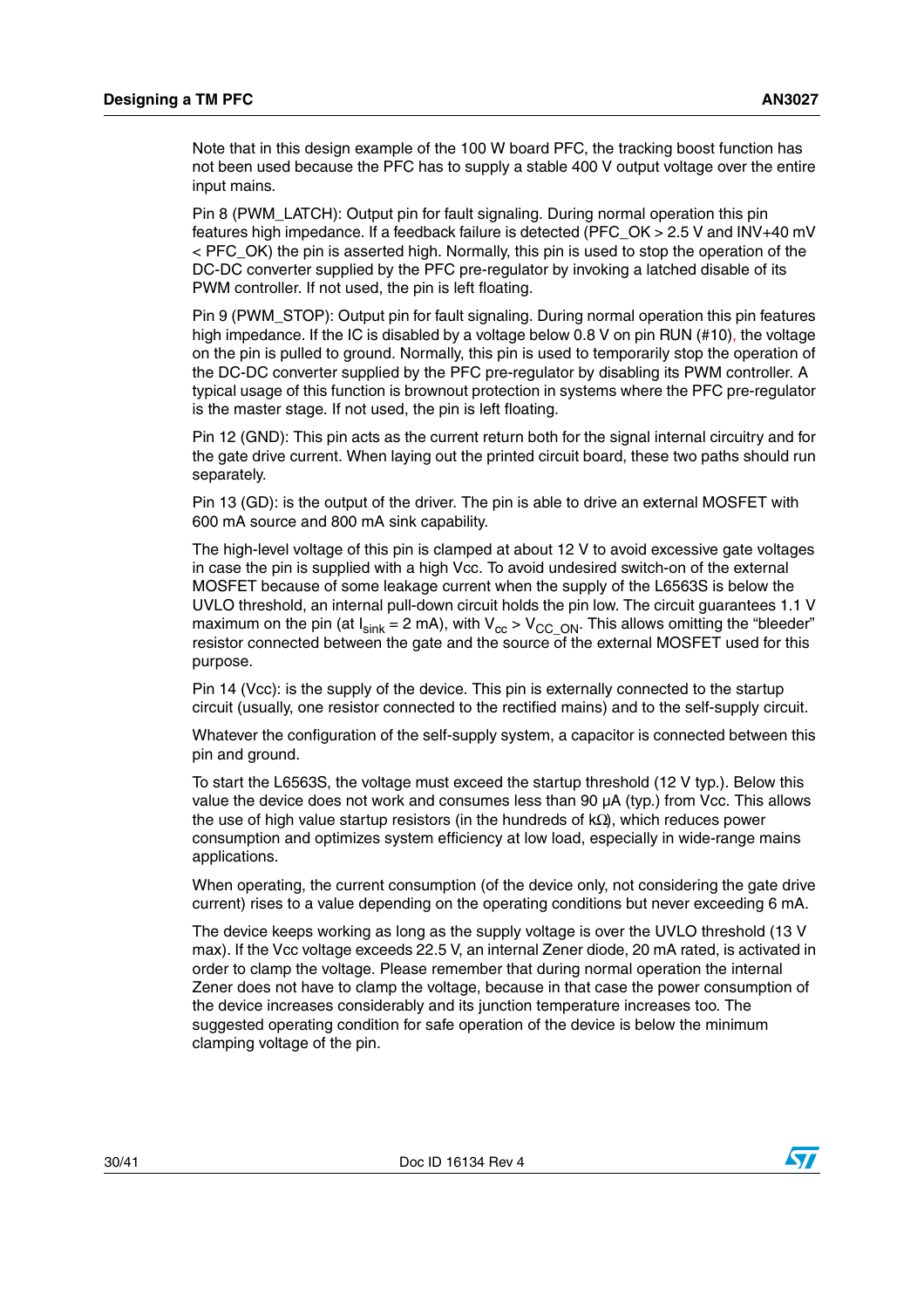# <span id="page-30-0"></span>**4 L6563H: high-voltage startup transition-mode PFC**

<span id="page-30-2"></span>The L6563H is a new current-mode PFC controller operating in transition mode (TM) which embeds the same features existing in the L6563S with the addition of a high-voltage startup. The package and pinout of the two devices are different as shown in *[Figure 17](#page-30-1)* and *[Figure 18](#page-30-2)*. The pin function is the same, in this paragraph a detailed description of the HV startup system is given.

<span id="page-30-1"></span>

*[Figure 19](#page-30-3)* shows the internal schematic of the high-voltage startup generator. It is made up of a high-voltage N-channel FET, whose gate is biased by a 15 MΩ resistor, with a temperature-compensated current generator connected to its source.

The HV generator is physically located on a separate chip, made with BCD off-line technology able to withstand 700 V, controlled by a low-voltage chip, where all of the control functions reside.

<span id="page-30-3"></span>**Figure 19. High-voltage startup generator: internal schematic**



With reference to the timing diagram of *[Figure 20](#page-31-0)*, when power is first applied to the converter the voltage on the bulk capacitor  $(V_{in})$  builds up and, at about 80 V, the HV generator is enabled to operate (HV\_EN is pulled high) so that it draws about 1 mA. This

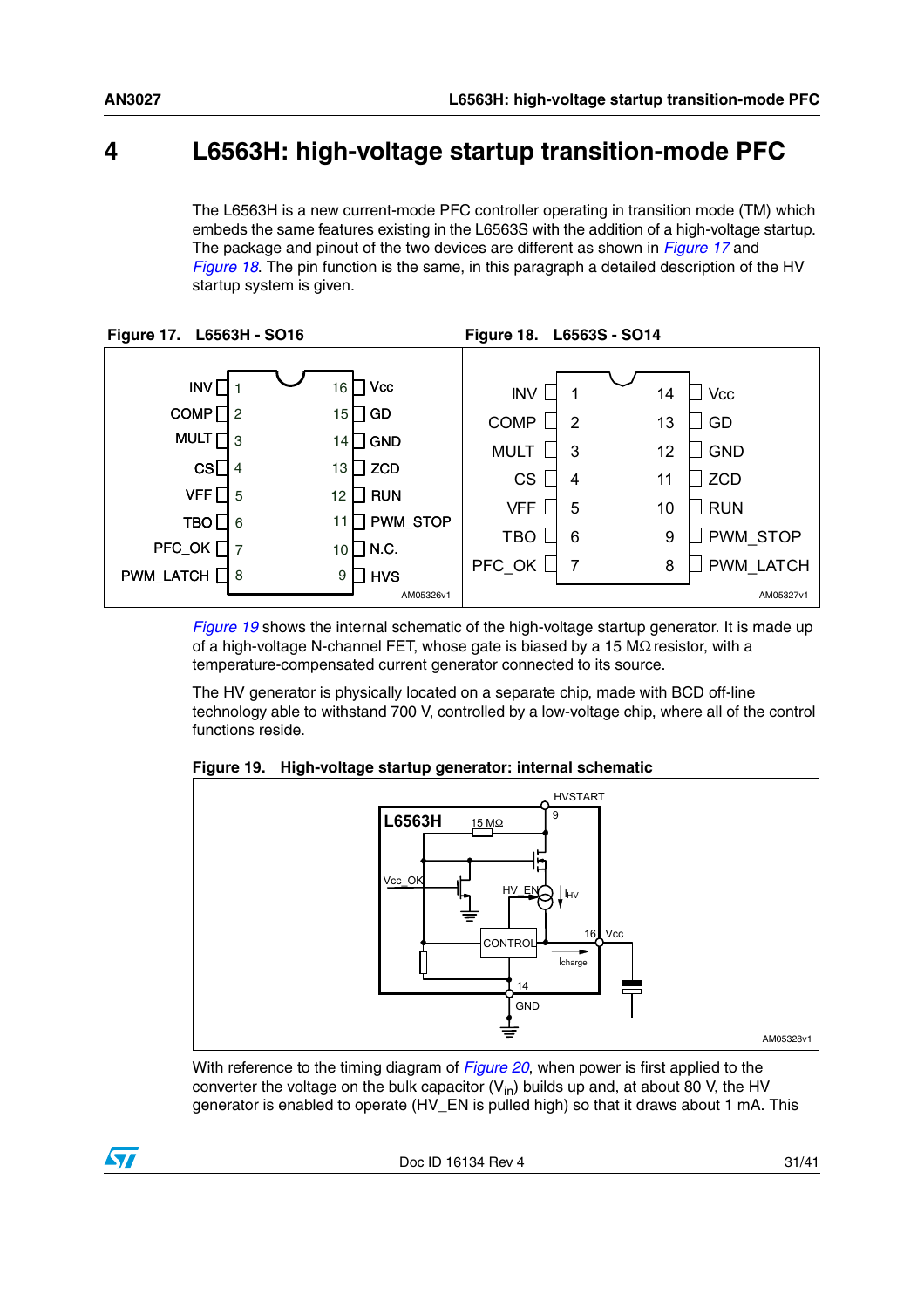current, minus the device's consumption, charges the bypass capacitor connected from pin Vcc to ground and makes its voltage rise almost linearly.



<span id="page-31-0"></span>**Figure 20. Timing diagram: normal power-up and power-down sequences**

As the Vcc voltage reaches the startup threshold (12 V typ.) the low-voltage chip starts operating and the HV generator is cut off by the Vcc\_OK signal asserted high. The device is powered by the energy stored in the Vcc capacitor until the self-supply circuit (assuming that it is made with an auxiliary winding in the transformer of the cascaded DC-DC converter and a steering diode) develops a voltage high enough to sustain the operation. The residual consumption of this circuit is only the one on the 15 MΩ resistor (10 mW at 400 Vdc), typically 50-70 times lower, under the same conditions, as compared to a standard startup circuit made with external resistors. At converter power-down the DC-DC converter loses regulation as soon as the input voltage is so low that either peak current or maximum duty cycle limitation is tripped. Vcc then drops and stop IC activity as it falls below the UVLO threshold (9.5 V typ.). The Vcc\_OK signal is de-asserted as the Vcc voltage goes below a threshold VCC<sub>restart</sub> located at about 6 V. The HV generator can now restart. However, if V<sub>in</sub>  $V_{HVstart}$ , HV\_EN is de-asserted too and the HV generator is disabled. This prevents the converter's restart attempts and ensures monotonic output voltage decay at power-down in systems where brownout protection (see the relevant section) is not used. If the device detects a fault due to feedback failure, the pin PWM\_LATCH is asserted high (see "feedback failure protection" section for more details) and, in order to maintain this signal to be provided to the DC-DC converter, the internal VCC $_{\text{restart}}$  is brought up above Vcc<sub>Off</sub> (turn-off threshold).

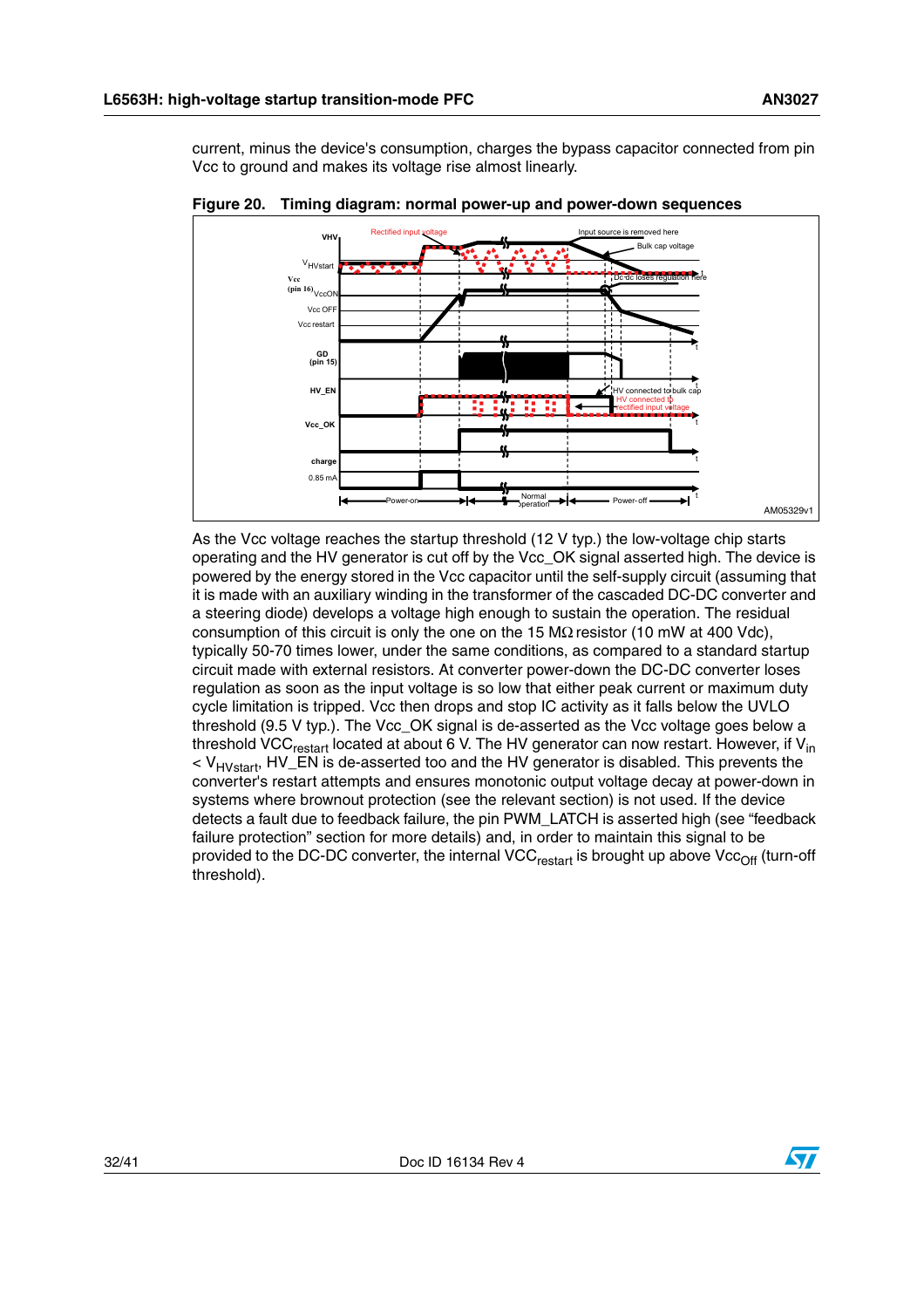<span id="page-32-0"></span>

As a result, shown in *[Figure 21](#page-32-0)*, the voltage at pin Vcc oscillates between its turn-on and turn-off thresholds until the HV bus is recycled and drops below the startup threshold of the HV generator. The high-voltage startup circuitry is capable of guaranteeing safe behavior if a short-circuit is present on the DC-DC output when Vcc of both controllers is generated by the same auxiliary winding.

<span id="page-32-1"></span>





At short-circuit the auxiliary circuit is no longer able to sustain Vcc which starts dropping. Reaching its Vcc<sub>OFF</sub> threshold, the IC stops switching, reduces consumption and drops more until the Vcc<sub>restart</sub> threshold is tripped. The high-voltage startup generator restarts and when Vcc crosses again its turn-on threshold, the IC starts switching. In this manner the power is transferred from the mains to the PFC output only during a short time for each trip cycle.

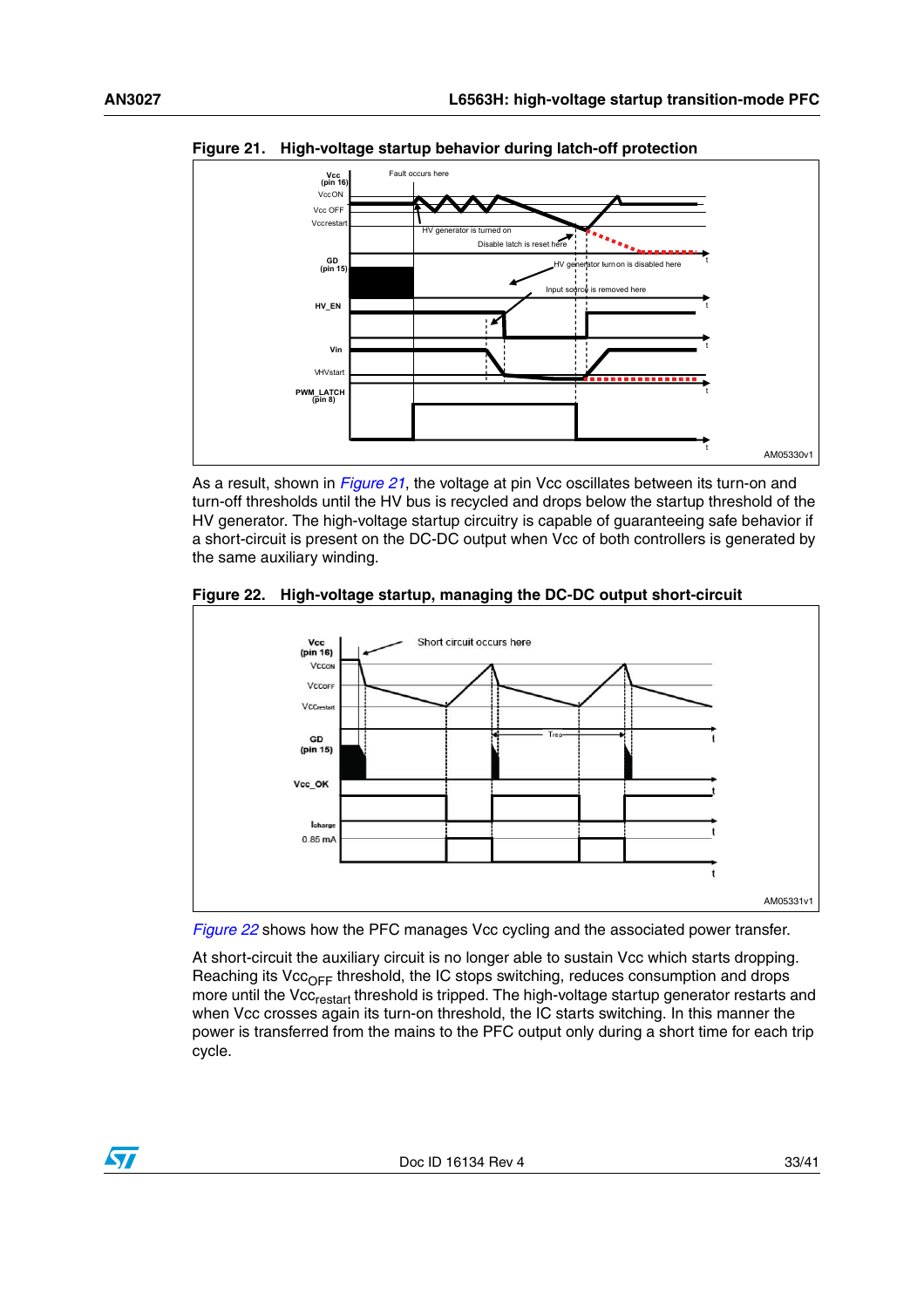# <span id="page-33-0"></span>**5 Design example using the L6563S-TM PFC Excel spreadsheet**

An Excel spreadsheet has been developed to allow a quick and easy design of a boost PFC preregulator using the STM L6563S controller or the L6563H version, operating in transition mode. As shown in *[Figure 17](#page-30-1)* and *[Figure 18](#page-30-2)* the package and the pinout are different but most functionalities are the same and therefore they can be calculated in the same way. *[Figure 23](#page-33-1)* and *[Figure 24](#page-33-2)* show the first sheet filled with the input design data used in *[Section 3](#page-6-0)*.

| <b>Parameter</b>                    | <b>Name</b>   | <b>Value</b> | Unit [1]        |
|-------------------------------------|---------------|--------------|-----------------|
| Mains Voltage Range                 | VacMin        | 90           | <b>VACrms</b>   |
| Mains Voltage Range                 | VacMax        | 265          | <b>VACrms</b>   |
| Min.Mains Frequency                 |               | 47           | Hz              |
| <b>Regulated Output Voltage</b>     | Vout          | 400          | Vdc             |
| <b>Rated Output Power</b>           | Pout          | 100          | w               |
| Max. Output Low Frequency Ripple    | $\Delta$ Vout | <b>20</b>    | Vpk-pk          |
| Holdup Capability                   | Thold         | 10           | ms              |
| Min. Output Voltage after Line drop | VoutMin       | 300          | Vdc             |
| Min. Switching Frequency:           | fmin          | 40           | kHz             |
| <b>Expected Efficiency</b>          | η             | 94           | $\frac{\%}{\%}$ |
| <b>Expected Power Factor</b>        | PF            | 0.99         |                 |
| <b>Maximum Ambient Temperature</b>  | Tambx         | 50           | C               |

# <span id="page-33-1"></span>**Figure 23. Excel spreadsheet design specification input table**

# <span id="page-33-2"></span>**Figure 24. Other design data**

| <b>Parameter</b>              | <b>Name</b> | Value | Unit [1 |
|-------------------------------|-------------|-------|---------|
| Maximum Magnetic Flux Density |             |       |         |
| Ripple Voltage Coefficient    |             |       | ---     |

Because in this example the PFC output voltage is required to be stable over the entire input mains range, the TBO function is not used and the TBO pin is left floating on the board. To use the spreadsheet to calculate a PFC circuit with stable output voltage, please set in the specification section  $V_{\text{out1}} = V_{\text{out2}} = V_{\text{outx}}$ .

The tool is able to generate a complete part list of the PFC schematic represented in *[Figure 25](#page-34-0)* (for L6563S) and *[Figure 26](#page-34-1)* (for L6563H) including the power dissipation calculation of the main components.

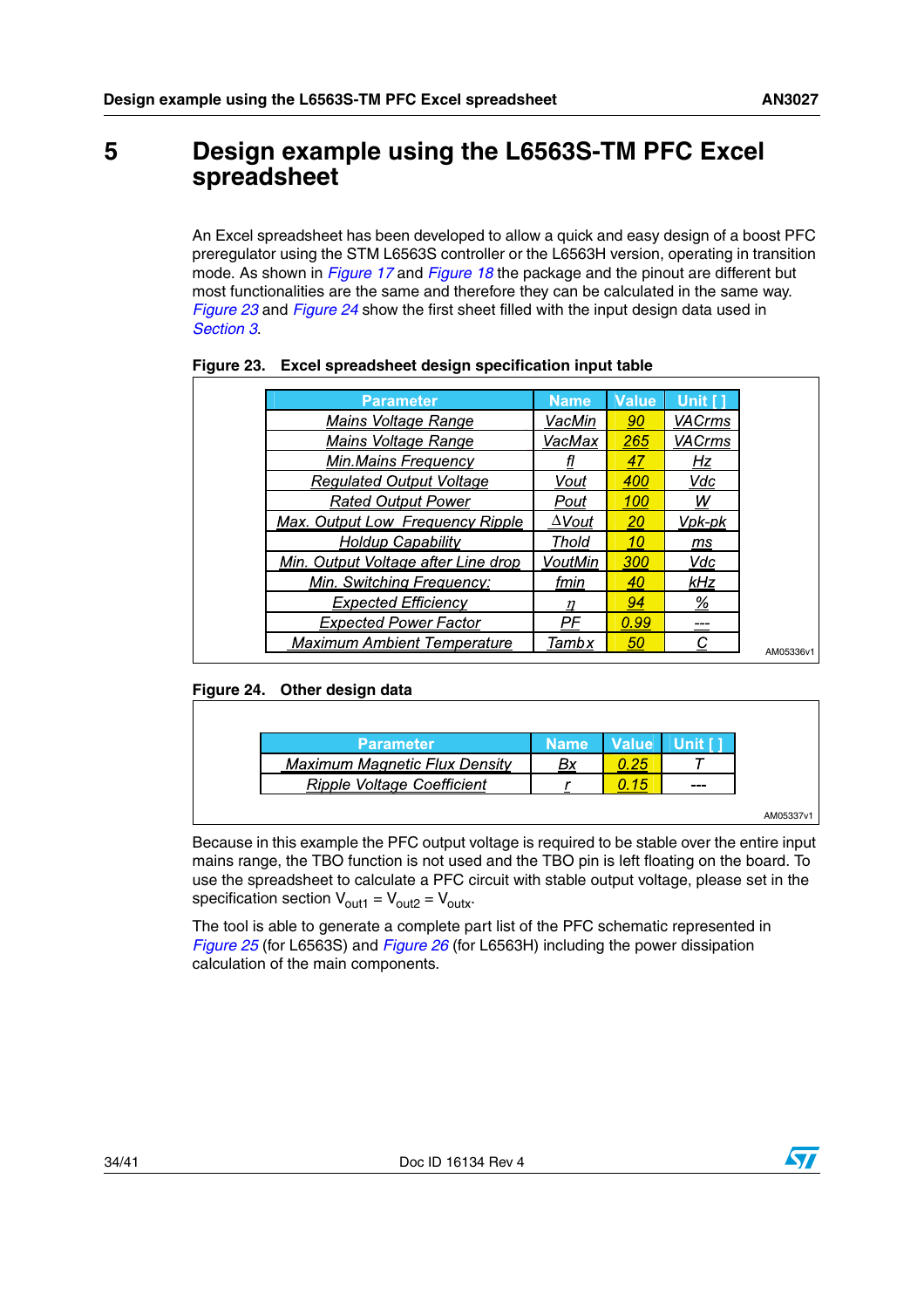

<span id="page-34-0"></span>

<span id="page-34-1"></span>



The bill of material in *[Figure 27](#page-35-0)* is automatically compiled by the Excel spreadsheet. It summarizes all selected components and some significant data.

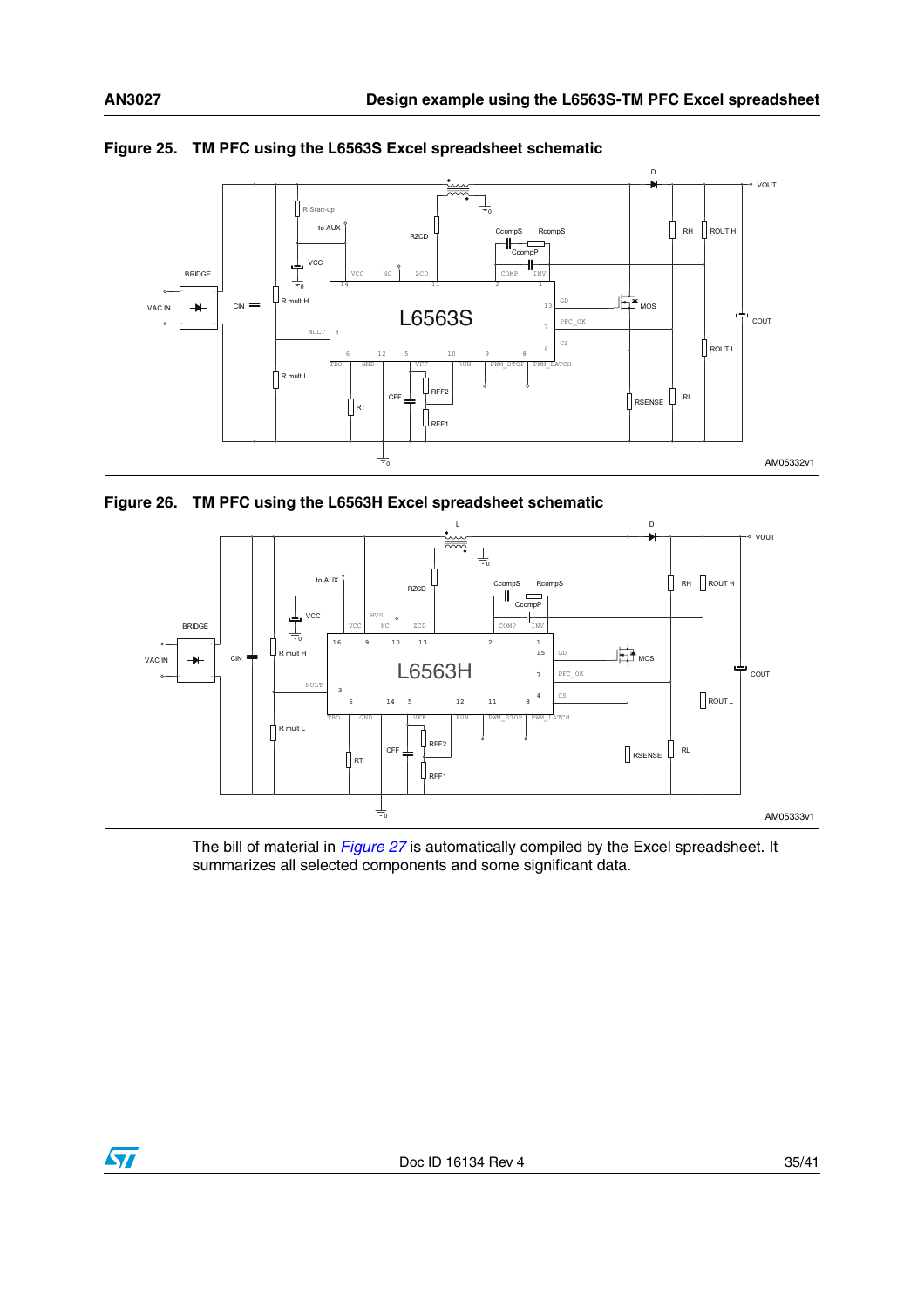|                                  | 100 W TM PFC BASED ON L6563S/H<br><b>BILL OF MATERIAL</b> |                       |                       |
|----------------------------------|-----------------------------------------------------------|-----------------------|-----------------------|
|                                  |                                                           | <b>Selected Value</b> | Unit $[1]$            |
| <b>BRIDGE RECTIFIER</b>          | GBU4J                                                     |                       |                       |
| <b>MOSFET P/N</b>                | <b>STF7NM50N</b>                                          |                       |                       |
| <b>DIODE P/N</b>                 | STTH2L06                                                  |                       |                       |
| <b>Inductor</b>                  | L                                                         | 0.52                  | mН                    |
| <b>Max peak Inductor current</b> | <b>Ilpkx</b>                                              | 4.30                  | A                     |
| Sense resistor                   | <b>Rsx</b>                                                | 0.27                  | Ω                     |
| <b>Power dissipation</b>         | Ps                                                        | 0.37                  | w                     |
| <b>INPUT Capacitor</b>           | Cin                                                       | 0.47                  | ¬F                    |
| <b>OUTPUT Capacitor</b>          | Cout                                                      | 47                    | ¬F                    |
| <b>MULT Divider</b>              | <b>Rmult L</b>                                            | 51                    | kΩ                    |
|                                  | <b>Rmult H</b>                                            | 6600                  | $k\Omega$             |
| <b>ZCD Resistor</b>              | <b>Rzcd</b>                                               | 68                    | $\mathbf{k}$ Ω        |
| <b>Feedback Divider</b>          | <b>RoutH</b>                                              | 3000                  | $\mathbf{k}$ Ω        |
|                                  | <b>RoutL</b>                                              | 18.8                  | $\mathbf{k}$ Ω        |
| Output divider for PFC OK        | <b>RH</b>                                                 | 51                    | $\mathbf{k}$ Ω        |
|                                  | <b>RL</b>                                                 | 8800                  | $k\Omega$             |
| <b>TBO option resistor</b>       | <b>RT</b>                                                 | <b>Not used</b>       | $\mathbf{k} \Omega$   |
| <b>Comp Network</b>              | <b>CcompP</b>                                             | 68                    | nF                    |
|                                  | <b>CcompS</b>                                             | 680                   | пF                    |
|                                  | <b>RcompS</b>                                             | 82                    | $\mathbf{k}$ $\Omega$ |
| <b>Voltage Feedforward</b>       | <b>CFF</b>                                                | 1000                  | nF                    |
|                                  | RFF1                                                      | 1000                  | $\mathbf{k} \Omega$   |
|                                  | RFF <sub>2</sub>                                          | 56                    | $\mathbf{k}$ $\Omega$ |
| <b>IC Controller</b>             | L6563S/L6563H                                             |                       |                       |

# <span id="page-35-0"></span>**Figure 27. Excel spreadsheet BOM - 100 W TM PFC based on L6563S/H**

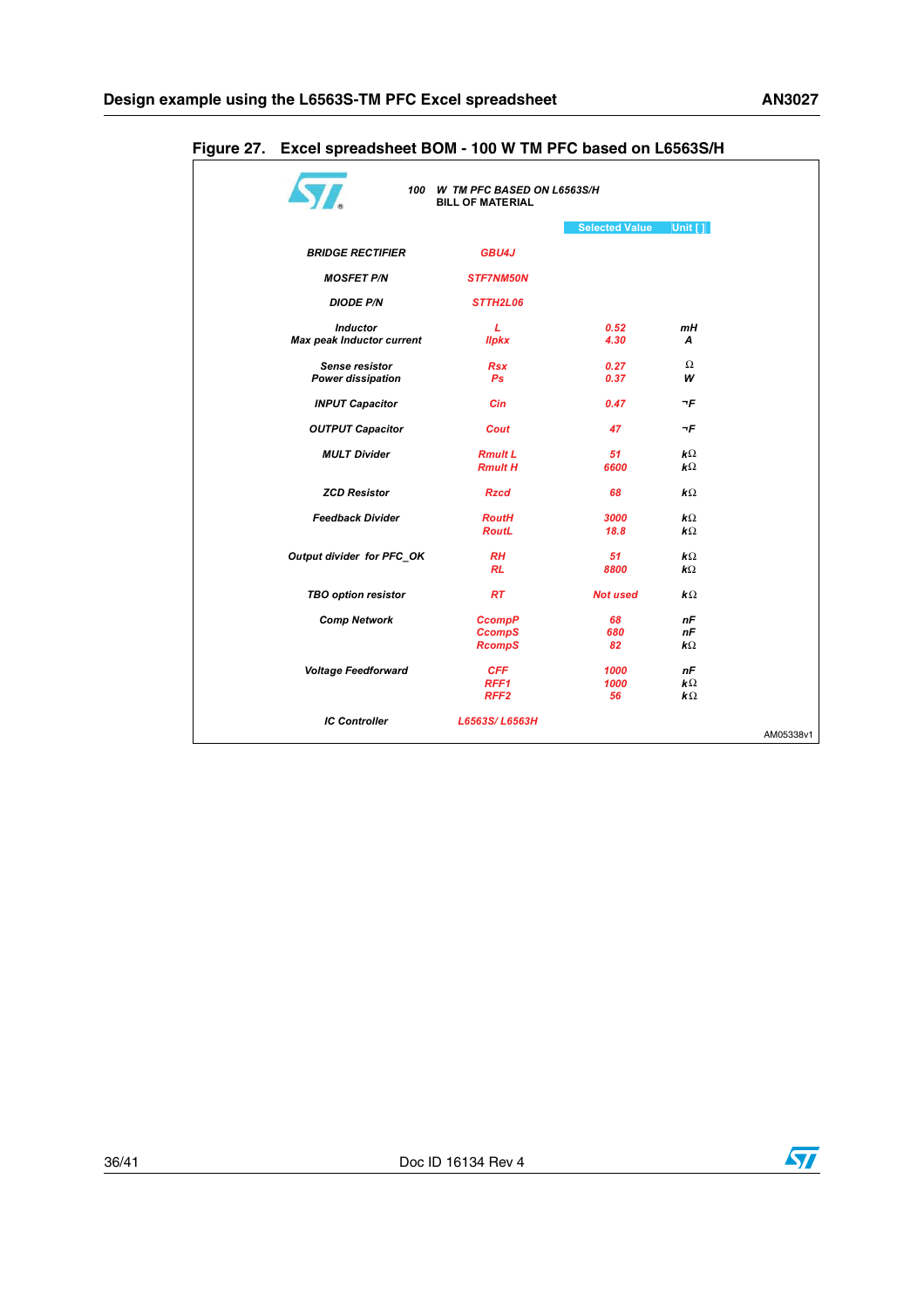# <span id="page-36-0"></span>**6 EVL6563S-100W and EVL6563H-100W demonstration boards**

*[Figure 28](#page-36-1)* shows the schematic of the 100 W wide-range TM PFC based on the L6563S. It has been dimensioned using the Excel tool presented in *[Section 5](#page-33-0)*.

<span id="page-36-1"></span>**Figure 28. Wide-range 100 W demonstration board electrical circuit (EVL6564-100W)**



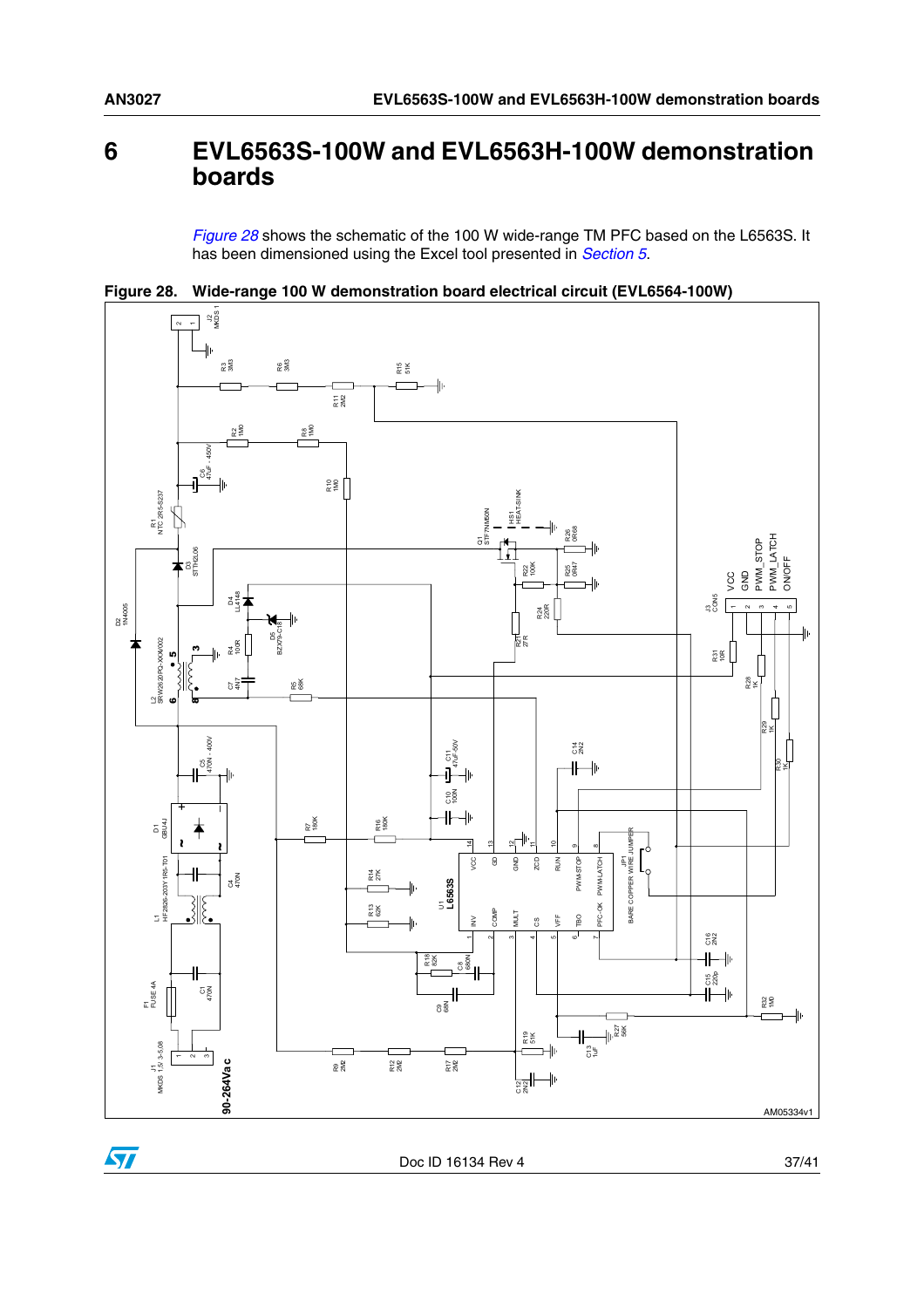Using the same spreadsheet, the schematic of the 100 W wide-range TM PFC based on the L6563H shown in *[Figure 29](#page-37-0)* has been dimensioned too.

<span id="page-37-0"></span>



38/41 Doc ID 16134 Rev 4

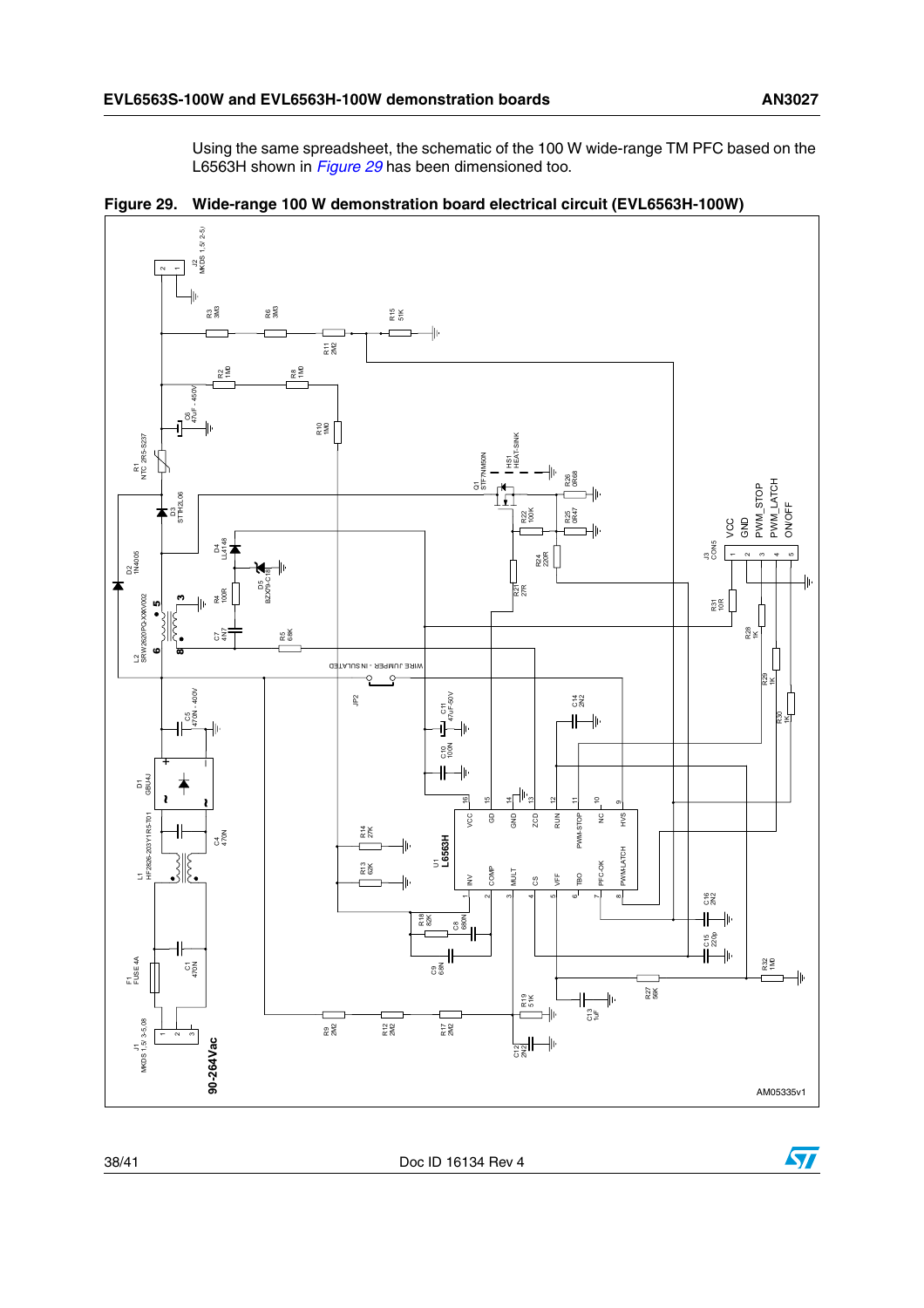# <span id="page-38-0"></span>**7 References**

- 1. L6563S datasheet
- <span id="page-38-1"></span>2. L6563H datasheet
- <span id="page-38-2"></span>3. "A systematic approach to frequency compensation of the voltage loop in boost PFC preregulator", abstract
- 4. AN1089
- 5. AN3063
- 6. AN3065

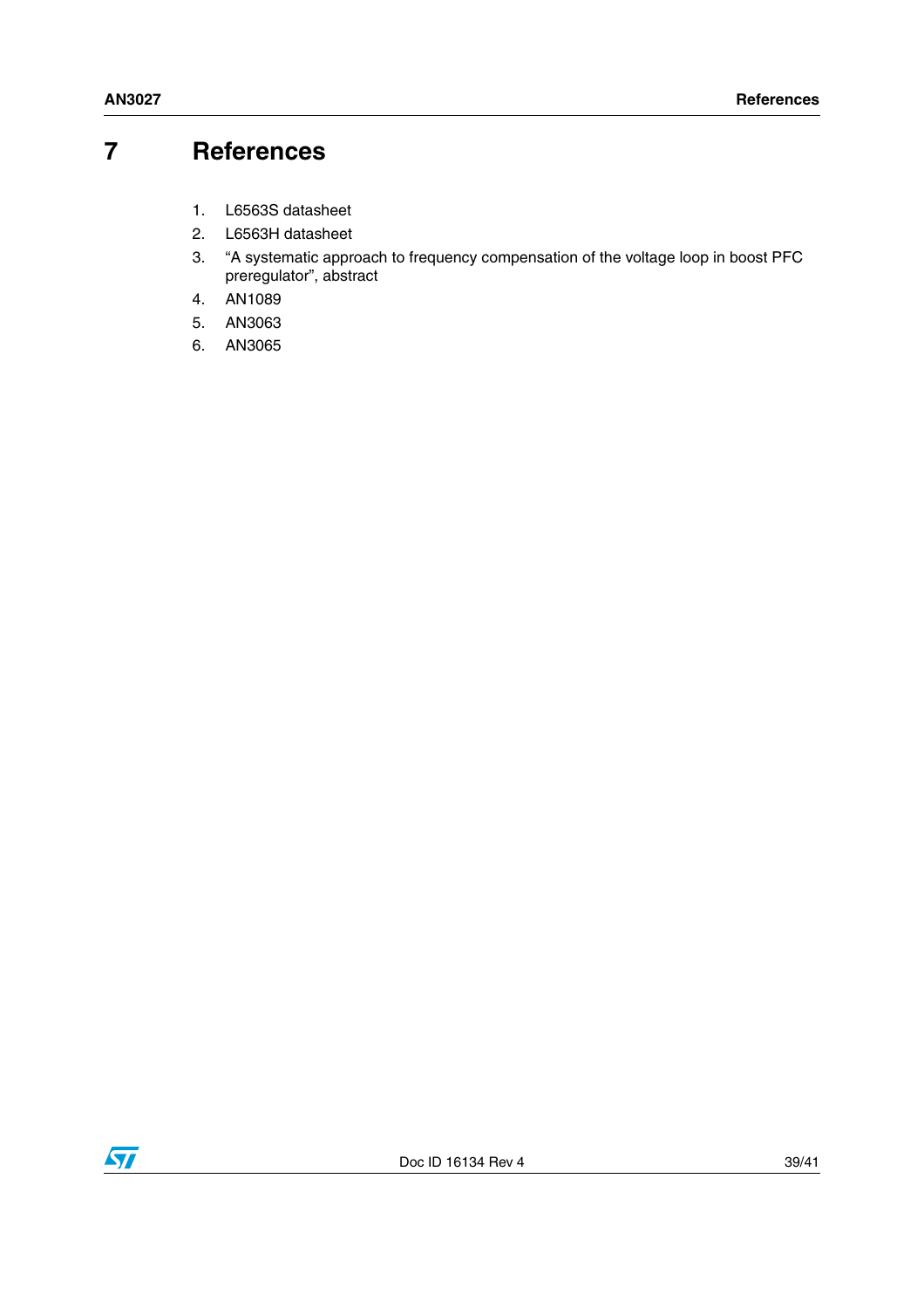# <span id="page-39-0"></span>**8 Revision history**

#### Table 1. **Document revision history**

| Date        | <b>Revision</b> | Changes                    |
|-------------|-----------------|----------------------------|
| 28-Apr-2010 |                 | Initial release.           |
| 07-May-2010 | 2               | Modified: Figure 10 and 24 |
| 22-Oct-2010 | 3               | Modified: Section 3.4      |
| 09-Feb-2011 | 4               | Updated: Figure 8          |